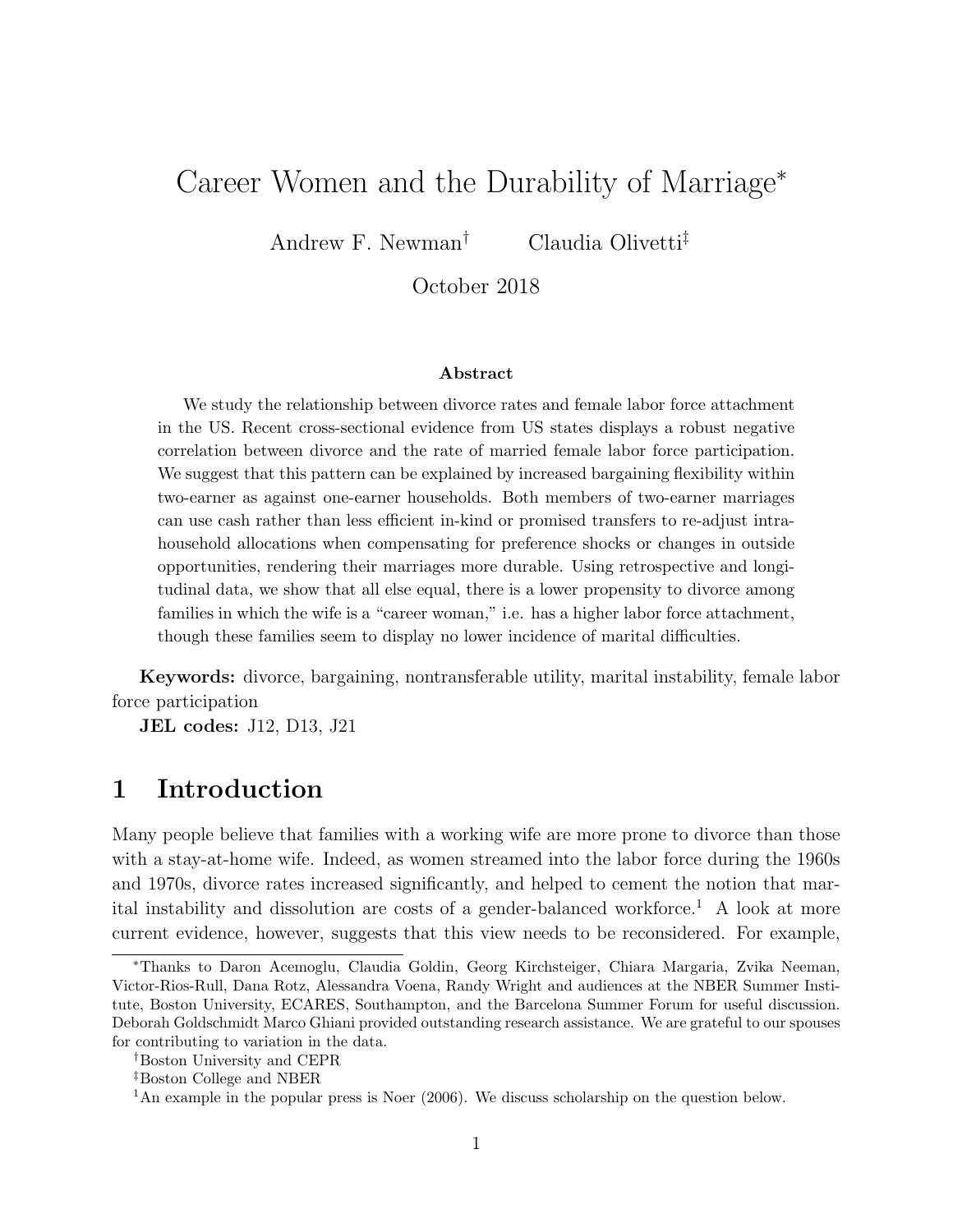

Figure 1: Divorce and married women's labor supply, ACS 2005-2009

as displayed in Figure 1, there is actually a negative relationship between the divorce rate and the rate of married female labor force participation (MFLP) across U.S. states. This pattern is opposite to what would be expected if working wives were contributing on net to marital fragility. And, as shown in Table 1 and discussed in the Appendix, this negative correlation remains strongly significant even after controlling at the state level for demographic, economic, and institutional variables that been shown to bear on divorce; examples include levels of female education, age at first marriage, family size, income inequality, female participation in male-dominated occupations, or the presence of community property laws. Could it be then that the conventional wisdom is missing something? Might working women be good for marriage?

Economic theory provides a simple answer. It predicts that households with two permanent earners will behave differently from those with only one because of differences in the degree of transferability among household members. If a problem arises that lowers her partner's satisfaction with the marriage, an earner can compensate with money, or what is the same thing, a balanced basket of market-procured and household-produced goods, while a non-earner must compensate only with household-produced goods. Thus, compared to a one-earner household with the same income, a two-earner household will be better able to make the frequent adjustments to consumption needed to keep both partners happy in the face of preference changes, problems with house or kids, or new outside opportunities. Under mild assumptions about the distribution of these "preference shocks," the result is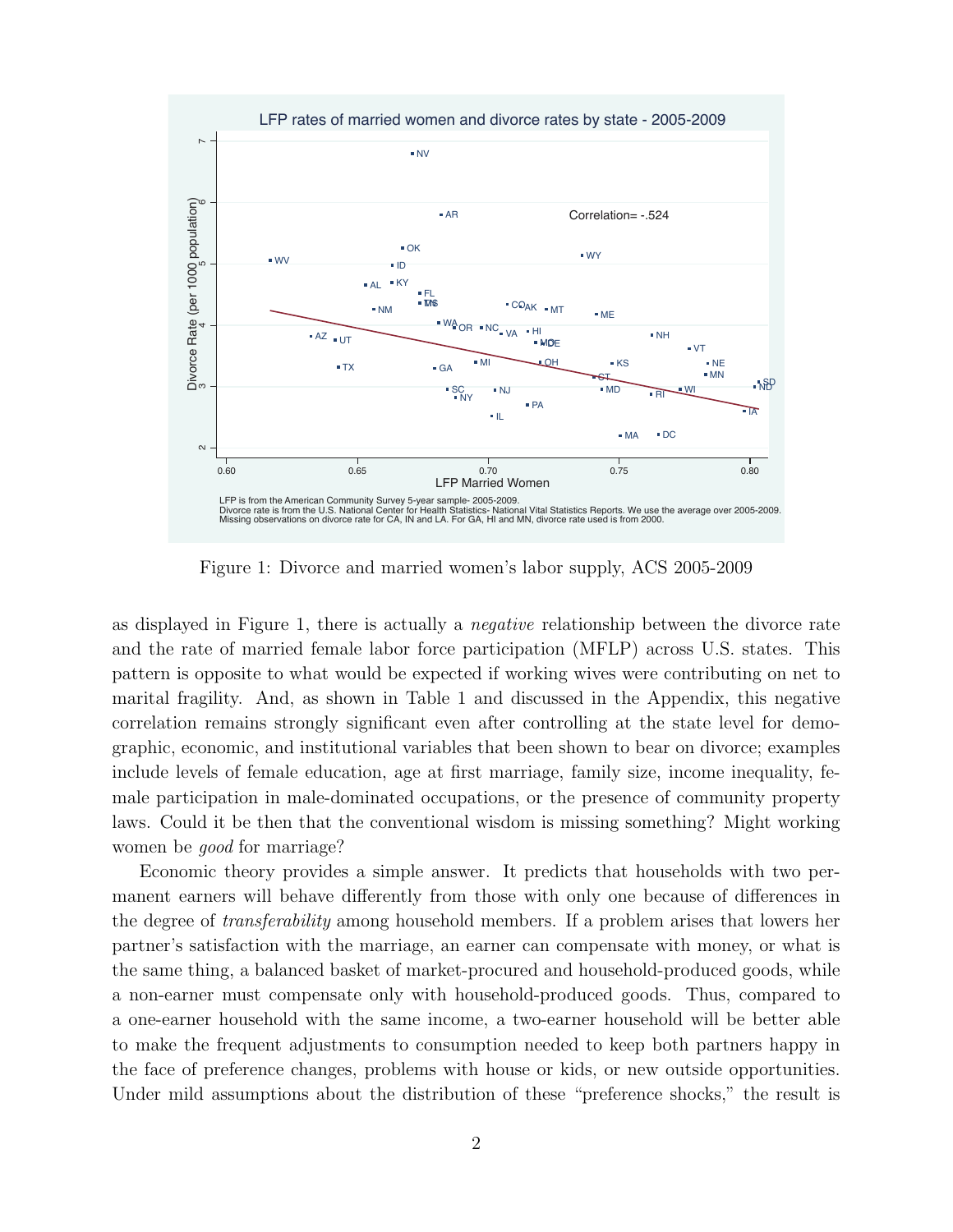a marriage for the two earner household that is less likely to dissolve; more generally, this marital durability is increasing in the equality of the partners' earnings.

In this paper, we illustrate the theoretical argument for this "transferability effect" and then provide evidence suggesting that it is operative in US households. We base our investigation on the Marital Instability over the Life Course (MILC), a longitudinal data set that follows a representative sample of married couples over a twenty-year span (from 1980 to 2000) and records information about labor force participation, earnings, and other economic and demographic characteristics, as well as a rich set of indicators of marital happiness.

The data let us confront the chief challenges to empirical detection and identification of the transferability effect. First, in some households, causality may be running from the state of the marriage to the labor supply decision, rather than the other way around. In particular, there may be households where the marriage is unstable, and the woman is therefore working either as a precaution (divorce is expected and she is investing in human capital or labor market contacts) or to compensate for losses in husband's income.<sup>2</sup> Such "remedial earners" would tend to generate a positive correlation between working and divorce, obscuring the negative relation predicted by the transferability effect. Indeed, in the conclusion we discuss how the presence of remedial earners may confound interpretation of the cross-sectional evidence on female labor force participation and divorce and the policy implications to be drawn.

We address this problem in two ways. First, we focus on "career women," measured variously, but basically defined as those who are in the labor force a substantial fraction of the time both before and during marriage.<sup>3</sup> Compared to remedial earners, career earners have lower costs of generating cash and current incomes that are more closely tied to their permanent incomes, both of which are attributes that facilitate the operation of the transferability mechanism. Second, we use panel data, particularly the distribution of earnings within households, to follow couples over time and help tease out the remedial from the career earners.<sup>4</sup>

The second difficulty comes from possible selection effects – a woman's propensity to have a career may be correlated with other attributes that lead her to have a higher quality and therefore more durable marriage. We have already mentioned age at marriage and education as examples, but there could be unobserved ones as well, such as character traits or match

<sup>&</sup>lt;sup>2</sup>Much of the literature, especially outside economics, refers to marriages that are unmarked by strife, conflict, appeal to outside counseling and other indicators of low marriage quality as being highly "stable"; we shall follow suit and reserve the term "durable" for marriages that have a low probability of divorce.

<sup>&</sup>lt;sup>3</sup>This is close to the notion of career woman as one who works regardless of marital status (e.g. Goldin, 1995); in 2000, over 85% of single women 25 to 34 were working, while only 70% of married women were.

<sup>4</sup>There is a crucial inference problem that arises in cross-section or short-panel data. In a cross-section of women we might observe that working women are more likely to be divorced, but this could simply reflect their need to make up for lost income from the break up. Similarly, in a short panel in which data are collected at only two dates, women who happen to anticipate a divorce in the near future may be (temporarily) working at the first date and be divorced at the second date. This could make it appear as though working women contribute to marital fragility when in fact it is just an instance of precautionary or remedial working.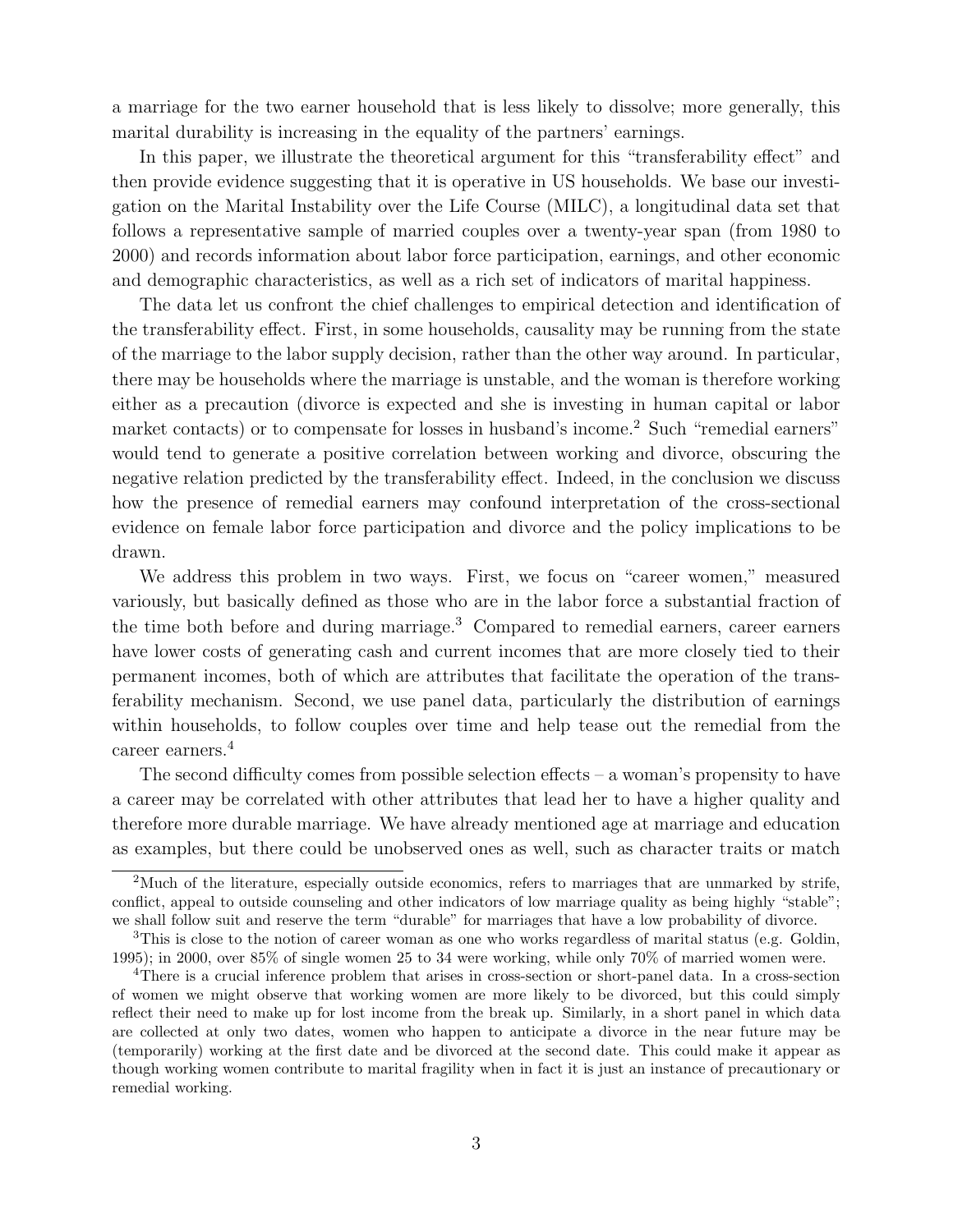quality that are correlated with career orientation. We handle this concern by exploiting a battery of quality-of-marriage questions in our data that allow us to assess whether career women in fact select into better marriages.

We find that all else equal, those couples in which the women are more attached to the labor force are less likely to divorce. Moreover, female labor force attachment has the strongest stabilizing effect in couples in which the woman earns close to 50% of family income. However, we do not find that these families have lower rates of marital disagreement. Taken together, our results suggest that it is the flexibility to accommodate disagreement, rather than a reduction in its incidence, that is keeping two-career marriages together.

### Literature

Existing explanations connecting divorce and MFLP are varied, but all suggest that MFLP and divorce rates should covary. Most find causality running from MFLP to divorce rates: career women are more independent and therefore more willing to divorce, (Nock, 2001); the incomes of husbands and wives are substitutes, making marriage between equals less valuable (Becker, Landes, and Micael, 1977); or there is increased marital conflict within career couples (Mincer, 1985; Spitz and South, 1985).

Some authors have suggested that the two trends reflect a spurious correlation: improvements in home production technology, which both lowers the opportunity cost of working and reduces the value of a marriage, have contributed to increased MFLP and to increases in divorce (Ogburn and Nimkoff, 1955; Greenwood and Guner, 2004). In recent work, Stevenson and Wolfers (2007) suggest that other technological factors, such as the contraceptive pill, and changes in the wage structure, that have been found to be important determinant for the increase in labor force participation of married women might also be responsible for a concurrent increase in divorce rates.<sup>5</sup>

Finally, as already mentioned in conjunction with remedial earners, there is a possibility that causality runs the other way, and there is indeed a significant set of papers that explore this possibility. The earliest papers in this vein pointed out that in the face of high divorce rates, married women have increased incentives to invest in careers, as a kind of self insurance (Greene and Quester, 1982; Johnson and Skinner, 1986; Johnson 1994). Married women's labor force participation might also increase as the result of conflicting spousal preferences towards the adjustment of marital consumption in the face of increased divorce risk (Fernandez and Wong, 2014). Relatedly, an increase in divorce risk (as proxied by the shift from mutual consent to unilateral consent divorce) might reduce the returns from marriage-specific investments and increase the incentives to invest in labor marketable skills (Stevenson, 2007), or can results in limited commitment within marriage and in a realloca-

<sup>&</sup>lt;sup>5</sup>Rasul (2006) suggests that changes in divorce law would have led to temporary increases in divorce that would then have fallen back to trend levels, which have in fact been falling over the past twenty years; see also Wolfers (2006). It is not clear whether this "pipeline" effect can account for the whole trend over forty years, and in any case it makes no connection between divorce and MFLP.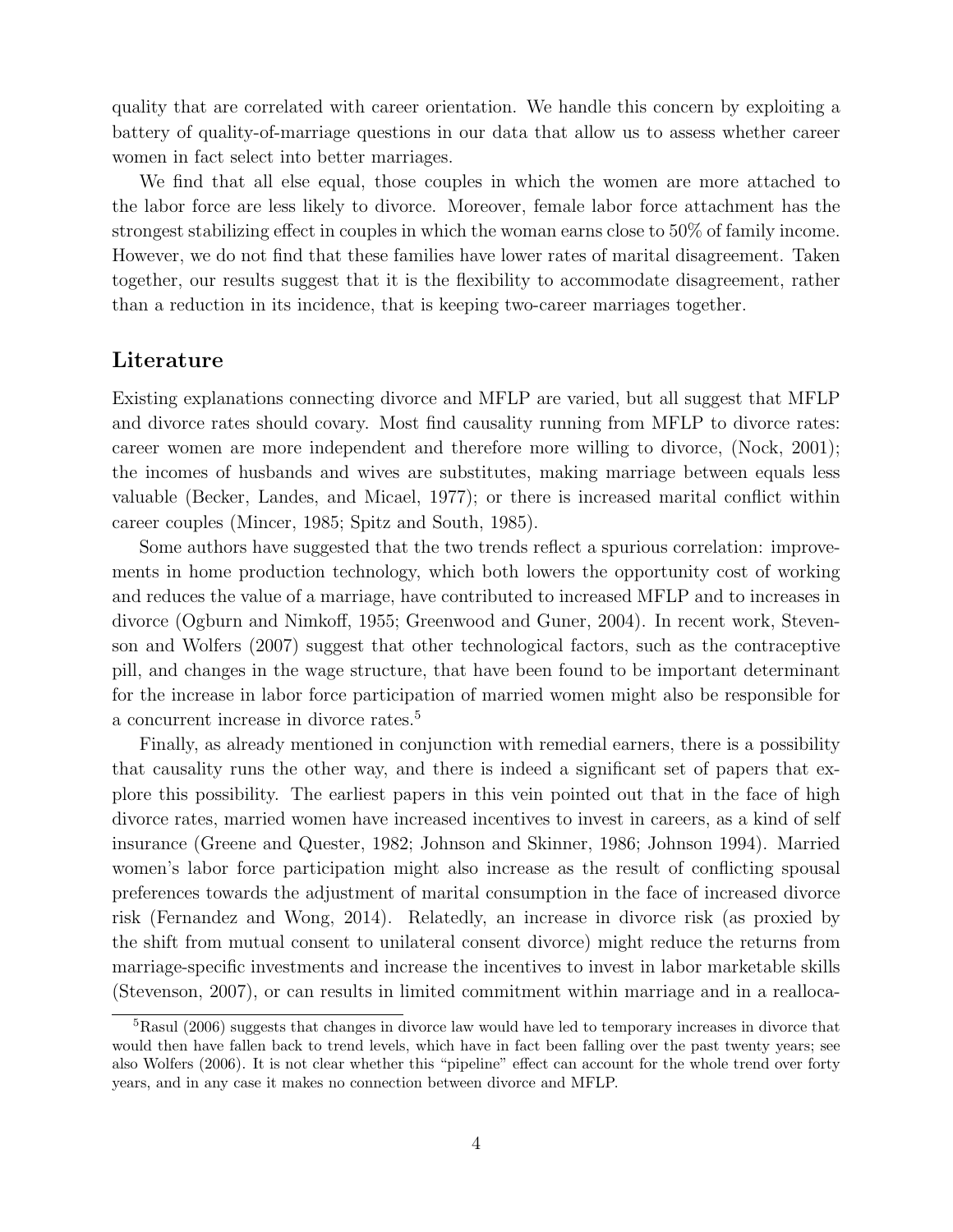tion of resources inside the household that impact married women's labor supply decision (Voena,  $2015$ ).<sup>6</sup>

As we will discuss, there is evidence that this causal link is operative for a substantial fraction of women, enough to confound inference on the effects of female work on marriage durability. In fact, though all the theoretical links we have mentioned seems intuitive and plausible, on balance empirical findings have been inconclusive, with different mechanisms seemingly predominating across data sets or over time (Stevenson and Wolfers, 2007; Killewald, 2016).

Bertrand et al. (2015) provide evidence that some women display labor supply behavior that effectively ensures their shares of household income remain below 50%. This is consistent with our own data in which high attachment women typically earn around 30-40% of the household income, and there are no cases in which the wife's earning exceeds 50%. Moreover, our theory also suggests that should such counterfactual couples exist, their divorce rates would be somwehat higher than those in which the woman earns closer to 50%.

In addition to re-examining the relationship between divorce and MFLP, this paper contributes to a literature that seeks to distinguish empirically the effects of varying degrees of transferability within households and other institutions. It has long been understood theoretically that the non- or imperfectly-transferable-utility case differs radically from the transferable-utility one in terms of both predicted behavior (intra-household allocations, choice of organizational design in firms, sorting patterns, or investment behavior) and welfare (Becker, 1973; Legros-Newman 1996, 2007; Peters and Siow, 2002). There has been rather less work that derives practically testable implications of these differences (e.g., Cherchye, deRock and Vermuelen, 2015) or that implements them empirically (Udry, 1996).

The rest of the paper proceeds as follows: in the next section we present a simple model of the transferability effect. The main empirical analysis based on longitudinal data is presented in Section 3. Section 4 offers concluding remarks, with some discussion of trends and policy implications.

## 2 Conceptual Framework

The purpose of this section is to provide a simple reduced form model that isolates the transferability effect in order to show how it affects marriage durability. In the empirical section we will, of course, have to take account of other effects (some of which we have already mentioned) that may effect durability but whose logic is already well established in the literature.

We employ the standard household bargaining framework in which the two decision makers derive utility from private goods and a local public good that is enjoyed if and only if

<sup>&</sup>lt;sup>6</sup>Voena (2015) argues that whether the increase in divorce risk increases or decreases the labor force participation of married women depends on the property division laws. Equitable distribution and unilateral divorce, by rewarding the spouse with the lower share of marital resources, might incentivized lower married women's labor force participation.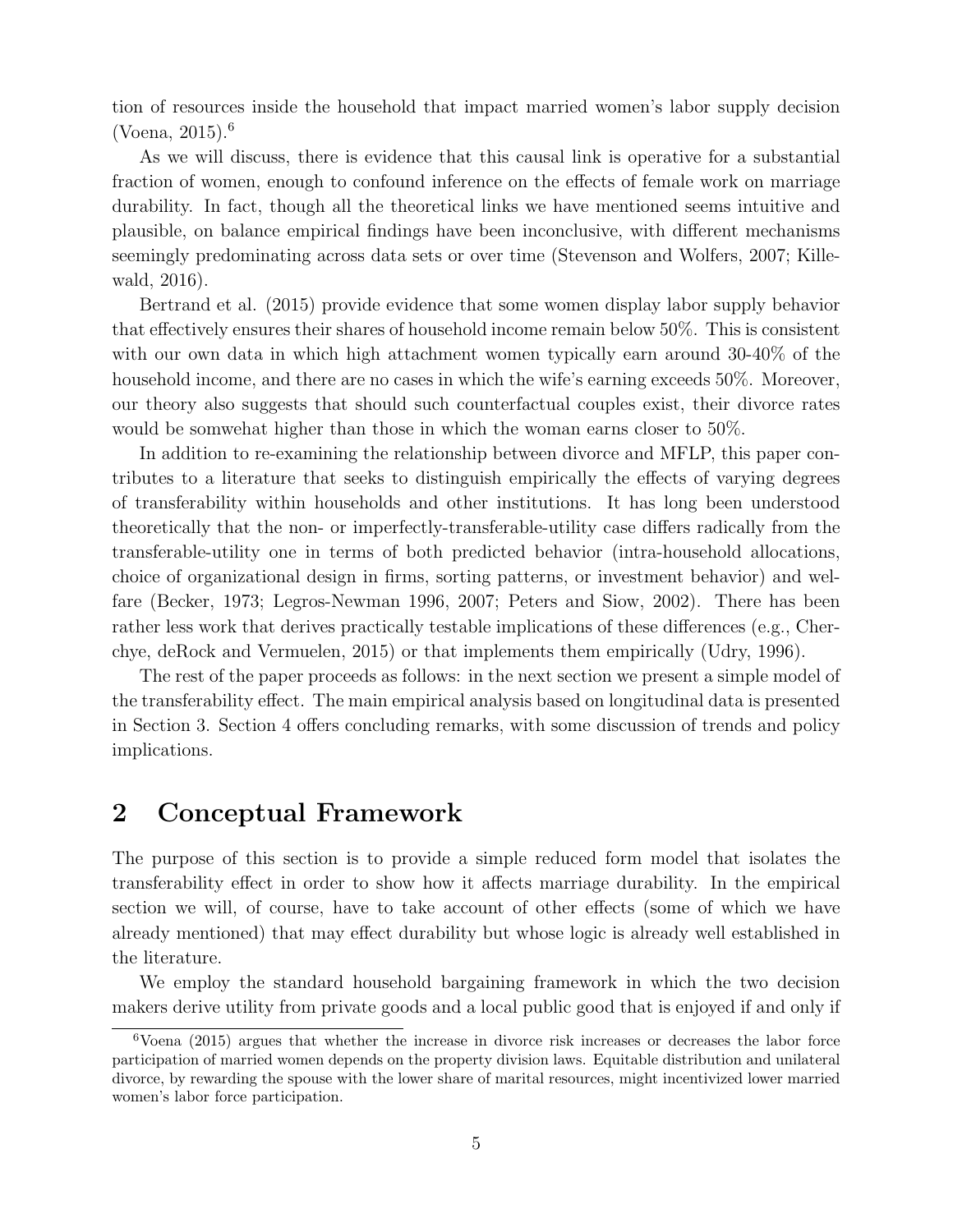they remain together. Assume that preferences can be represented by an additively separable utility of the form  $u_i(c) + \phi$ , where c is a vector of private good consumption and  $\phi$  represents the utility of "local public goods" (LPG) derived from the marriage (companionship, children, possible scale economies in housing or other private goods), representing the net benefit of remaining married.<sup>7</sup> Assume that preferences are monotone and that the indirect utilities corresponding to  $u_i(c)$  are linear in income.<sup>8</sup> If the couple were to divorce, they would each obtain an autarky payoff represented by the indirect utilities  $(v, I - v)$ , where v is the monetary earnings of one partner, and  $I - v$  that of the other.

Money facilitates transferability. There are several possible reasons for this. One is that money enables the purchases of balanced bundles of consumption goods that may be transferred between partners. In-kind transfers are less efficient means of transferring utility. The second reason, inspired by contract theory, is that money can be transferred now, whereas in-kind payments may have to be transferred in the future. The monetary transfers are thus less subject to moral hazard and other commitment problems than are other means of intrahousehold transfers. Third, money enables an aggrieved party to directly purchase a suitable good that may compensate for a loss of LPG utility rather than engaging in costly bargaining to get the partner to do so.

Thus, utility transfers can be made one-for-one transfers with money. Beyond the limit of monetary means, utility transfers are accomplished less efficiently: along the frontier, the utility given up by one partner exceeds that gained by the other. Thus when one partner's utility is less than  $\phi$ , the slope of the frontier is less than 1 in magnitude, while above  $\phi + I$ , the slope exceeds one. We assume these non-monetary means of making utility transfers are equally effective on the margin, given their level, for each partner: the frontier is symmetric about the  $45\hat{A}^{\circ}$ -line.

Figure 2 illustrates the basic logic. Two households, 1 and 2, with equal incomes I and equal initial realizations  $\phi$  of the payoffs from the LPG, share a utility possibility frontier  $(W_0)$ . There is perfect transferability achieved by sharing earned income (so that the indirect utilities are given by  $(y_1 + \phi, y_2 + \phi)$ , where  $y_i$  is the income used by by partner *i* to purchase private consumption. The frontier illustrates the extreme case of no transferability once earned income  $I$  has been exhausted. The households differ *only* in the way in which earned income is initially distributed. Household 1 has one earner: this is reflected by the utility distribution that would occur if the household were to divorce, which is represented by the autarky point  $A_1$ . Household 2 has two (equal) earners, with autarky payoffs represented by  $A_2$ . Suppose that the households have reached an equilibrium allocation of private goods

<sup>&</sup>lt;sup>7</sup>Though  $\phi$  might depend on income in some of these interpretations, we suppress that dependence here, as we control for household income in both the theoretical and empirical analyses.

<sup>8</sup>There is a significant literature (e.g. Bergstrom and Varian, 1985) that studies restrictions on preferences lead to such utility functions and to transferable utility possibility frontiers assuming that there is frictionless trade between the partners in all goods. It is worth emphasizing that we are not so much concerned with this issue as with money's role in diminishing frictions such as transaction costs or moral hazard that would turn a linear frontier into a nonlinear one; our basic point would remain valid even if preferences did not satisfy the Bergstrom-Varian restrictions, though the computations would naturally be rather more complex.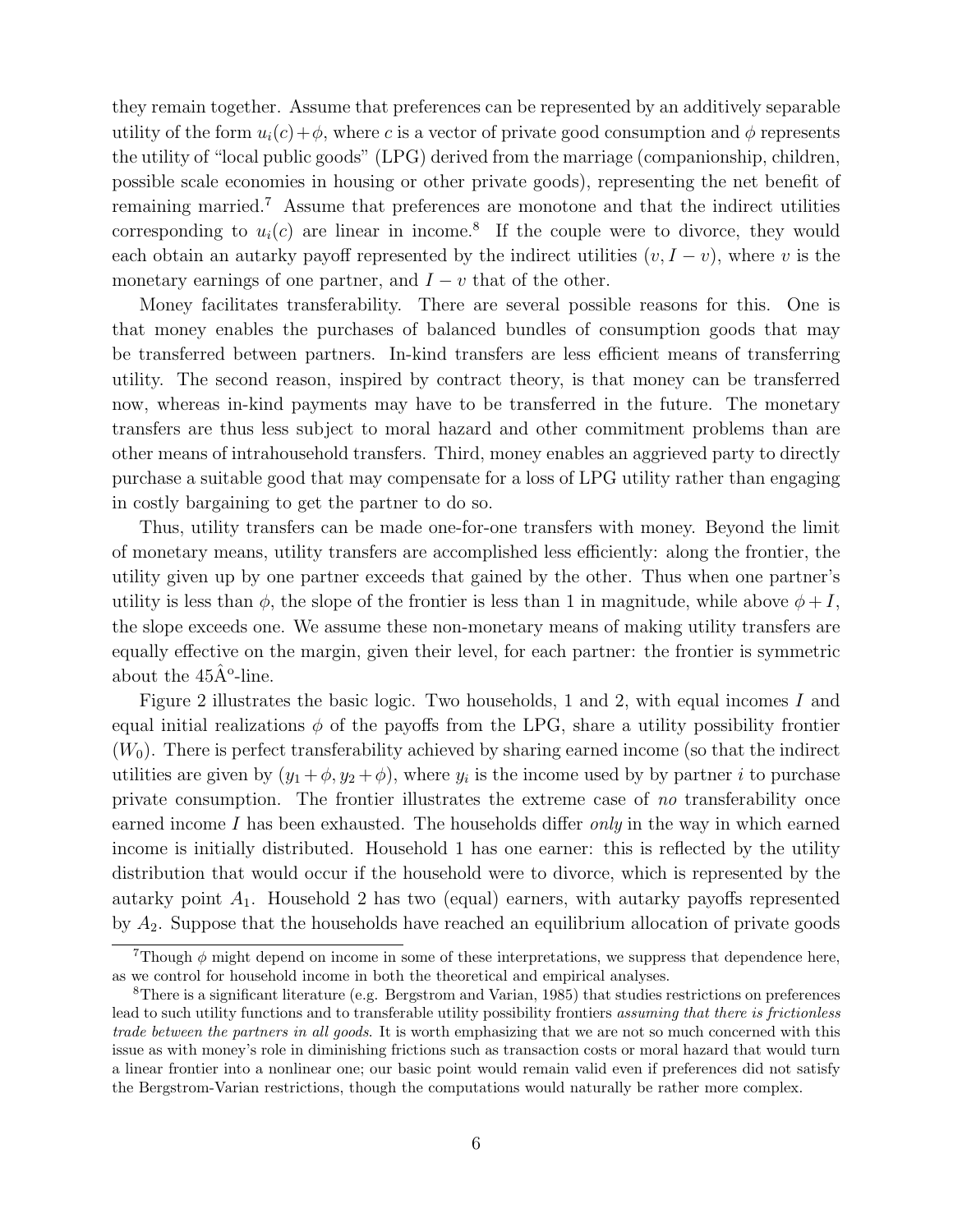

Figure 2: Bargaining sets before and after preference shocks.

— we make no particular assumptions about the bargaining protocol they use except that it does lead them to some point on their (constrained) Pareto frontier.

Now let each partner experience a "shock" to the payoff from the LPG, indicated by the dashed arrow 1 in panel (a) of the diagram. This could represent such things as a change in how they feel about each other, the unexpected pleasure (or stress) from an additional child, or since the LPG simply represents the partners' net benefits of being married to each other, a change in outside opportunities. Following the shocks, there is a new utility possibility frontier  $W_1$ . Shocks could be positive or negative; in this case  $W_1$  reflects a mild negative shock for partner 1 and a rather large one for partner 2. The partners may be induced to renegotiate the allocation of private goods following the change in LPG. As long as the autarky payoff vector is Pareto dominated by some point on the frontier, the couple will remain married and settle on a payoff allocation on the new frontier. But should the autarky payoff now lie "outside" the frontier, there are now no realizable net gains from trade, and the couple will divorce. In the figure, the one-earner household 1 divorces, but following the same shock, the two-earner household 2 remains married.

There are of course shock realizations that could result in divorce for Household 2 but not for Household 1 (shock 2 in panel (b)). But under mild restrictions on the distribution of shock values (namely, that large ones are less probable than small ones), this is a less likely outcome, and averaging over all possible shocks, the result is that the 2-earner household's marriage is more durable. Though our focus in the empirical analysis is on the difference between egalitarian households like the two-earner Household 2, and rather less egalitarian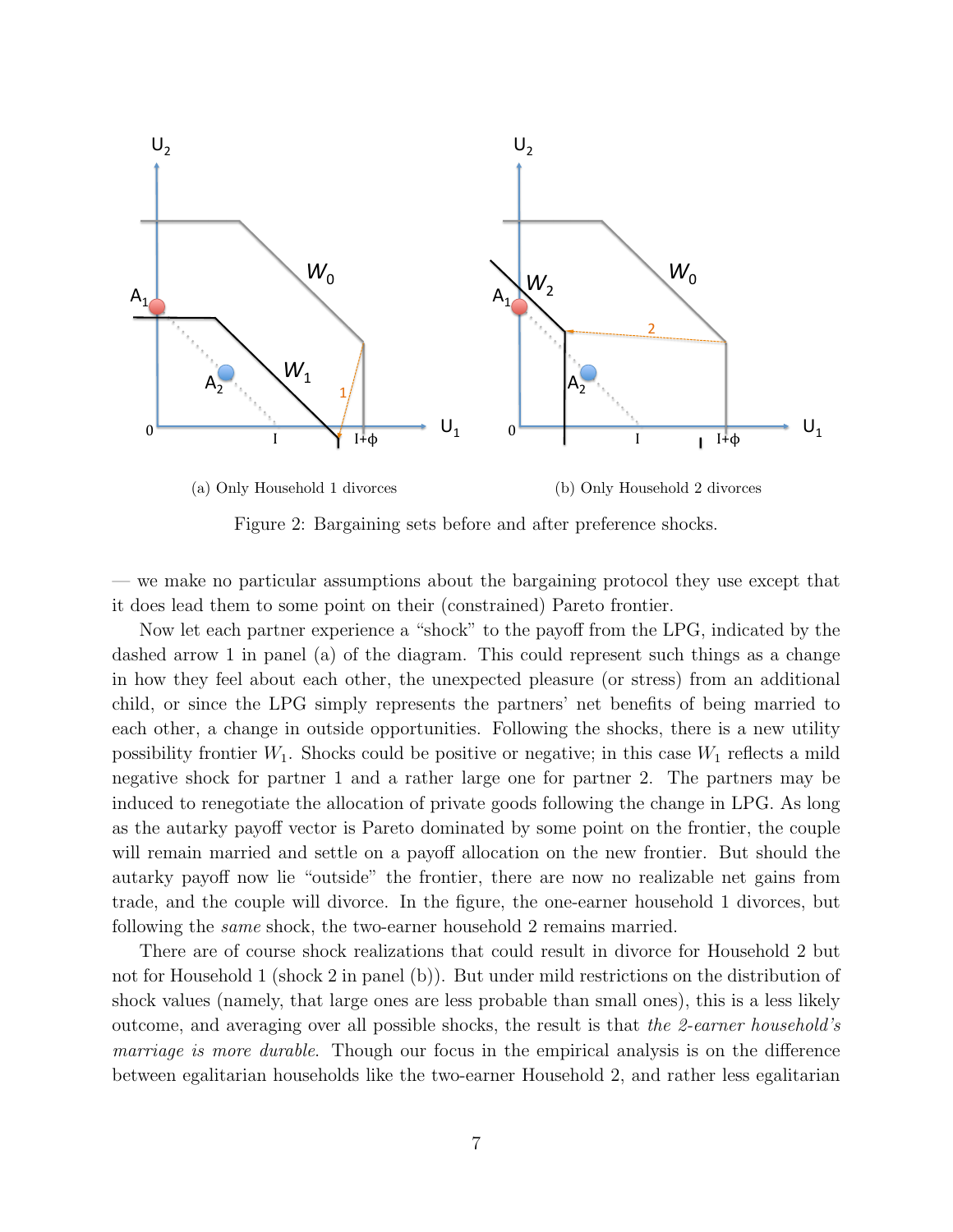ones like Household 1, it turns out that these same properties of shock distributions imply that the relationship between earnings equality and marriage durability is monotonically increasing.

To be a bit more formal, represent the household utility possibility frontier by  $(x, W(x))$ , where  $W(x)$  is a continuous, strictly decreasing (therefore a.e.-differentiable), self-inverse function on R, with  $W(x) = I + 2\phi - x$  for  $x \in [\phi, \phi + I]$ . Elsewhere,

$$
0 \geq W'(x) > -1
$$
 a.e. on  $(-\infty, \phi)$  and  $W'(x) < -1$  a.e. on  $(I + \phi, \infty)$ .

The self-inverse property  $W(W(x)) \equiv x$  captures the symmetry of the partners in their (ex-ante) tastes for the LPG and for their ability to make utility transfers beyond those effectuated with monetary earnings. One partner earns v, the other earns  $I - v$ , where  $0 \le v \le I$ . Thus  $v = I/2$  is the egalitarian two-earner household, and  $v = 0$  (or  $v = I$ ) is the one-earner household.

The value of the local public good is subject to a shock for each partner, after which they renegotiate the intra-household allocation. Shocks are drawn independently from the same distribution  $F(\cdot)$  with support  $(-\infty,\infty)$  and density  $f(\cdot)$ . The density f is log concave, which is a convenient way to formalize the idea that larger shocks are (weakly) less likely than small ones.<sup>9</sup>

If the household divorces, each member gets an autarky payoff equal to the indirect utility of earnings, i.e., the autarky payoff is  $(v, I - v)$ . It is convenient to think of the shocks as being added to the autarky payoffs rather than subtracted to the value of the public good. As long as the shocks  $(\epsilon, \eta)$  added to the autarky payoffs remain inside the frontier, that is,  $I - v + \eta \leq W(v + \epsilon)$ , the marriage continues. Given  $\epsilon$ , this happens with probability  $F(W(v + \epsilon) - (I - v))$ , and the marriage's *durability* – the probability that it stays together – is then

$$
D(v) = \int_{-\infty}^{\infty} f(\epsilon) F(W(\epsilon + v) - I + v) d\epsilon
$$

One special case is worth noting. When  $W(x) = I + 2\phi - x$  everywhere (full transferability), then the argument of  $F(\cdot)$  is just  $2\phi - \epsilon$ , i.e. the distribution of earnings within the household, as well as their aggregate level, are irrelevant.

We now state and prove the main theoretical result.

**Proposition 1** Suppose the household has income I and the value of local public good is  $\phi$ for each partner. Assume

(1) The household utility possibility frontier is symmetric, transferable on  $[I, I + \phi]$  and *imperfectly transferable outside of*  $[I, I + \phi]$ ;

(2) Preference shocks are i.i.d. with log-concave density.

Then the durability of marriage is increasing in the equality of household earnings.

<sup>&</sup>lt;sup>9</sup>The density f is log-concave if log f is concave; this implies  $f(x)f(y) - f(x - \delta)f(y + \delta) \ge 0$  for  $x < y$ and  $\delta > 0$ , among other things; many commonly used distributions (including the uniform, normal, logistic, and Laplace) have log-concave densities. See e.g., Bagnoli and Bergstrom (2005).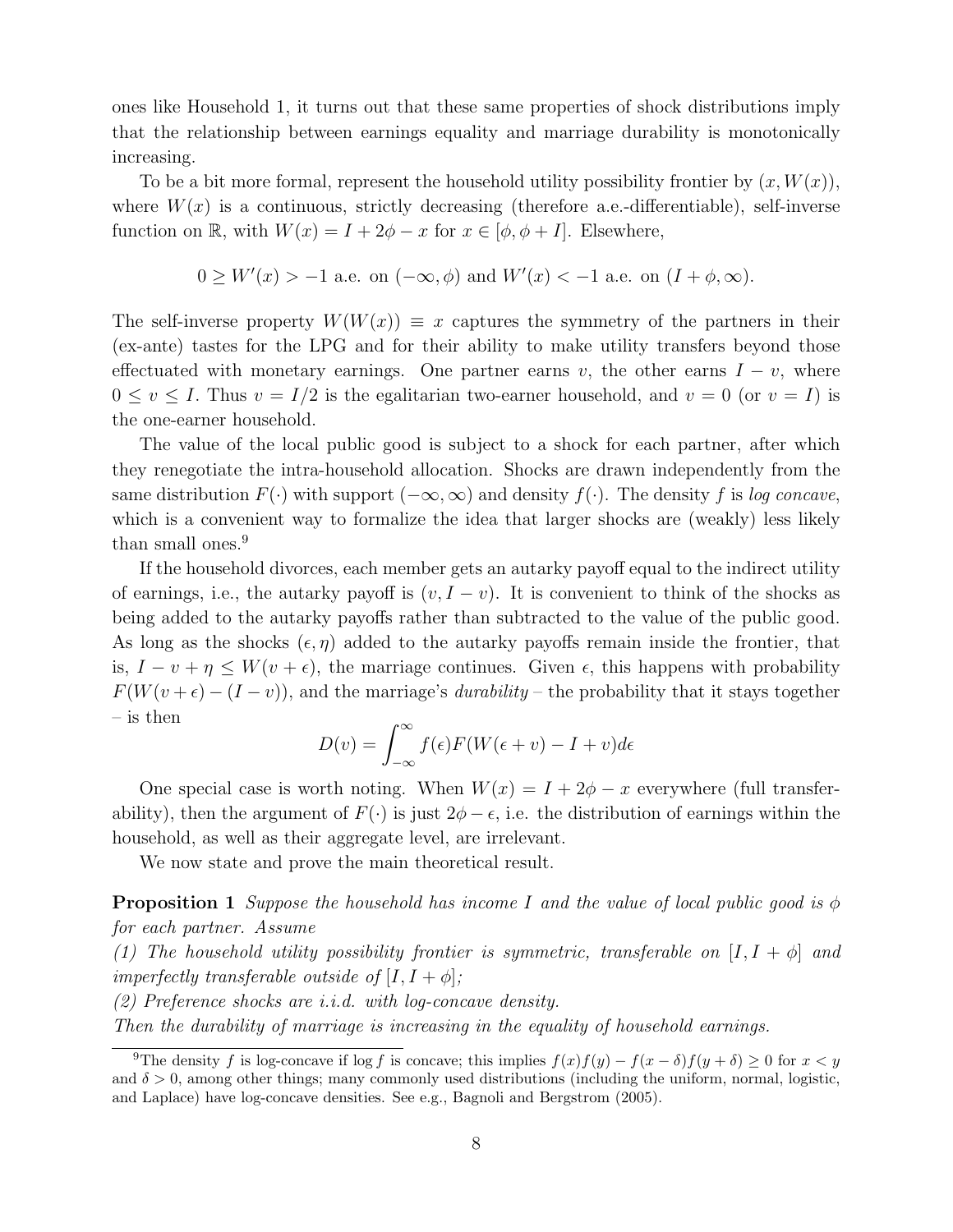**Proof** We show that  $D(\cdot)$  is increasing below  $I/2$  and decreasing above  $I/2$ . Now,

$$
D'(v) = \int_{-\infty}^{\infty} f(\epsilon) f(W(\epsilon + v) - I + v)(W'(\epsilon + v) + 1) d\epsilon.
$$

Make the change of variable  $x \equiv \epsilon + v$ ; then

$$
D'(v) = \int_{-\infty}^{\infty} f(x - v) f(W(x) - I + v)(W'(x) + 1) dx.
$$

Since  $W'(x) + 1 = 0$  for  $x \in (\phi, \phi + I)$ ,

$$
D'(v) = \int_{-\infty}^{\phi} f(x - v) f(W(x) - I + v)(W'(x) + 1) dx
$$
  
+ 
$$
\int_{\phi+I}^{\infty} f(x - v) f(W(x) - I + v)(W'(x) + 1) dx.
$$

Use the change of variable  $\hat{x} = W(x)$  in the second term, and note that  $W(\hat{x}) = x, x = \phi + I$ implies  $\hat{x} = \phi$ , and  $x \to \infty$  implies  $\hat{x} \to -\infty$ , to rewrite this as

$$
D'(v) = \int_{-\infty}^{\phi} [f(x - v)f(W(x) - I + v) - f(x - I + v)f(W(x) - v)](W'(x) + 1)dx.
$$
 (1)

Since  $x < W(x)$  on  $(-\infty, \phi]$  log-concavity of f implies  $f(x - v)f(W(x) - I + v) - f(x - v)$  $I + v$   $f(W(x) - v) \geq 0$  iff  $v \leq I - v$ , with strict inequality on a non-null set. Moreover,  $W'(x) + 1 > 0$  a.e. on  $(-\infty, \phi]$ . Thus,  $D' > 0$  when  $v < I - v$  and  $D' < 0$  when  $v > I - v$ , as claimed.  $\Box$ 

**Remark 1.** Symmetry is the natural benchmark. But in the asymmetric case in which one partner values the marriage more than the other, durability will tend to be maximized at a point where that partner has a higher monetary income. A leading example of such preferences is when one partner dislikes being in the labor force relative to remaining in the home. If marriage allows this partner to remain at home, the distribution of earnings is opposite to what it needs to be to maximize durability, reinforcing our contention that marriages in equitable two-career households are the most durable.

**Remark 2.** It is not necessary that autarky payoffs equal the (indirect utility of) withinmarriage earnings: what matters is that the autarky payoffs corresponding to equal earnings are equal and that the difference in the autarky payoffs is monotonically increasing in the earnings difference.

**Remark 3.** The result is not merely about the role of inequality; transferability is also important. Consider the extreme case where utility is strictly non-transferable from the autarky point (i.e., the partners cannot transfer any income to the other). The couple's Pareto frontier is then the autarky point translated by the initial value of the LPG. Thus the distribution of (non-transferable) earnings has no impact on the likelihood of divorce: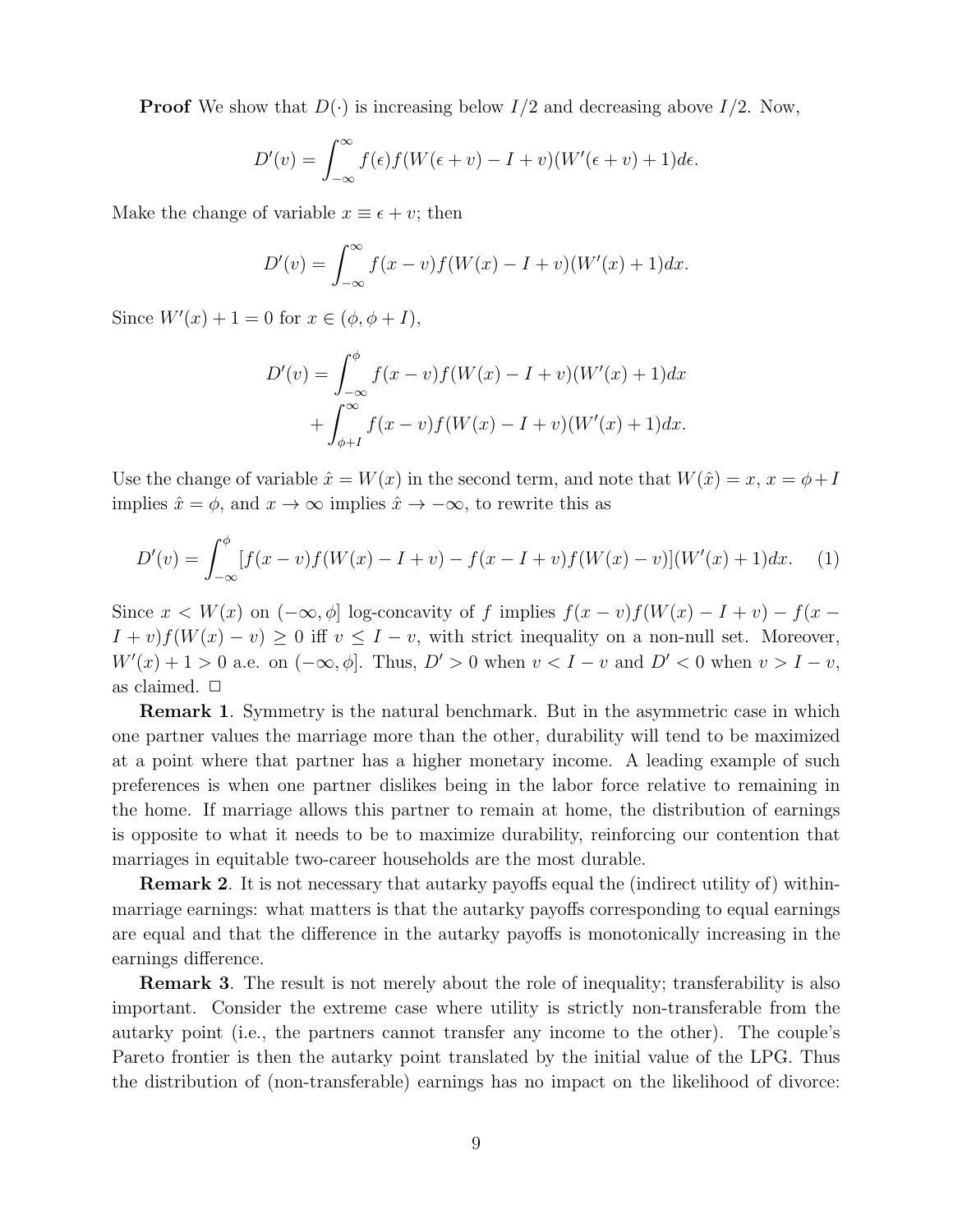shocks that drive the autarky point northwest, southeast or northeast of the frontier result in divorce, and this is independent of where the autarky point may be initially (moving the autarky point implies a parallel movement of the frontier). By contrast, as we have seen, when income is transferable, moving the autraky point has no effect on the position of the frontier, and equality maximizes durability. In this sense transferability and equality are complements.

## 3 Empirical Analysis

The starting point of the analysis is to construct marital and employment histories for a cohort of married couples and study how, all else equal, wives' employment status affects the stability of a couple's marriage over time. This requires the use of a panel data set where we can follow a couple over a sufficiently long period of time to distinguish women who are temporarily working from those who are permanently working (hence labor force attachment), as well as observe whether the marriage ultimately ends in divorce.

### 3.1 Data

We draw on the MILC data set that follows married couples over a 20-year span.<sup>10</sup> This data set is very useful for our purposes as it was designed in order to examine the causes of marital instability of a group of married individuals.<sup>11</sup> It consists of a national probability sample of 2,034 married men and women under 55 who were interviewed by telephone for the first time in the fall of 1980. They were re-interviewed five times, which generated a total of six waves of data, collected in 1980, 1983, 1988, 1992-1994, 1997 and 2000. The characteristics of the sample were compared with estimates made by the U.S. Census Bureau, and the 1980 sample was found to be nationally representative with respect to age, race, household size, presence of children, region, and female participation to the labor market.

We select only couples who are in their first marriages in  $1980^{12}$  and in which both spouses are older than 18. We obtain a sample of 827 marriages of which 627 are still intact in year 2000, that is, 24% of the couples in our sample divorced by the end of the survey.

Our dependent variable is an indicator function equal to one if a couple is no longer together by the end of the survey and zero otherwise. All the relevant time-varying variables

<sup>10</sup>Booth, Johnson, Amato, and Rogers (2003), ICPSR Study No.: 3812: Marital Instability Over the Life Course [United States]: A Six-Wave Panel Study, 1980, 1983, 1988, 1992-1994, 1997, 2000.

<sup>&</sup>lt;sup>11</sup>The paper most closely related to our study is Booth, Johnson, White and Edwards (1984). In this paper the first two waves of the survey are used to analyze the impact of wives' employment on marital instability (broadly defined as the set of all divorce-related activities: from thinking about it to filing for separation/divorce). They find a positive but small effect of a wife's hours of market work on marital instability. But as suggested above, this is likely the result of the confounding effects that a short panel cannot distinguish.

 $12$ Restricting the data analysis to first marriages is a common assumption when studying marital outcomes. See for example Isen and Stevenson (2010).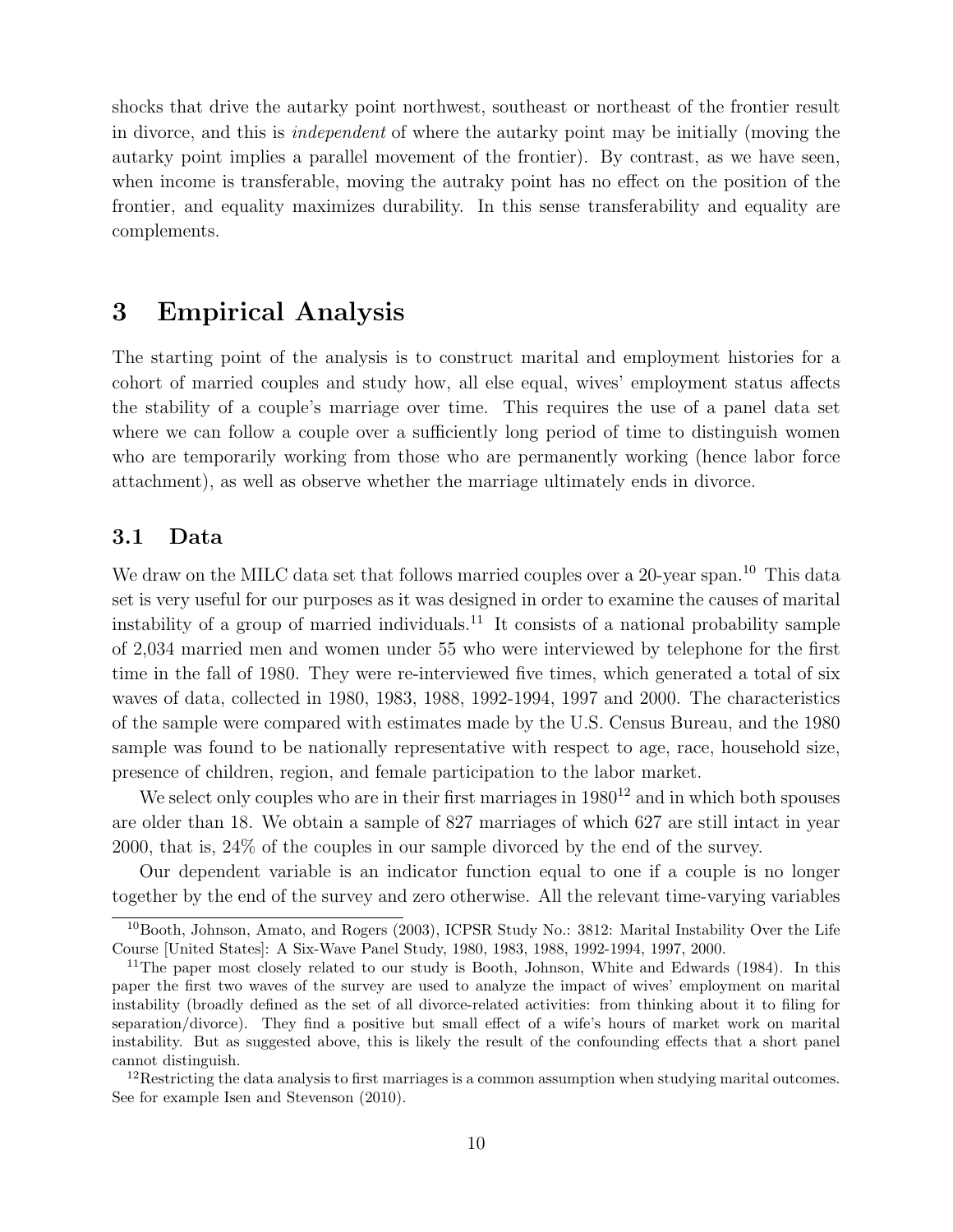are updated to the last wave preceding divorce. For example, take a couple who divorced between 1997 (wave V) and 2000 (wave VI). We record this couple as being divorced by the end of the survey and record all the time-varying stock variables (e.g. marriage duration, number of children, wife's work experience) as of 1997. Averages and standard deviations of the other relevant time varying variables (e.g. household earnings, earnings shares, qualitative measures of the state of a marriage) for this couple are computed using information from 1980 (wave I) to 1997 (wave IV). Take instead a couple who divorced between 1992-94 (wave IV) and 1997 (wave V), we record information for this couple as of wave IV and compute averages over wave I to wave IV, and so forth. The reason for doing this is that, we we do not know the relevant marriage-specific information at the time the marriage dissolved, which for all couples in our sample occurs between surveys. For consistency, we use the same rule, stopping in 1997, also for marriages still intact by year 2000.

Our baseline labor attachment construct (which we often will refer to as "High Attachment") is a dummy equal to 1 if a wife worked more than 75% of the marriage, and zero otherwise. It is obtained by combining the information about whether the wife worked post-marriage (as recorded in the 1980 survey), whether she has a job at the time of each subsequent survey and whether she did any work in between each round of the survey. The main construct excludes wife's labor force participation before marriage, but we add this information as a control in all the regressions. Approximately 68% of wives in our sample are classified as having high labor force attachment according to this fairly loose measure of the extensive margin of labor supply.<sup>13</sup>

Nonetheless, our measure of High Attachment seems to capture essential features commonly associated with the notion of being a working or career woman. In Appendix Table C2 (column 1 and 2) we show that High Attachment women are more likely to have attended at least a few years of college. They earn more than Low Attachment women. However, as shown in column 3 and 4 of Table C2, their husbands' characteristics (education, earnings) do not differ systematically from those of men married to low attachment women. Moreover, High Attachment women display a much lower volatility both in the earnings and earnings share of household income (measured at the time of the survey) than Low Attachment women.<sup>14</sup> We interpret this as capturing the fact that working women have current incomes that are more closely tied to their permanent incomes, which is one interpretation of our bargaining story.

As an alternative we also use a measure of attachment, which we call "Career," based on individual responses to a battery of qualitative questions. Specifically, we define  $Career = 1$ if a respondent said that "pretty important" or "very important" reasons for wife working were having a career, for a sense of accomplishment, for contact with other people and for

<sup>&</sup>lt;sup>13</sup>Our definition of attachment includes both part-time and full-time work. Unfortunately, we cannot capture work intensity because information on work hours is available at the time of the survey but not for all the years in between surveys.

<sup>&</sup>lt;sup>14</sup>The distributions are statistically different from each other at the 1 percent significance level based on a Kolmogorov-Smirnoff test.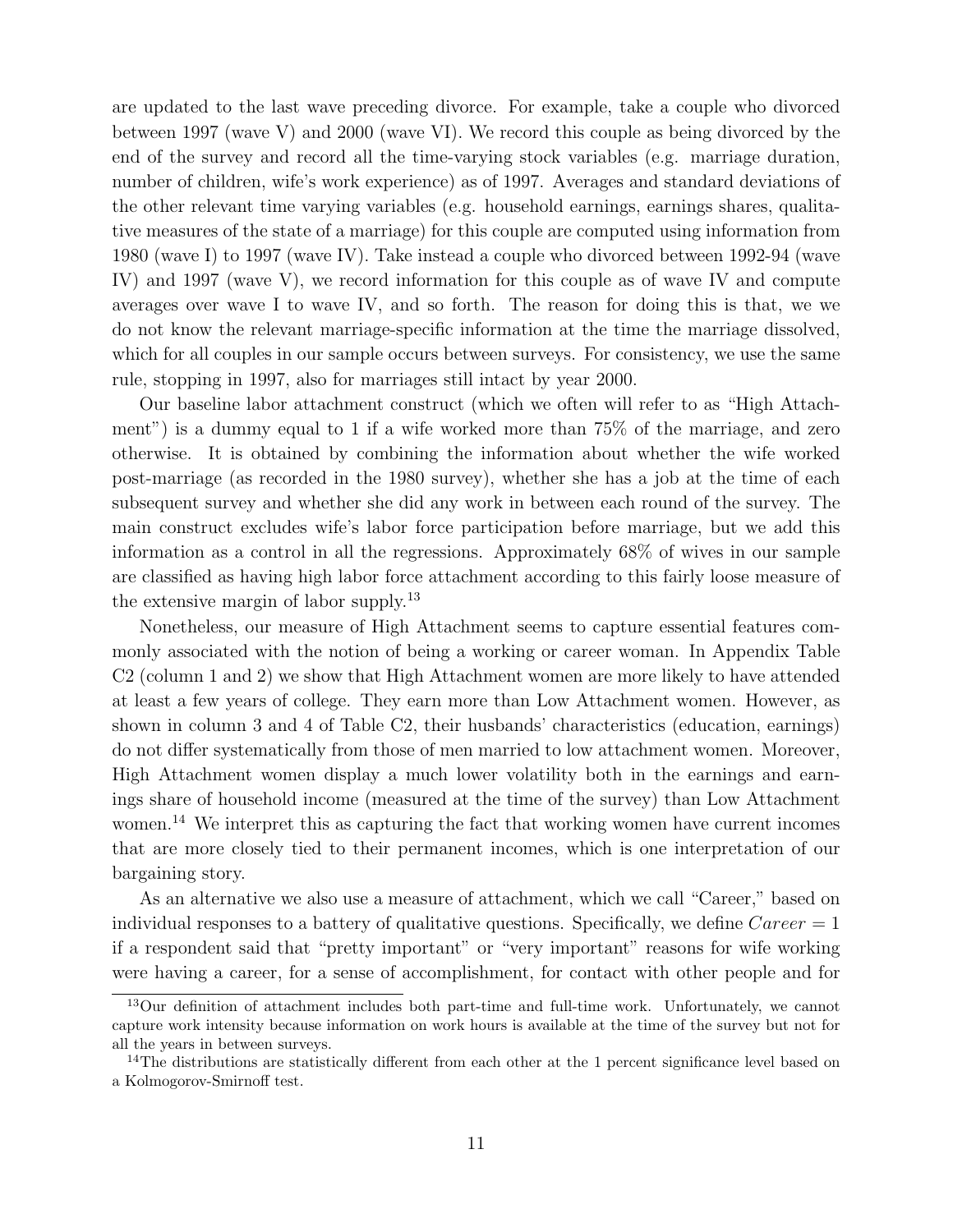financial independence. According to this definition 64% of wives in our sample are career women. Women who are classified as being career women according to this definition also have, on average, higher wage characteristics than non-career women, but their husband are not 'better' on any of the standard observable dimensions. Besides being higher on average, their earnings and earnings share of household income exhibit a much lower volatility than those of non-career women. The correlation between High Attachment and Career is relatively high and statistically significant (0.6, p-value=0.001). We interpret this as further indication that our High Attachment measure captures essential features of being a career woman.

Summary statistics for the sample are reported in appendix table C1. On average, wives in our sample entered their first marriage at age 20 and are 34 years old in the first wave. Husbands are on average two years older. Roughly 90% of the sample is white and 23% of wives and 31% of husbands are college educated. Wives earn on average 22% of household income. The wife is the respondent in 51% of the cases.

### 3.2 Results

The results using our benchmark measure of labor force attachment are reported in Table 1.

As previously discussed, the dependent variable is a dummy equal to one if the couple divorced by the end of the survey and the main explanatory variable is an indicator function equal to one if the wife was highly attached to the labor force during marriage.

Across all specifications (column 1 to 3), we find that couples where the wife has a stronger attachment to the labor market are significantly less likely to divorce than couples where the wife has a more intermittent participation to the labor force. Having a wife with high labor force attachment decreases the probability that the marriage ends in a divorce by 9 to 10 percentage points. Given that 24% of the couples in our sample are divorced by year 2000, this is a sizable number. In column 4 to 6 we show that the results are robust to dropping from the sample 76 marriages with missing information on the race of one or both spouses.<sup>15</sup>

We worry that a number of factors might be driving this correlation. For example, more educated women are less likely to divorce than less educated women (Martin, 2005; Isen and Stevenson, 2010), as well as more likely to work. Black women are more likely to divorce than white women and tend to have slightly lower labor force participation (Isen and Stevenson, 2010). In addition, Rotz (2013) shows that age at first marriage has an independent negative effect on divorce. Thus in all specifications we add marriage duration and age at first marriage (of both spouses), and in Column 2,3, 5 and 6 we include an array of control variables: husband's and wife's education (two dummies for having high school or some college and being a college graduate), husband's and wife's race, number of children,

<sup>&</sup>lt;sup>15</sup>In our regressions, we set race equal to missing for these couples. Given the limited sample size we opted for working with the largest possible number of observations. As shown in column 4 to 6 the results are very similar whether we include these observations or not.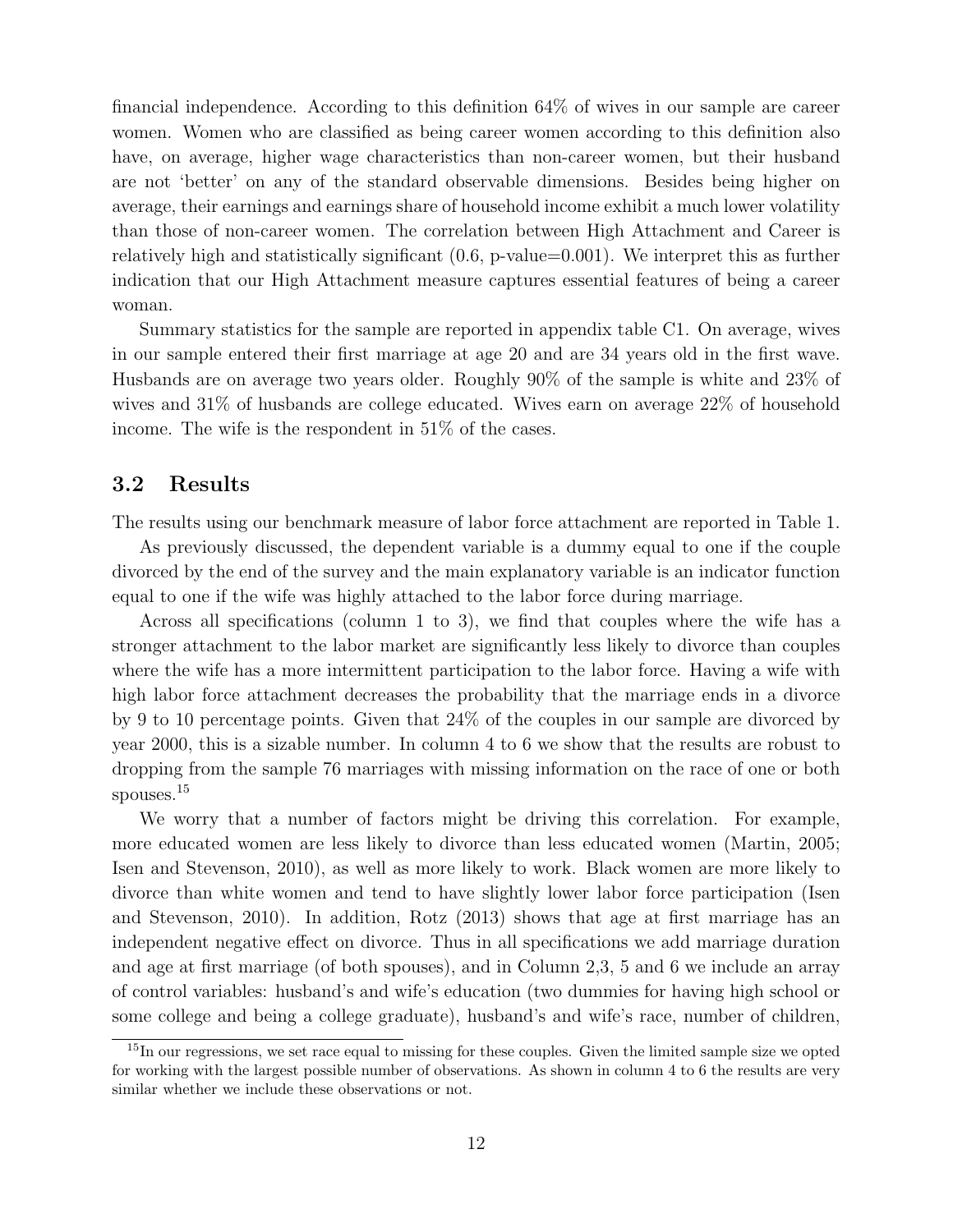average family income and the average wife's share of household income, both computed over the length of marriage.

We find that the coefficient on our labor attachment variable does not change substantially. The control variables that are statistically significant have the expected sign. Divorce is less likely the longer the marriage and if there are children in the household. Consistent with Rotz (2013) we find a negative correlation between the wife's age at (first) marriage and divorce (though the estimate loose significance once we add the richer set of controls). Consistent with the results reported by Isen and Stevenson (2010), we find that divorce rates are lower for college-educated couples though the coefficients are not statistically significant. We obtain similar results if instead of adding wife's and husband's education separately we control for wife education and add indicators of husband's educational attainment being below or above that of his wife.

There are a number of additional concerns to be addressed. For example, our main finding could be explained by differences in household wealth. Wealthier household have more resources available for side payments. If households with a high attachment wife are wealthier, this could be driving our result. In practice, most households in our sample have very little wealth and, when they do, it is mostly in the form of illiquid assets (e.g. home ownership). Another potential concern has to do with gender roles preferences. Fernandez et al. (2004) argue that men whose mother worked are more likely to like and, therefore, marry a working woman (relative to men who grew up with a stay at home mother). In addition, they would be more likely to have socialized with women whose mother also worked. This mechanism could potentially give rise to more stable marriages and explain our result. It has also been suggested that lower occupational sex-segregation increases the meeting rate with opposite sex co-workers, which could reduce marital durability (McKinnish, 2004). This mechanism would work against our finding of higher marriage durability for working women.

In column 3 and 6 we show that including households assets, a measure of husband's and wife's gender norm socialization (whether their mother worked full time during adolescence) and a measures of the likelihood that the wife is in contact with male coworkers does not change the point estimate.

In Table 1 we also find that a higher wife's share of family income is associated with a higher probability of divorce. Since 'High attachment' women earn, on average, a larger share of household income, 28% and 12%, respectively, this finding seems to be at odds with our hypothesis. We argue that this is another instance of 'precautionary working'. Low attachment women whose marriage are in trouble are more likely to enter the labor market and earn a higher share of household income right around the time of divorce. We will return to this point in section 3.3.

We also performed a series of robustness checks of to assess the sensitivity of our results to the way we define wife's labor force attachment. In Table 2 we present the results obtained using two alternative definitions of labor attachment. In column 1 and 2 we show that including a woman's pre-marital work experience in our calculation of labor force attachment,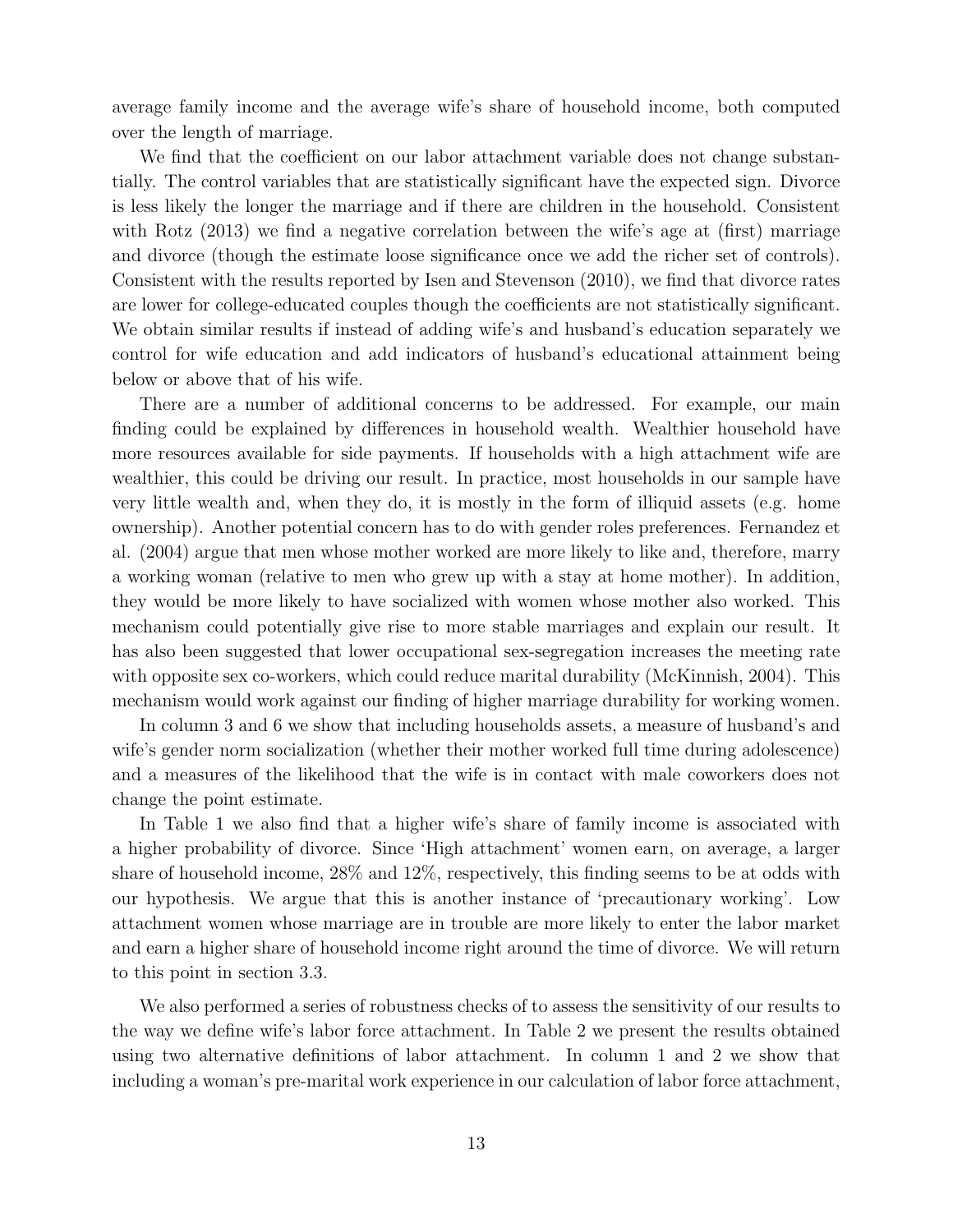if anything slightly increases the size of the main coefficient. Having a high attachment wife is associated with a 10 to 14 percentage points lower probability of divorce. This is about two percentage points larger than the effect estimated with our benchmark definition. In column 3 to 6 we use our qualitative "career" variable as defined above. Based on this definition, a Career woman's divorce probability is 4 to 7 percentage points lower than that of a non-career woman. It is likely that, at least in part, this lower estimate is due to the higher measurement error typically associated with qualitative indicators. In fact, the estimate obtained for the sample where the wife responded to the career-related questions are larger, though the difference between column 3-4 and 5-6 is not statistically significant.

Since the MILC data set is small and relatively unexplored in economics we replicate our analysis using data from the 2008 Survey of Income and Program Participation (SIPP) that have been prominently used in this literature (e.g. Isen and Stevenson, 2010).<sup>16</sup> The results of this analysis are discussed in Appendix B. The analysis confirms our finding that, all else equal, a woman with higher labor force attachment has a lower propensity to divorce.

The SIPP also allows us to explore whether our results can be explained by differences across US states in divorce legislation. There is a large literature that studies the impact of the changing divorce legislation on divorce rates and female outcomes (see Gray, 1998, Stevenson, 2007, and Stevenson and Wolfers, 2007, for a survey). In recent work Voena (2015) shows that women in unilateral divorce states with common property laws are less likely to work and more likely to divorce. This could, in principle, explain our results. We cannot use our MILC data for this robustness check because the information on state of residence is only recorded in 1997 (the next to last wave), when almost all of the ever divorced couples in our sample have already split. However, as shown in appendix Table B1 (column 5) our results using SIPP data are robust to the inclusion of state dummies for the presence of community property and unilateral divorce.<sup>17</sup>

### 3.3 Wife's work, household inequality and divorce

In table 1 and 2 we find that women who earn a larger share of income are significantly more likely to divorce. We argue that this finding is driven by the fact that we are mixing two groups. On the one hand, career women work for the same reason that men work: to provide for family, for financial independence, or for personal satisfaction. On the other hand, for women who are in the labor force "remedially," the marriage is already rocky (possibly because the husband loses his job or is disabled, but also for other reasons), and the woman anticipates divorce. The wife works e to compensate for his lost earnings or to prepare for working post-divorce. What these two very different groups have in common is

<sup>&</sup>lt;sup>16</sup>We can construct a measure of a woman's labor force attachment over the course of her marriage based on retrospective information on both work history (from Topical Module 1) and marriage history (from Topical Module 2).

 $17$ The cross-state analysis if Table A1 also supports this conclusions.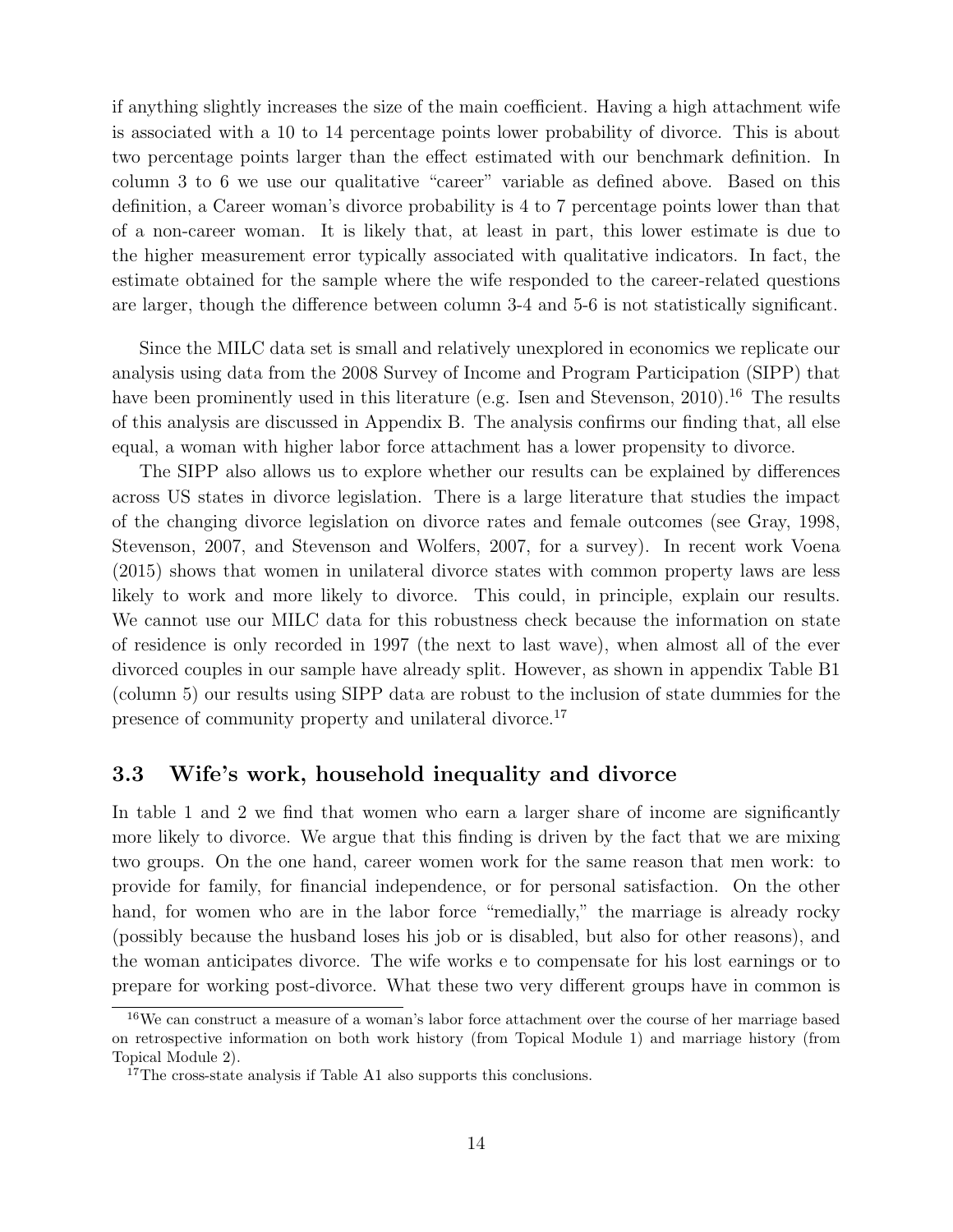

Figure 3: Share of household income by wife's labor force attachment and marriage outcome

For divorced couples the x-axis measures waves preceding divorce. For married couple it indexes waves preceding wave VI. So "-4" is wave II, "-3" wave III etc.

that the wife is working and likely earning a substantial share of the household income. But they have very different implications for the durability of marriage.

We start by showing in Figure 3 evidence suggesting that this distinction is operative in the data. The figure plots wife's earnings share by labor force attachment and marriage outcomes (divorced, married). For couples who divorce, the last data point is the wife's earnings share in the wave preceding the marriage dissolution, the second to last is the wife's earnings share two waves before the separation, and so on up to fours waves before divorce (this would be couples that divorced between 1992-94 and 1997). For couples who stay together, the last point corresponds to 1997 and the first to 1983.<sup>18</sup>

As shown in the figure, the share of household income earned by High Attachment women over the course of their marriage hovers around 30 percent and does not vary with the marriage outcome (the blue lines do not differ statistically). Low Attachment women (the red lines) earn a much lower share of household income, around 10 percent. However, this share increases to 30 percent about two waves before the marriage dissolves. This suggests that Low Attachment women might be working remedially because their marriage is in trouble and this remedial work also results in earning a higher income share.

Our model predicts that households that are more equal are more likely to stay together. To get direct evidence for this prediction, in Table 3 we reports the results for a specification that includes a full interaction between High Attachment and a dummy variable that is equal to one if the wife makes between 45 and 55 percent of household income (column 2 and 3). In column 4 and 5 we run a similar specification but define as being 'Equal Share' households

 $18$ There are only two couples who divorce between 1997 and 2000. So we drop the data point corresponding to 5 waves before divorce and, for consistency, 1980 for never divorced couples.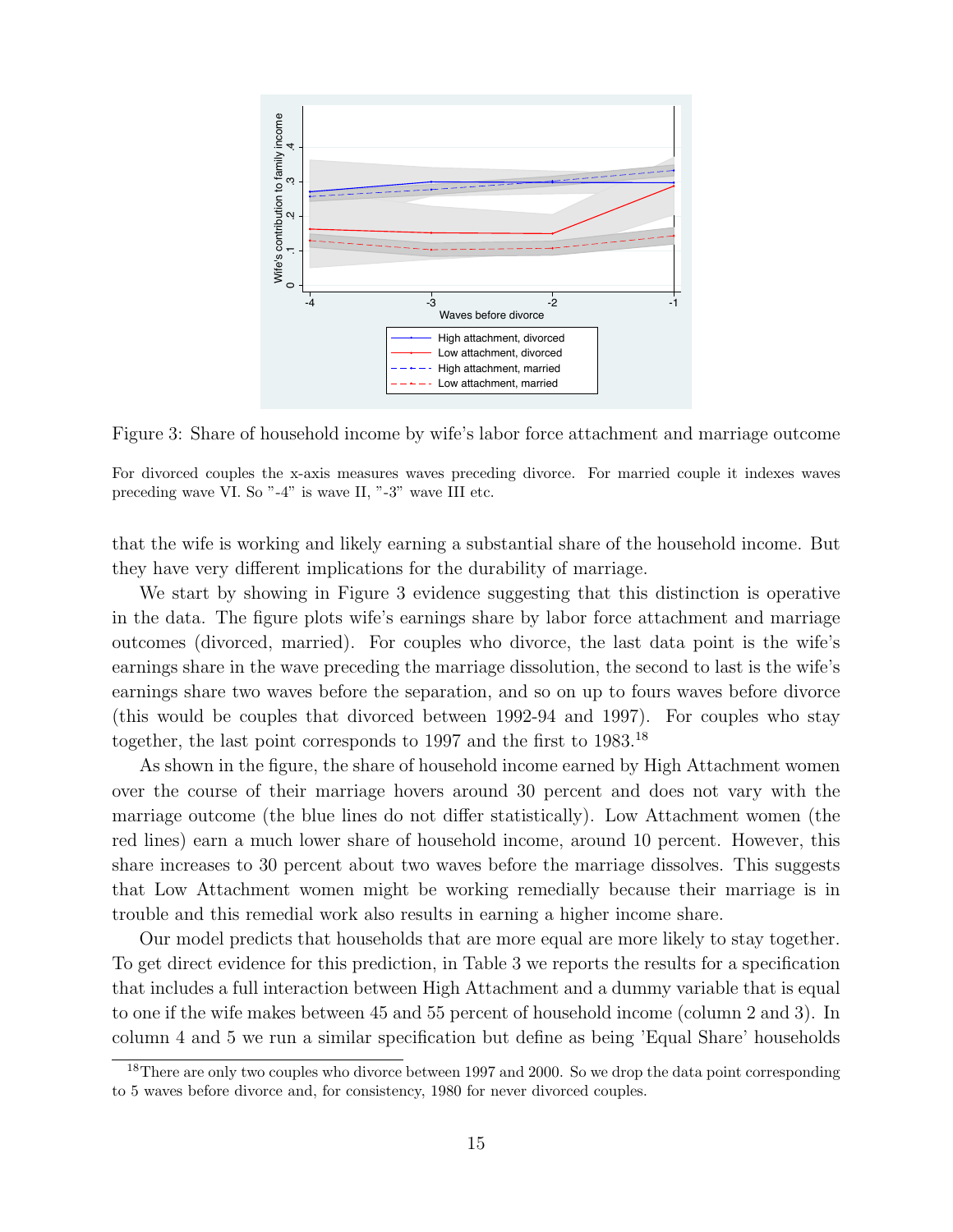where the wife makes 40 to 60 percent of household income. We find that households in which the wife is High Attachment have a 10 percentage point lower probability of breaking up than a marriage to a Low Attachment woman. An equal share of family income further reduces the likelihood of divorce of a High Attachment woman by 12 percentage points (column 3) and the difference is statistically significant. Consistent with the theory, this effect is smaller when we broaden the interval defining an equal share household (column 5).

Summarizing the results from Table 1 to 3, we find that high female labor force attachment reduces the probability of divorce by about half, particularly when she earns close to half of the total family income.

### 4 Do Career women have better marriages?

So far we have shown that career women's marriages are more durable. There are a number of alternative mechanisms that could be driving this results. For example, it could be the case that career women differ in some inherent characteristic from non-career women: maybe they are generally more reliable, care more about children, or are intrinsically better at compromising or negotiating, both in their jobs and in their marriages. Career women could be choosier in their search for mates, taking longer to marry and consequently having higher quality marriages. Dual-career marriages might face different sources of stress from onecareer marriages, such as less time together in the household, or differential opportunities for meeting new people (note these would have to result in less stress for dual-career households to accord with our findings). Finally, the career women's greater marriage durability could be an artifact of sorting, whereby egalitarian households might somehow reflect better matching; this would also account for why the equal earning households are the most durable. All of these alternatives imply that we should observe evidence of higher marriage quality in households where the wife is a career woman than in those in which she is not and that quality should be increasing in equality of earnings. In order to tease out whether these alternative mechanisms can explain our findings, we use MILC's subjective indicators of marital happiness/stability.

Table 4 reports the results obtained using the same specification as in Table 1 and 2 but the dependent variable is now the average value (over the course of the marriage) of different indicators of marriage quality. Column 1 and 2 report results for the marital instability index. This is a summary indicator of around forty items that measure thoughts and behaviors tapping into some aspects of marriage instability. For example, whether the respondent was thinking about divorce, if either spouse thought the marriage was in trouble, whether either spouse had ever talked about marital problems with significant others, friends, clergy or counselors (see C for the full list). We find that households where the wife has high work attachment are not statistically different from those where she is low attachment. The same is true for marital happiness (column 3 and 4) and marital problems (column 5 and 6). Overall high-attachment marriages are as happy, or as unstable and problematic, as low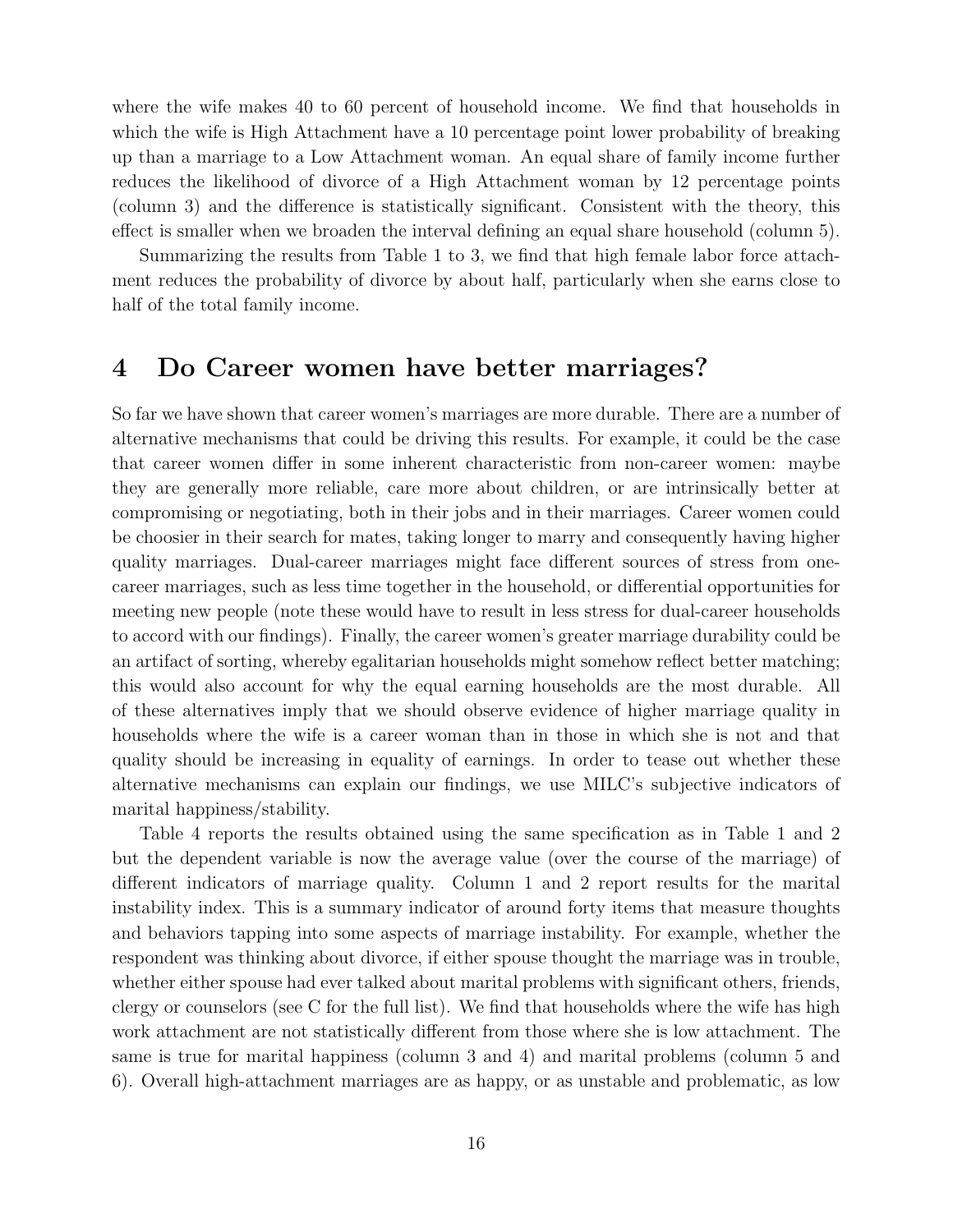attachment ones.

The only control variable that is statistically significant is whether the wife is the respondent, which is significantly associated with more stable (column 2) and happier (column 4) marriages but more marital problem (column 6). This finding does not depend on the wife being low-attachment (for example, it could be the case that low attachment women are more likely to be at home). The correlation between high attachment and wife respondent is positive but statistically insignificant (the correlation is 0.023 with p-value 0.51).

In Table 5 we examine three among the many sub-items used to compute the marital instability summative score. We find that high attachment marriages are significantly more likely to report either spouse having ever suggested a divorce or having talked to a friend, clergy or counselor about marital problems, although the difference is not significant once we control for our baseline set of controls.<sup>19</sup> Female respondents are more likely to report that they talked to someone about their marriage troubles (column 6, table 5).

Overall the evidence in table 4 and 5 suggests that high attachment marriages are not better than low attachment marriages. If anything, they are more unstable.

Another way of looking at this is to show the evolution of the average quality of marriages by wife's attachment and marital outcome (Figure 4). The figure shows that, among the divorced, the average quality of high and low attachment marriages does not differ significantly during the years preceding a divorce (the red and blue solid lines). Marriages that stay together are more stable, increasingly so over the course of the marriage (compare the blue and red dashed lines). However, at any point over the life course high attachment marriages are more stable on average than low attachment marriages. This goes counter to selection stories implying higher quality marriages for high-attachment women. Comparing Figure 4 to Figure 3 suggests that for low-attachment marriages ending in divorce marriage instability leads the increase in wife's income share. We interpret this as further evidence that labor-force-unattached women might be likely to work because the marriage is in trouble and not the other way around.

In Table 6 we study whether the average marital quality varies by attachment and intrahousehold income equality. Panel A reports results for the three summary indicators discussed in Table 4, panel B for three marital instability sub-items in Table 5. We find that average marriage quality is lower in high-attachment unequal marriages than in lowattachment marriages with similarly unequal income distribution (see column 1 and 3 in Panel A, and column 2 and 3 in panel B). However, high attachment women in equal earnings households are associated with lower instability or problems (and happier marriages). The coefficients are similar in magnitude to the direct effect of high attachment but not statistically significant. It may not be very surprising that attached women who earn small fractions of household income have somewhat less happy marriages (e.g., disappointment relative to expectations particularly with respect to housework shares or career success),

 $19$ It would be interesting to compare husband's and wife's responses but only the respondent is asked the battery of qualitative questions. The respondent does not change across survey waves.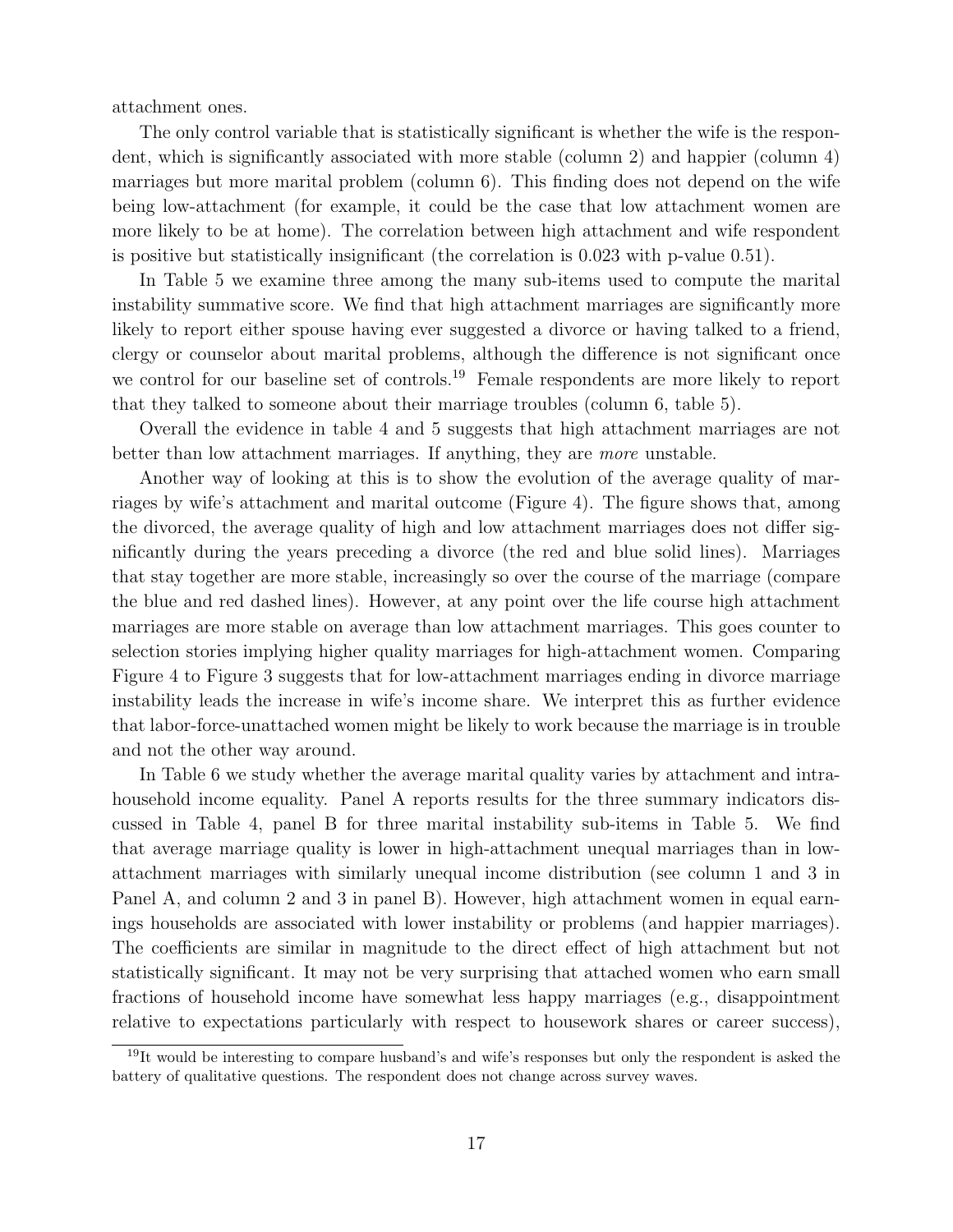

Figure 4: Marital instability by wife's labor force attachment and marriage outcome

For divorced couples the x-axis measures waves preceding divorce. For married couple it indexes waves preceding wave VI. So "-4" is wave II, "-3" wave III etc.

but the fact that the equal share attached women have somewhat better marriages should dispel concerns that any aspects of the instability measures that are money-dependent (e.g professional marriage counseling) are playing a signifcant role in our findings that attached women have no more happy marriages than unattached ones.

Finally, in Table 7 we show that this indicators of marriage stability are indeed good predictors of marital dissolution. The dependent variable is now the indicator function for marriage ending in divorce (as in Table 1 to 3) and we control for marriage quality, attachment and the interaction between the two. As expected, unstable marriages are more likely to break up (column 1). However, consistent with previous findings, high attachment wives are still significantly more likely to stay married (column 2). The interaction term between attachment and quality is of the right sign but not significant.

We then use as the dependent variable the indicator measuring "whether either spouse thought the marriage was in trouble." This is of easier interpretation relative to the index of marital instability although it does not seem to be a good predictor of divorce for the average couple in our sample either on its own (column 4) or having controlled for wife's attachment (column 5), which maintains its strong negative relationship to divorce. Column 6 reports results for the specification where we interact having thought the marriage was in trouble and wife's high attachment. The first coefficient in the column now measures the impact that trouble has on the probability of divorce of low-attachment marriages. This effect is positive and significant, implying a 13 percentage point higher probability of divorce relative to low-attachment marriages that are not in trouble. On the other hand, high attachment women whose marriage is in trouble are significantly less likely to divorce.

One potential concern, as we have already suggested, is that the marital instability index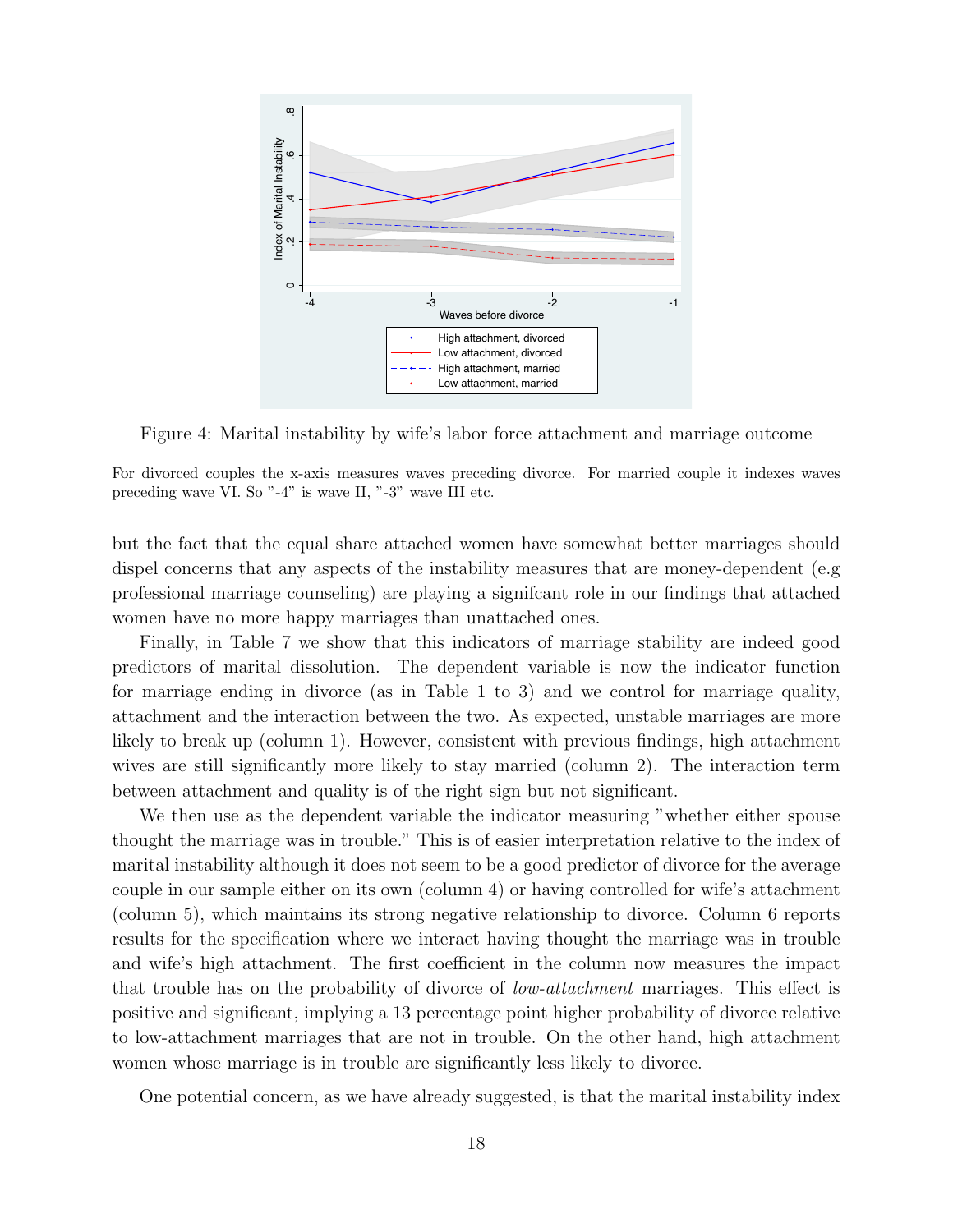

Figure 5: Distribution of within-marriage variability of Marital Instability Index by wife's labor force attachment

is endogenous (and that this explains why the marriage quality does not differ by the wife's type): some parts of the instability measure (e.g. professional counseling) might be increased by certain market purchases that only working women could access. We can address this concern in another way: we repeat the analysis in Table 4-7 using the "initial" (i.e. as of 1980) battery of qualitative questions. The results are unchanged. Also, we note that the indicator of marital problems is somewhat less "endogenous" because it summarizes answers to questions that don't have a clear association with having money (for example, it captures whether one or both spouses gets angry easily or gets easily hurt. See C for the full list of sub-items.)

Finally, it could still be that high attachment marriages are 'better' than low attachment marriages, even if they are on average the same or lower quality, because they are less volatile. However, this does not seem to be the case in our data. As shown in Figure 5 high attachment marriages display a higher degree of variation in the index of marital instability. The marital instability indicator includes items such as talking to a lawyer that could be more easily purchased by high attachment wives. Thus in Figure 6 we show the distribution of the coefficient of variation (or absolute deviation) for the index of marital problems, which, as we discussed above, can be thought of as being less affected by having money. In this case high and low attachment marriages exhibit the same degree of variation. The two distribution are not statistically different from each other.

Putting it all together: High attachment women do not seem to have intrinsically better (higher quality and more stable) marriages. In fact, summary measure of marital instability suggests that their marriages are more volatile.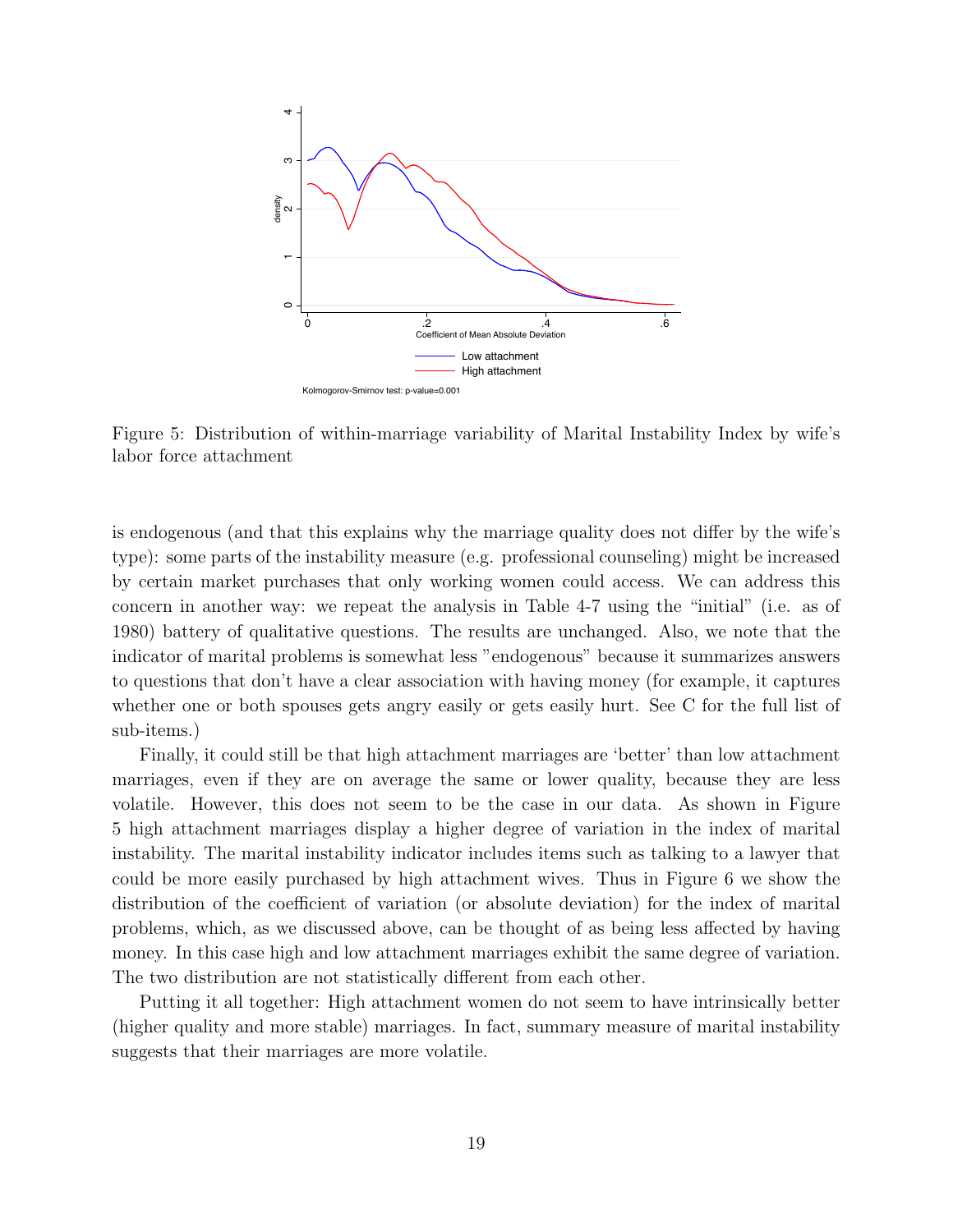

Figure 6: Distribution of within-marriage variability of Marital Problems Index by wife's labor force attachment

### 5 Conclusion

Economic theory predicts that two-earner households, particularly those with two career workers with relatively equal incomes, ought to have the most durable marriages; we have provided evidence that this prediction is borne out in practice. The basic mechanism is that earners bring money – the most efficient mode of utility transfer – into the household, which maximizes the flexibility to find compensatory intra-household re-allocations in the face of changes in preferences or outside opportunities.

We face two chief empirical challenges in trying to identify the transferability effect on divorce. One is to control for selection effects, which we do with measures of number of observable traits, as well as controls that measure marriage quality. The second is to separate the effect we are interested in, in which causality runs from female labor supply to divorce, from the confounding effect of divorce and marital instability on female labor supply. This is accomplished by using a number of measures of female career attachment that help distinguish wives who are permanent earners from those are remedial earners. Once we do this we find that all else equal, career women have 5-6 percent lower divorce rate than non-career woman, that the effect is strongest when women earn nearly the same as their husbands, but that there is no evidence that career women select into higher quality marriages.

The effects of increased transferability, as well as the distinction between career and remedial earning, has both positive and normative implications. On the positive side, it may explain recent trends in divorce and MFLP. Since the mid 1980's, U.S. divorce rates have been declining. Meanwhile, MFLP has been increasing, leveling off with the 2008 financial crisis. This contrasts with the positive trend in both variables that lasted from the early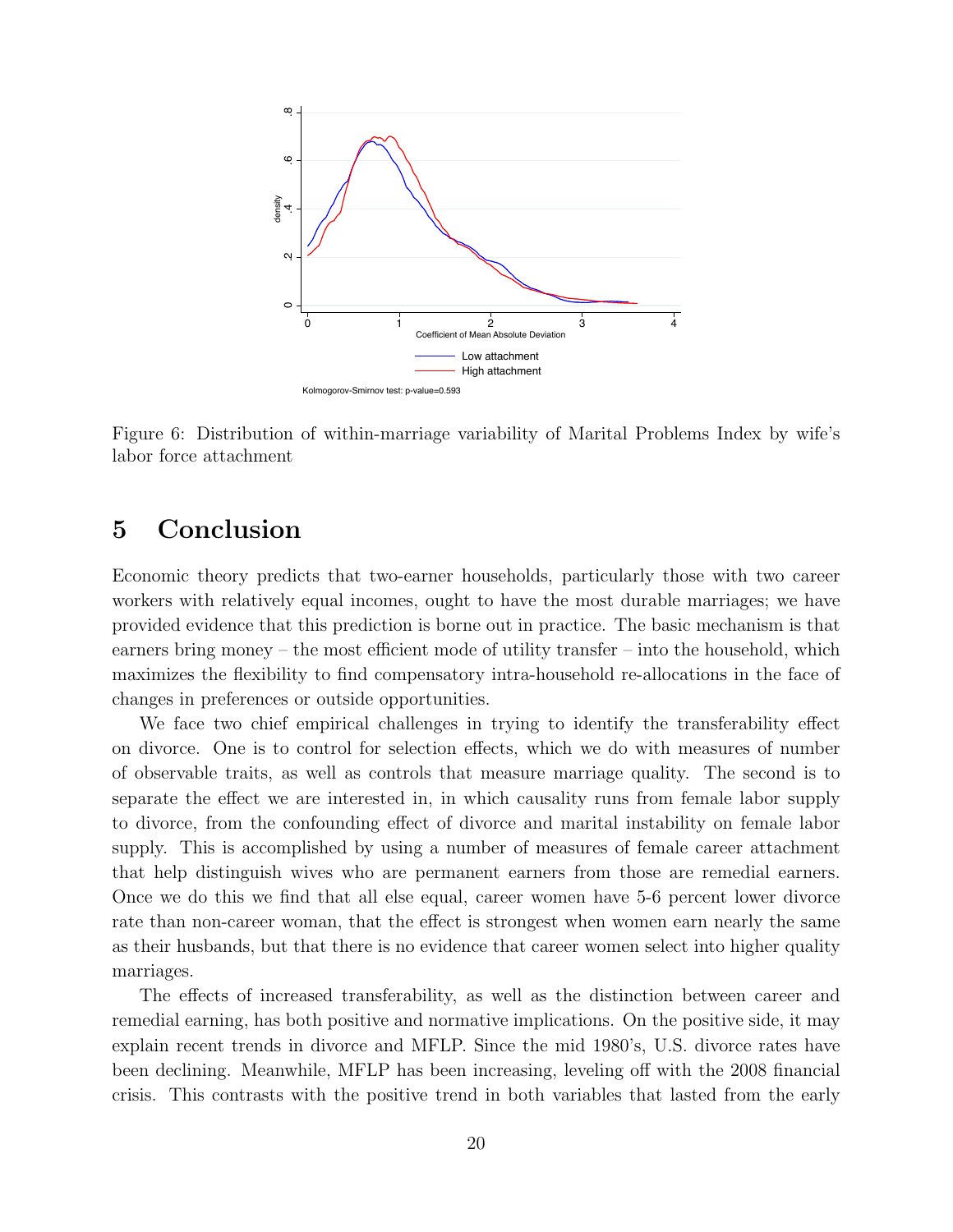1960s to the mid 1980s and which no doubt helped spawn the large literature on female labor and divorce. Could the transferability effect account for the trend reversal? In principle it might (see Neeman, Newman and Olivetti, 2007 for a theoretical attempt); moreover four documented trends may have contributed to its increasing importance over time.

First, the gender wage gap has been closing, which corresponds to increased equality of household earnings in our model. Second, the fraction of female workers who are career rather than remedial earners has increased. As we have already pointed out, simply observing in a cross section that a woman works could reflect remedial earning/marital instability rather than career status: to the extent that the former is relatively less common now than in the past, the rate of divorce should now be lower. Third, to the extent that the variety of private goods enjoyed by household members can only be produced within the household rather than purchased on the market, monetary earnings will be less effective instruments of utility transfer. It seems likely that over the period in question, there has been an increase in the market availability of goods that are close substitutes for those produced in households (for evidence on this "marketization" trend, see Freeman and Schettkat, 2005). Finally, divorce laws, particularly those having to do with property division and alimony, evidently affect the post-divorce autarky payoff, and therefore the durability of marriage. Greater egalitarianism in these laws over the years may also have contributed to the trend reversal. In short, for a variety of reasons, the transferability mechanism has likely strengthened over the years, eventually overwhelming the countervailing effects of MFLP on divorce that had been the subject of other scholarship. Further research is needed to examine the extent to which this conjecture is borne out quantitatively.

On the normative side, failing to control for the difference between career and remedial earnings may confound inference about the effects of female labor supply on divorce. Indeed, the policy ramifications depend crucially on this distinction. For the woman who is contemplating joining the labor force after years of non-participation, the decision to enter is likely a predictor of impending divorce. But for the young woman concerned about the impact of working on her future family life, the best strategy for ensuring a durable marriage may be to invest in a career.

### Appendix 1. Decreasing shock densities

If the frontier  $W$  is concave, the conclusion of Proposition 1 can be established by substituting log-concavity of f with the hypothesis that f is decreasing on  $(\phi, \infty)$ . To see this, observe from (1) that  $D'(v) = 0$  when  $v = I - v$ . Then the result follows if  $D'' < 0$  on [0, I].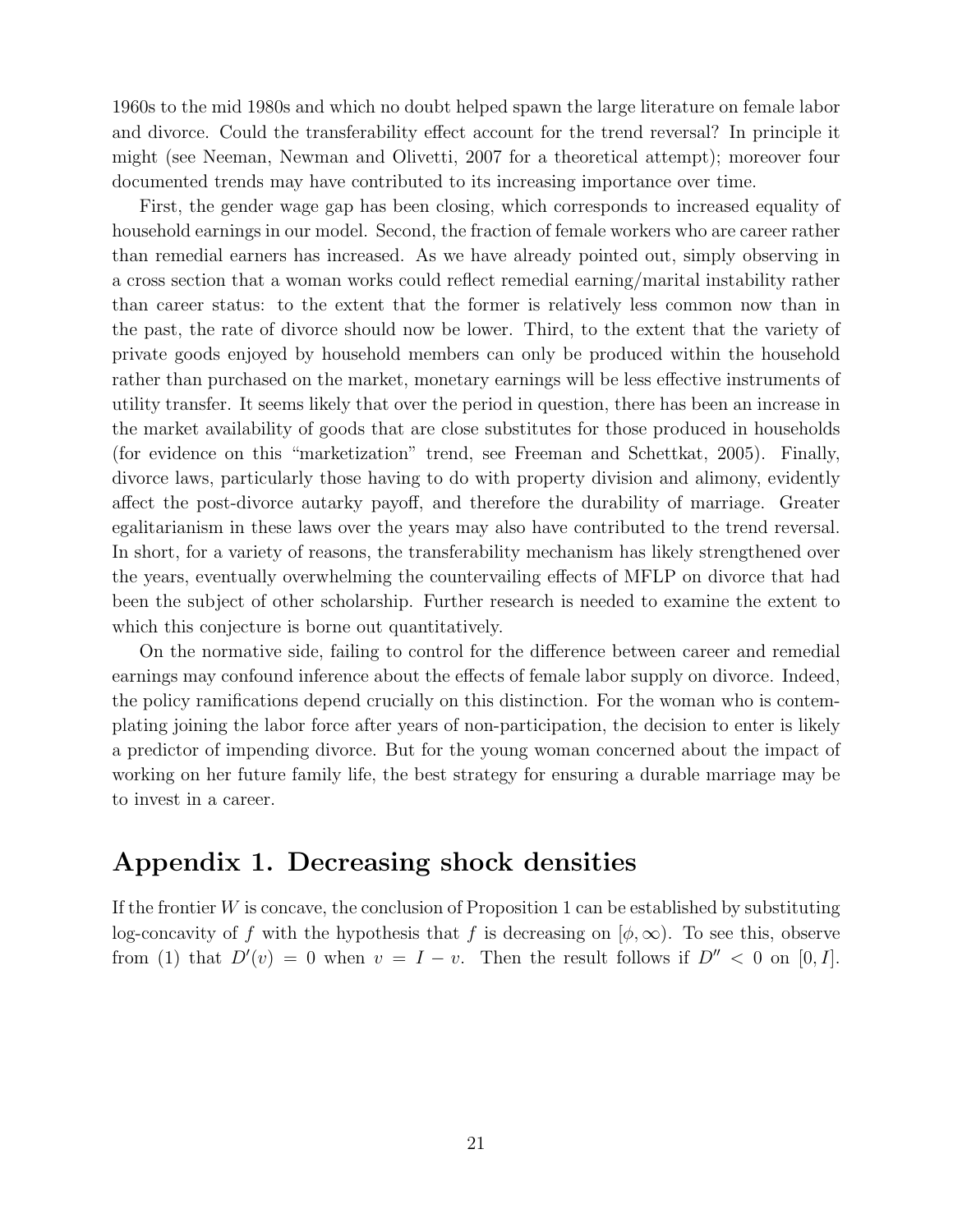Differentiate (1) to obtain

$$
D''(v) = \int_{-\infty}^{\phi} [f(x-v)f'(W(x) - I + v) - f'(x-v)f(W(x) - I + v)](W'(x) + 1)dx
$$
  
+ 
$$
\int_{-\infty}^{\phi} [f(x - I + v)f'(W(x) - v) - f'(x - I + v)f(W(x) - v)](W'(x) + 1)dx
$$
 (2)

Use integration by parts to rewrite (2) as (perform the operation on the second terms in each integral, using  $f(x - v)$  and  $f(W(x) - I + v)(W'(x) + 1)$  as the parts in the first case and  $f(x - I + v)$  and  $f(W(x) - v)(W'(x) + 1)$  in the second; then use  $\lim_{z \to \pm \infty} f(z) = 0$  and  $W(\phi) = \phi + I$  and regroup terms):

$$
D''(v) = -f(\phi - v)f(\phi + v)(W'(\phi) + 1) - f(\phi - I + v)f(\phi)(W'(\phi) + 1)
$$

$$
+ \int_{-\infty}^{\phi} f(x - v)f'(W(x) - I + v)(W'(x) + 1)^2 dx + \int_{-\infty}^{\phi} f(x - I + v)f'(W(x) - v)(W'(x) + 1)^2 dx
$$

$$
+ \int_{-\infty}^{\phi} f(x - v)f(W(x) - I + v)W''(x)dx + \int_{-\infty}^{\phi} f(x - I + v)f(W(x) - v)W''(x)dx
$$

Since  $1 + W'(\phi) \geq 0$ , the first two terms are non-positive. Moreover,  $x < \phi$  implies  $W(x) - v$ and  $W(x) - I + v$  exceed  $\phi$ , and since the density is decreasing on  $[\phi, \infty)$ , the second pair of terms are negative. Finally, concavity of  $W(\cdot)$  implies  $W'' \leq 0$  a.e., and we conclude  $D''(v) < 0.$ 

## A Appendix: Evidence from the Census

We show that the negative relationship between the divorce and married women's labor force participation (MFLP) depicted in Figure 1 is robust to a number of state-level controls.<sup>20</sup> Table A1 presents the results, where we progressively add other factors. <sup>21</sup>

Column 1 reports the regression coefficient for the basic regression (this corresponds to the correlation coefficient reported in Figure 1). According to our estimate, which is significant at the 1% level, a state in which an additional 10% of the married women are in the labor force than in another has 0.86 fewer divorces per 1000 people per year. Since the average divorce rate is 3.6 per 1,000, this corresponds to a 24% reduction in the divorce rate. Column 2 adds the marriage rate. The coefficient is positive, reflecting the greater per capita stock of marriages that can end in divorce. Nevertheless, the negative correlation between divorce and labor force participation is unaffected, so it is not driven by hypothetically lower

 $^{20}$ In an earlier version of the paper we showed that the same negative correlation across US states is observed based on Census 2000 data.

<sup>&</sup>lt;sup>21</sup>See below for a detailed discussion of data sources and variable definitions and Table A2 for summary statistics. In all the regressions the state level variables are population-weighted.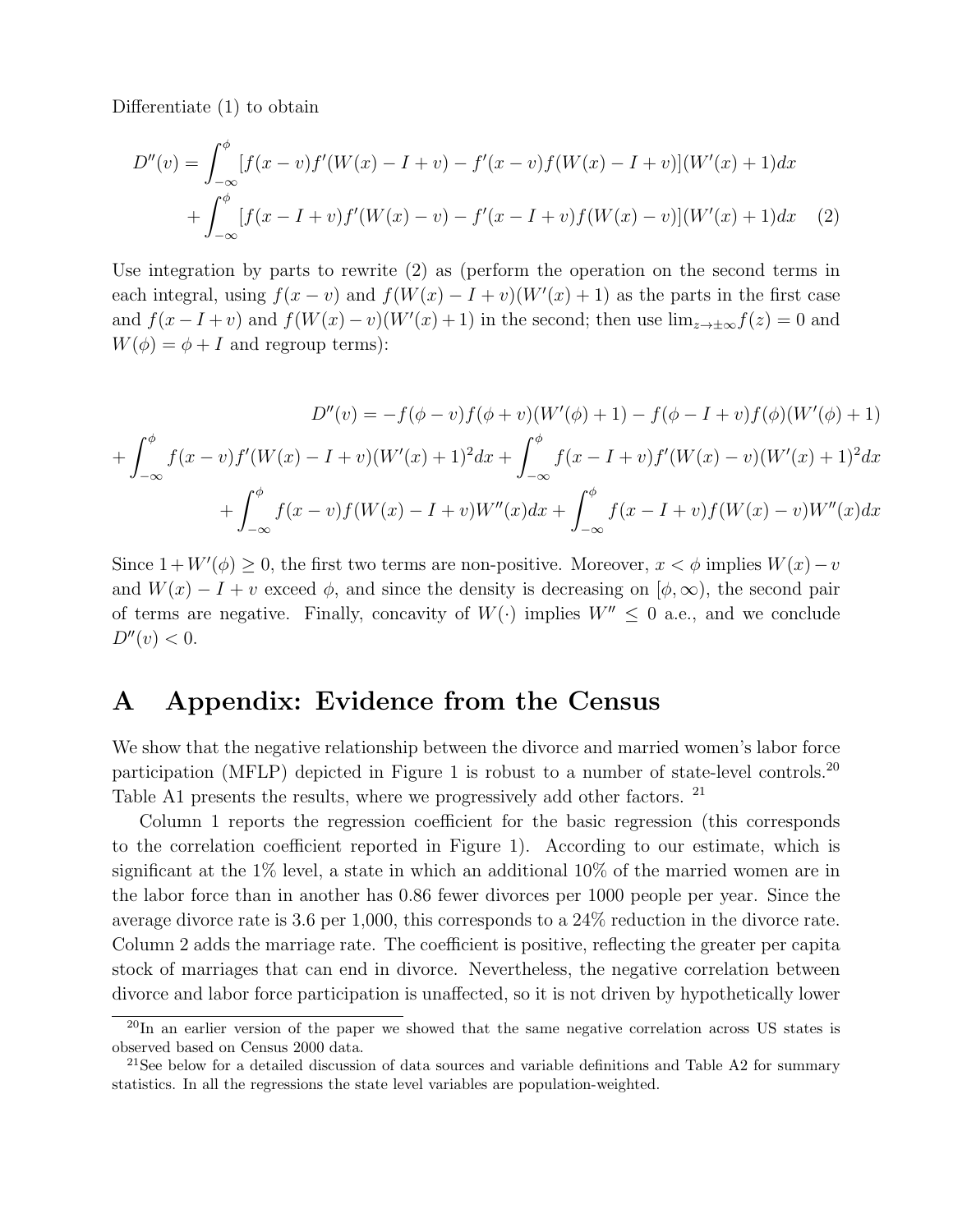marriage rates in states where more women work. MFLP, marriage rate, age at first marriage and education are all important: taken together they can explain 61 percent of the overall cross-state variation in divorce rates.<sup>22</sup> The result is also robust to the inclusion of a number of additional explanatory variables. For example, it has been suggested that higher male income inequality increases the option value of a searching for a mate, which could result in higher quality marriages (Loughran, 2002; Gould and Paserman, 2003). Moreover, there is evidence that women in unilateral divorce states with common property laws are less likely to work and more likely to divorce (Voena 2014). As shown in column 4 and 5, the correlation between divorce and married woman LFP retains its sign and significance even after having controlled for all these factors.

#### Data sources.

Labor force participation, education, race, income, occupation, industry: 2005-2009 American Community Survey (ACS). The sample is restricted to working-age population (16-64 years old), not living in group quarters  $(GK=1)$ . All state-levels averages and medians (for income) are population-weighted. The "gender concentration" in industries/occupations is computed as the percentage of working women in industries, occupations, and industry-occupation cells where the state-level ratio of women to men is less than 50%. We use the 1950-adjusted industry and occupation codes from the Census.

Marriage and divorce rates: U.S. National Center for Health Statistics, National Vital Statistics Reports (NVSR), Births, Marriages, Divorces, and Deaths: Provisional Data for 2009, Vol. 58, No. 25, August 2010; and prior reports. Marriage and divorce rates used for most states are for 2009 (the most recent). For states that didn't report divorce rates in 2009 we use the most recent available. That is, Georgia (2003); Hawaii (2002); Louisiana (2003); Minnesota (2004). Since data for California are from 1990 and data from Indiana are not available after 1980, we drop these two states from the main analysis. However, in robustness checks we use the 1980s figure and we also use 2009 ACS data to estimate both marriage and divorce rates.

Age at first marriage: U.S. Census Bureau's American Community Survey 2009, 1-year estimates (from factfinder.census.gov).

Religion: 2007 ARDA (Association of Religion Data Archives) survey, www.thearda.com. According to the site, "data [was] collected by representatives of the Association of Statisticians of American Religious Bodies (ASARB)." Note that "While quite comprehensive, this data excludes most of the historically African-American denominations and some other major groups." The ARDA survey reports missing values for Alaska, Hawaii and DC. For these states, the information comes from Pew's "U.S. Religious Landscape Survey" (2007'),

<sup>&</sup>lt;sup>22</sup>Column 5 omits Nevada, which leaves the results unchanged. We have experimented with alternative measures of married women labor force participation, such as full- and part-time participation, labor force participation of white women and labor force participation of 25-54 year old women. For all specifications we obtain results similar to the ones reported here.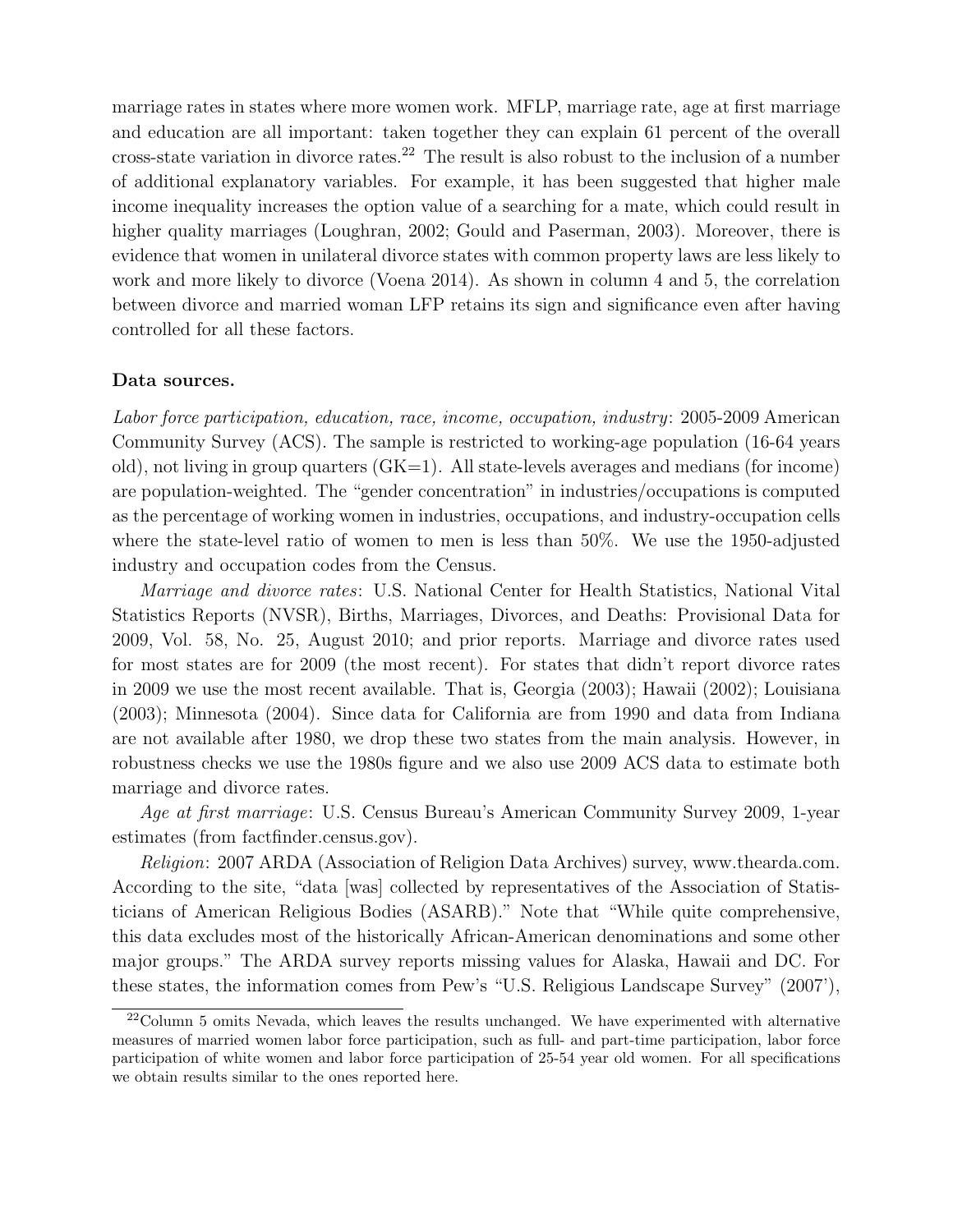http://religions.pewforum.org/maps and http://religions.pewforum.org/reports.

Population density: Census 2010 -http://www.census.gov/geo/www/guidestloc/select data.html.

## B Appendix: Evidence from the SIPP

Our measure of labor force attachment during marriage is obtained by matching information on labor market interruptions (from the employment history module) with information on marriage spells (from the marital history module). Unfortunately, the questionnaire does not give any indication of when the time off was taken, making it difficult to determine whether a spell of non-employment occurred before, during, or after marriage, especially for women whose first marriage dissolved before the survey. In addition, it is not clear whether time off is considered separately from time off spent caregiving, and one needs to avoid doublecounting any time off. Because of this limitation of the data, we exploit information on start and end dates of employment and marriage to construct a binary indicator of whether a woman worked at all during her first marriage rather than more continuous estimates of time spent working. This indicator takes a value of one if a woman started, but didn't stop, working before entering her first marriage, or if she first started working after her first marriage started but before it ended (if it ended). It takes a value of zero if she never worked; if she worked, but stopped working before her first marriage began; if she started working only after her first marriage ended; or if her time caregiving spanned her entire marriage. While this indicator does not capture the intensity of labor force attachment during marriage, it does not rely on 'ad hoc' assumptions and is relatively clean.<sup>23</sup>

At the same time it seems to capture the essence of being a 'career' woman. As shown in appendix Table B3, our measure of work during marriage is positively correlated with age at first marriage and at first birth, conditional on having children during first marriage, fulltime work and earnings (three alternative measures). 'Career' women are also more likely to have a college or post-graduate degree, and to work in professional occupations.

We consider the sample of all women age 25-54, who are either in their first or second marriage, or separated/divorced by the time of the survey. We include in our sample only marriages that occurred in the 1990s or later. This is to minimize the bias due to the retrospective nature of our data and to make our sample as comparable as possible to that used in our state cross section. Summary statistics for the sample are reported in appendix table B2. Women in our sample are 37 years old, on average, 81% of then are white, 11% are blacks and 6% asian, 57% of the women in our sample have at least a four-year college degree. The entered their first marriage when they were about 26 years old, on average, and they have, on average, 1.94 children. Approximately thirty percent of all marriages in our sample end in divorce; of these, the average marriage lasts five years, and 60% of divorces occur by year 5.

<sup>&</sup>lt;sup>23</sup>The only errors in creating it came from observations for which the working end date comes before the working start date. These observations have a missing value, but there are relatively few of them (41).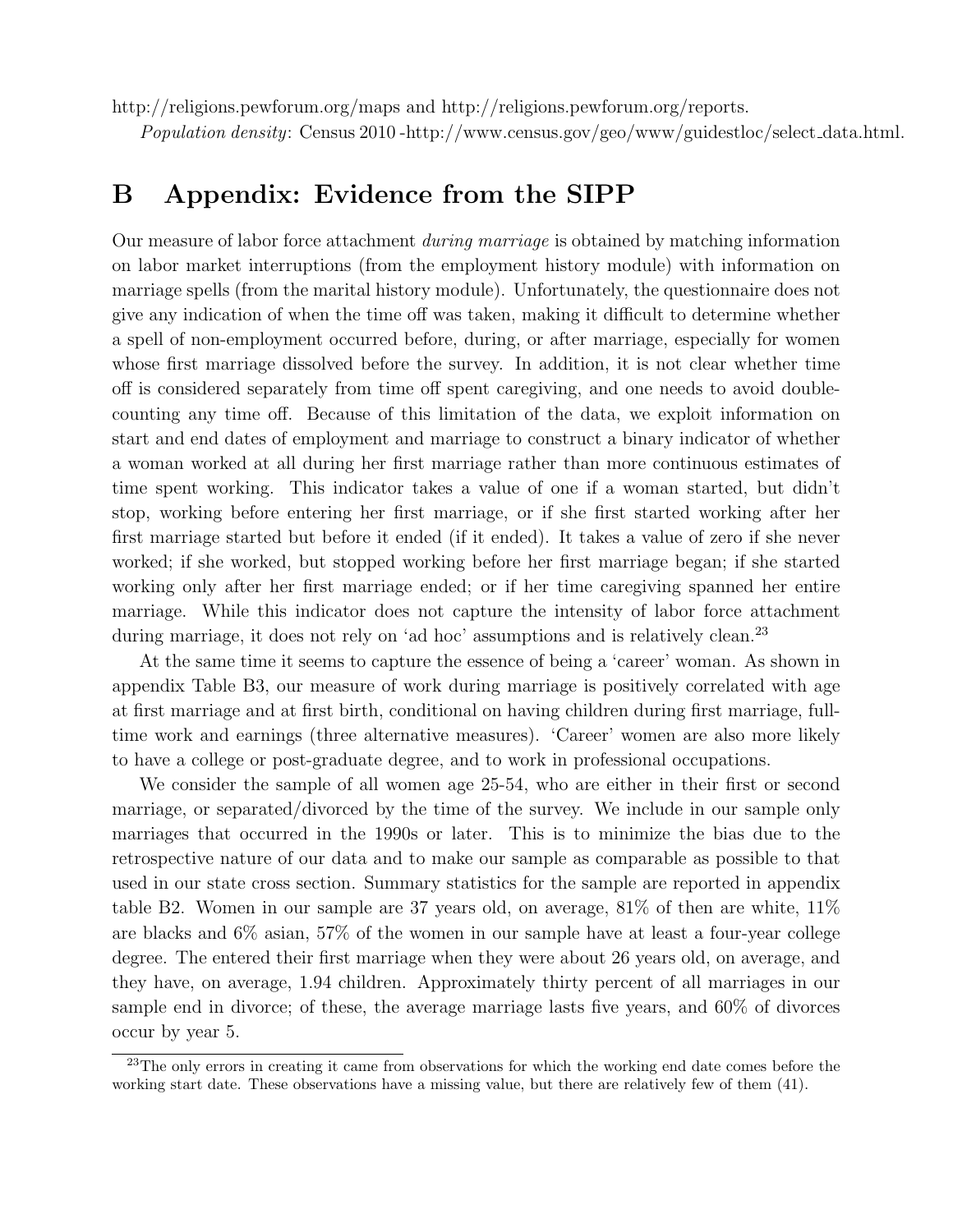We report the regression results in Table B1. The dependent variable is the probability that a marriage dissolves by year 5. Overall we find that, all else equal, a marriage to a career woman is about 6 percentage points less likely to end in divorce, which corresponds to a  $34\%$  decline in the 5-year divorce probability.<sup>24</sup>

The negative association between divorce and labor force attachment stands even after having added controls for race, age at first marriage, marriage duration, an indicator of whether the couple had a child under the age of 6, an indicator of property division laws in the current state of residence which is equal to one if the states has community property (that is, is characterized by an equal distribution of property upon divorce independent on title ownership) and a dummy equal to one if the state of residence has unilateral divorce (as opposed to mutual consent).<sup>25</sup> Consistent with Isen and Stevenson  $(2010)$  we find that blacks are more likely to divorce. Finally, we find that women who reside in states with community property (who, except for Louisiana, also have unilateral divorce) are less likely to divorce, while residing in a unilateral divorce state does not seem to affect the probability of divorce one way or another. This is consistent with findings by Wolfers (2006).

## C Appendix: Marital Quality Measures in MILC data

In the analysis we use three main summary indicators of marital quality. We provide details about their definitions and scale in this section.

#### Marital Instability

The *Marital Instability* index<sup>26</sup> is a summative score based on several items asked of married people: feeling that marriage was in trouble; talking to others about marital problems; wish of living apart from spouse; divorce thoughts; divorce suggestion from one of the spouses; talking about consulting a divorce attorney; talking about property division; talking about filing; consulting an attorney; filing a divorce or separation petition; occurrence of trial separation; length of the last period of separation.

The index was logged and averaged over marriage years and it ranges between 0 and 1.31, with higher scores corresponding to greater marital instability and 50% of the couples having an index below 0.24.

<sup>24</sup>We also ran regressions looking at the probability of dissolution by year 7 and 10 as well as a Cox proportional hazard model and found very similar results.

<sup>&</sup>lt;sup>25</sup>Obviously assigning divorce law by current state of residence rather than state of residence at time marriage or divorce is not ideal. However, SIPP does not report this information so this is the most we can do.

<sup>&</sup>lt;sup>26</sup>Booth, Alan, David Johnson, and John N. Edwards. 1983. "Measuring Marital Instability." Journal of Marriage and the Family 45: 387-393.

Edwards, John N., David R. Johnson, and Alan Booth. "Coming Apart: A Prognostic Instrument of Marital Breakup." Family Relations 36: 165-170.

Johnson, David R., Lynn K. White, John N. Edwards, and Alan Booth. "Dimensions of Marital Quality: Toward Methodological and Conceptual Refinement." Journal of Family Issues 7: 31-49.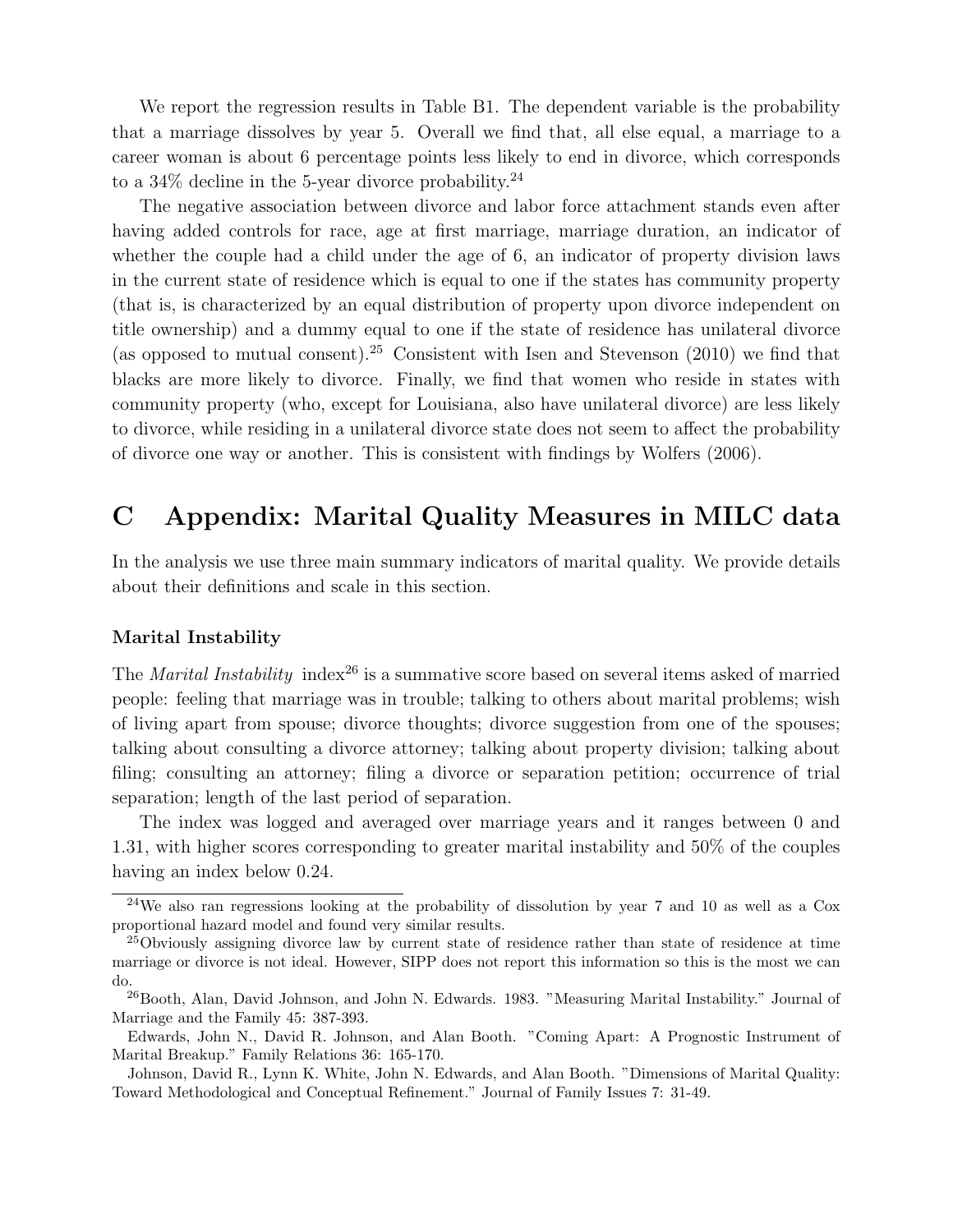In the analysis we also highlight three of the sub-items contributing to the marital instability summative score.

The variable *Either Spouse Ever Suggested Divorce* is a dummy equal to one if the respondent answered "yes" to the question: "Have you or your (husband/wife) ever seriously suggested the idea of divorce?"

The variable Either Spouse Ever Talked About Marital Problems with Clergy, Counselor, etc. is a dummy equal to one if the respondent answered "yes" to any of the following questions: "Have you ever talked with family members, friends, clergy, counselors, or social workers about problems in your marriage? As far as you know has your (husband/wife) talked with relatives, friends, or a counselor about problems either of you were having with your marriage?"

The variable *Either Spouse Thought Marriage was in Trouble* is a dummy equal to one if the respondent answered "yes" to any of the following questions: "Even people who get along quite well with their spouse sometimes wonder whether their marriage is working out. Have you ever thought your marriage might be in trouble? As far as you know, has your spouse ever thought your marriage was in trouble?"

#### Marital Happiness

The Marital Happiness index is a summative score based on several items capturing the amount of happiness in the couple: extent of understanding received from spouse; amount of love received; extent of agreement about things; sexual relationship; spouse as someone who takes care of things around the house; spouse as someone to do things with; spouse's faithfulness; evaluation of marriage as very happy, pretty happy, or not too happy; compared to other marriages, respondent's is better, same, or not as good; comparing marriage to 3 years ago, it is getting better, staying the same, or getting worse; strength of feelings of love respondent has for spouse.

The index was averaged over marriage years and it ranges between 13 and 33, with higher scores indicating higher marital happiness and 50% of the couples having an index below 28.6.

### Marital Problems

The Marital Problems index is a summative score based on several items capturing the presence of marital problems because either or both spouses: gets angry easily; gets easily hurt; is jealous; is domineering; is critical; is moody; won't talk to the other; has sexual relationship with others; has irritating habit; is not home enough; spends money foolishly; drinks or uses drugs; has been in trouble with the law.

The index was averaged over marriage years and it ranges between 0 and 12, with higher scores indicating greater marital problems and 50% of the couples having an index below 2.2.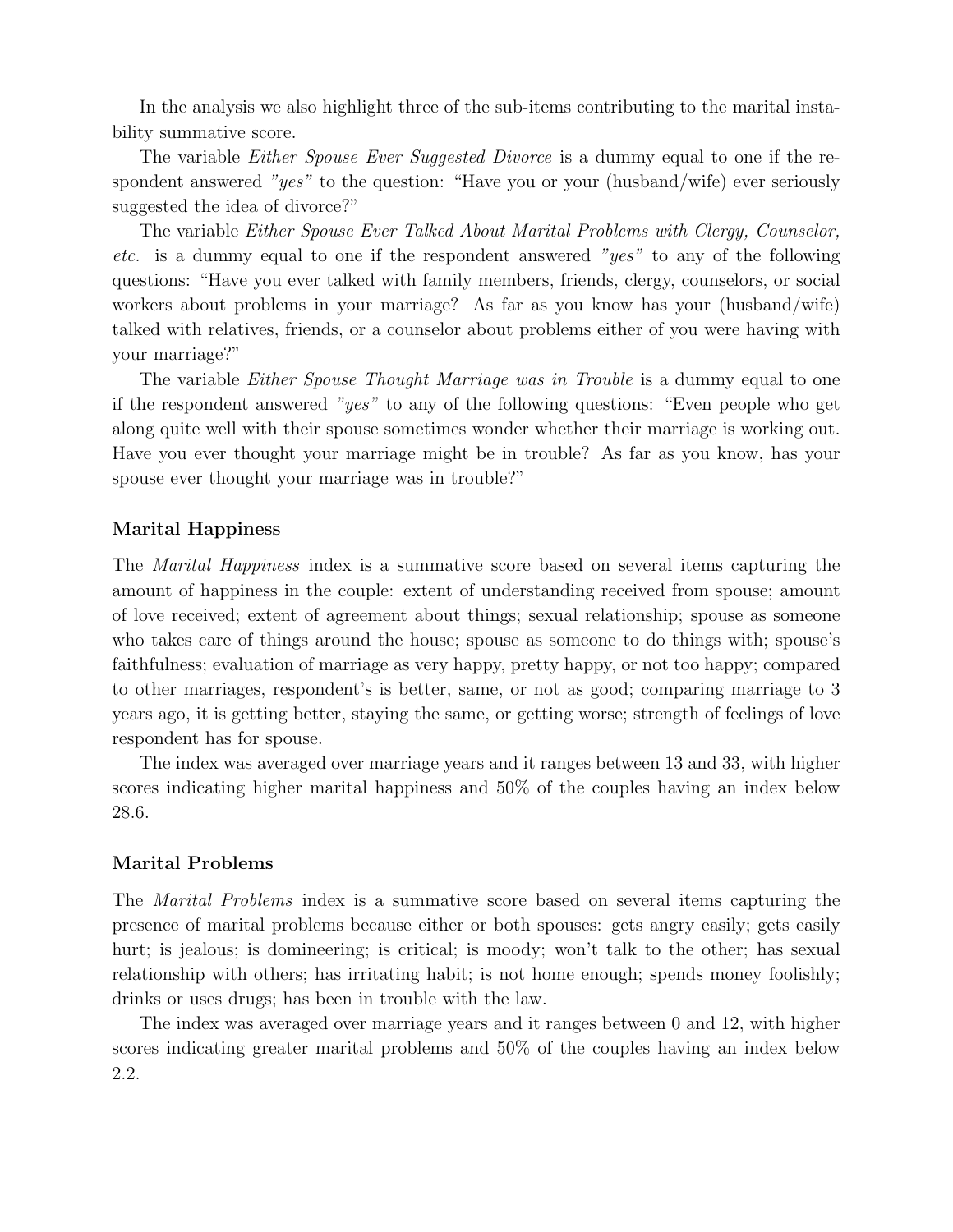## References

- [1] Bagnoli, Mark, and Ted Bergstrom (2005), "Log-concave probability and its applications," Economic Theory 26:445-469.
- [2] Becker, Gary S (1973), "A Theory of Marriage: Part I," Journal of Political Economy 81: 813-846.
- [3] Becker, Gary S., Elisabeth M. Landes, and Robert T. Michael (1977), "An Economic Analysis of Marital Instability," Journal of Political Economy, 85(6): 1141-1188.
- [4] Bergstrom, Ted and Hal Varian (1985), "When Do Market Games Have Transferable Utility?" Journal of Economic Theory 35: 222-233.
- [5] Bertrand, Marianne, Emir Kamenica and Jessica Pan (2015), "Gender Identity and Relative Income within Households," Quarterly Journal of Economics, 130(2): 571- 614.
- [6] Bougheas, Spiros and Yannis Georgellis (1999), "The effect of divorce costs on marriage formation and dissolution," Journal of Population Economics, 12(3): 489-498.
- [7] Cherchye, Laurens, Thomas Demuynck, and Bram De Rock (2015), "Is utility transferable? a revealed preference analysis", Theoretical Economics, 10(1): 51-65.
- [8] Freeman, Richard B. and Ronald Schettkat (2005), Marketization of Production and the EU-US Gap in Work (Jobs and Home Work: Time Use Evidence)," Economic Policy 20(41):  $5-50$ .
- [9] Goldin, Claudia (1995), "The U-Shaped Female Labor Force Function in Economic Development and Economic History," in T. Paul Schultz, ed., Investment in Women's Human Capital and Economic Development. Chicago, IL: University of Chicago Press, pp. 61-90.
- [10] Gould, Eric D. and M. Daniele Paserman (2003), "Waiting for Mr. Right: rising inequality and declining marriage rates," Journal of Urban Economics, 53(2): 257-281.
- [11] Greene, William and Aline Quester (1982), "Divorce Risk and Wives' Labor Supply Behavior," Social Science Quarterly 63(1): 16-27.
- [12] Greenwood, Jeremy, and Nezih Guner (2004), "Marriage and Divorce Since World War II: Analyzing the Role of Technological Progress on the Formation of Households," NBER Working Paper #10772.
- [13] Gray, Jeffrey S. (1998), "Divorce-Law Changes, Household Bargaining, and Married Women's Labor Supply," American Economic Review, 88 (3): 628-642
- [14] Hakim, Danny (2006), "Panel Asks New York to Join the Era of No-fault Divorce," New York Times, Febraury 6.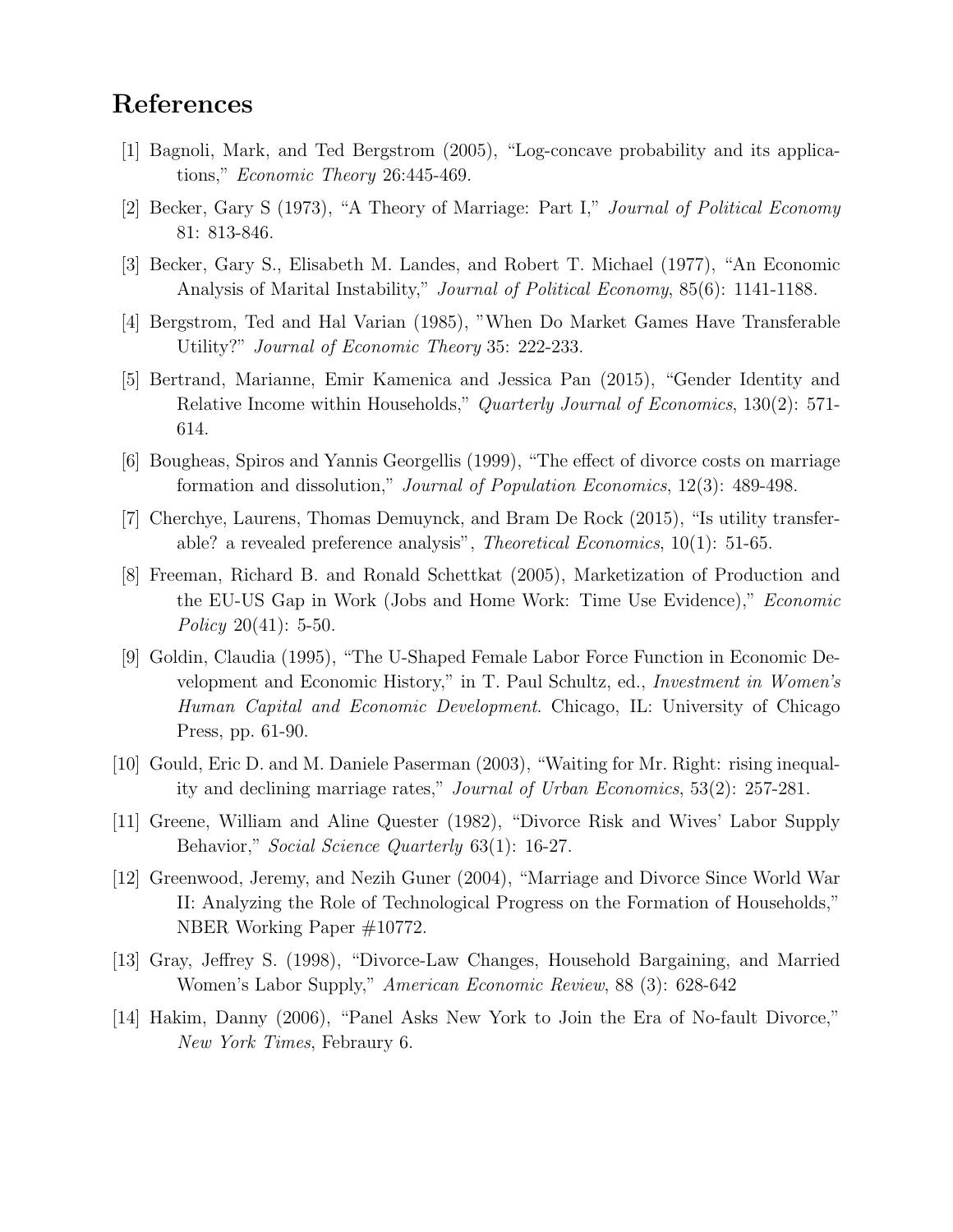- [15] Isen, Adam and Betsey Stevenson (2010), "Women's Education and Family Behavior: Trends in Marriage, Divorce and Fertility," http://www.nber.org/papers/w15725 Adam Isen, Betsey Stevenson
- [16] Johnson, John H. (2004), "Do Long Work Hours Contribute To Divorce?," John H. Johnson, Topics in Economic Analysis and Policy.
- [17] Johnson, William R., and Jonathan Skinner (1986), "Labor Supply and Marital Separation," American Economic Review 76: 455-469.
- [18] Jovanovic, Boyan (1984), "Matching, Turnover, and Unemployment," Journal of Political Economy, 92(1): 108-22.
- [19] Legros, Patrick, and Andrew F. Newman (2007), "Beauty is a Beast, Frog is a Prince: Assortative Matching with Nontransferabilities," Econometrica 75(4): 1073-1102.
- [20] Lehrer, Evelyn (2008), "Age at Marriage and Marital Instability: The Becker-Landes-Michael Hypothesis Revisited" *Journal of Population Economics* 21(2): 463-484.
- [21] Lehrer, Evelyn and Yu Chen (2013), "Delayed Entry into First Marriage and Marital Stability: Further Evidence on the Becker- Landes-Michael Hypothesis,? Demographic Research 29(20):521-542.
- [22] Martin, Steven P. (2005), "Growing Evidence for a "Divorce Divide"? Education and Marital Dissolution Rates in the U.S. since the 1970s." Russel Sage Foundation Working Papers.
- [23] McKinnish, Terra G. (2004), "Occupation, Sex-Integration and Divorce," The American Economic Review, 94 (2): 322-325.
- [24] Michael, Robert T. (1985), "Consequences of the Rise in Female Labor Force Participation Rates: Questions and Probes," Journal of Labor Economics 3: s117-s146.
- [25] Mincer, Jacob (1985), "Intercountry Comparisons of Labor Force Trends and Related Developments: An Overview," Journal of Labor Economics, 3(1), pt. 2: S1-32.
- [26] Neeman , Zvika, Andrew F. Newman, and Claudia Olivetti (2007), "Are Working Women Good for Marriage?: Notes on a Search and Bargaining Model with Endogenous Offers" mimeo, Boston University.
- [27] Nock, Steven L. (2001) "The Marriage of Equally Dependent Spouses," Journal of Family Issues 22(6): 755-775.
- [28] Noer, Michael (2006), "Don't marry a career woman," http://www.forbes.com/2006/08/23Marriage-Careers-Divorce cx mn land.html.
- [29] Ogburn, William F. and Meyer F. Nimkoff, (1955) Technology and the Changing Family, Boston: Houghton Mifflin Company.
- [30] Parkman, Allen M. (1992) "Unilateral Divorce and the Labor-Force Participation Rate of Married Women, Revisited," American Economic Review, 82 (3): 671-678.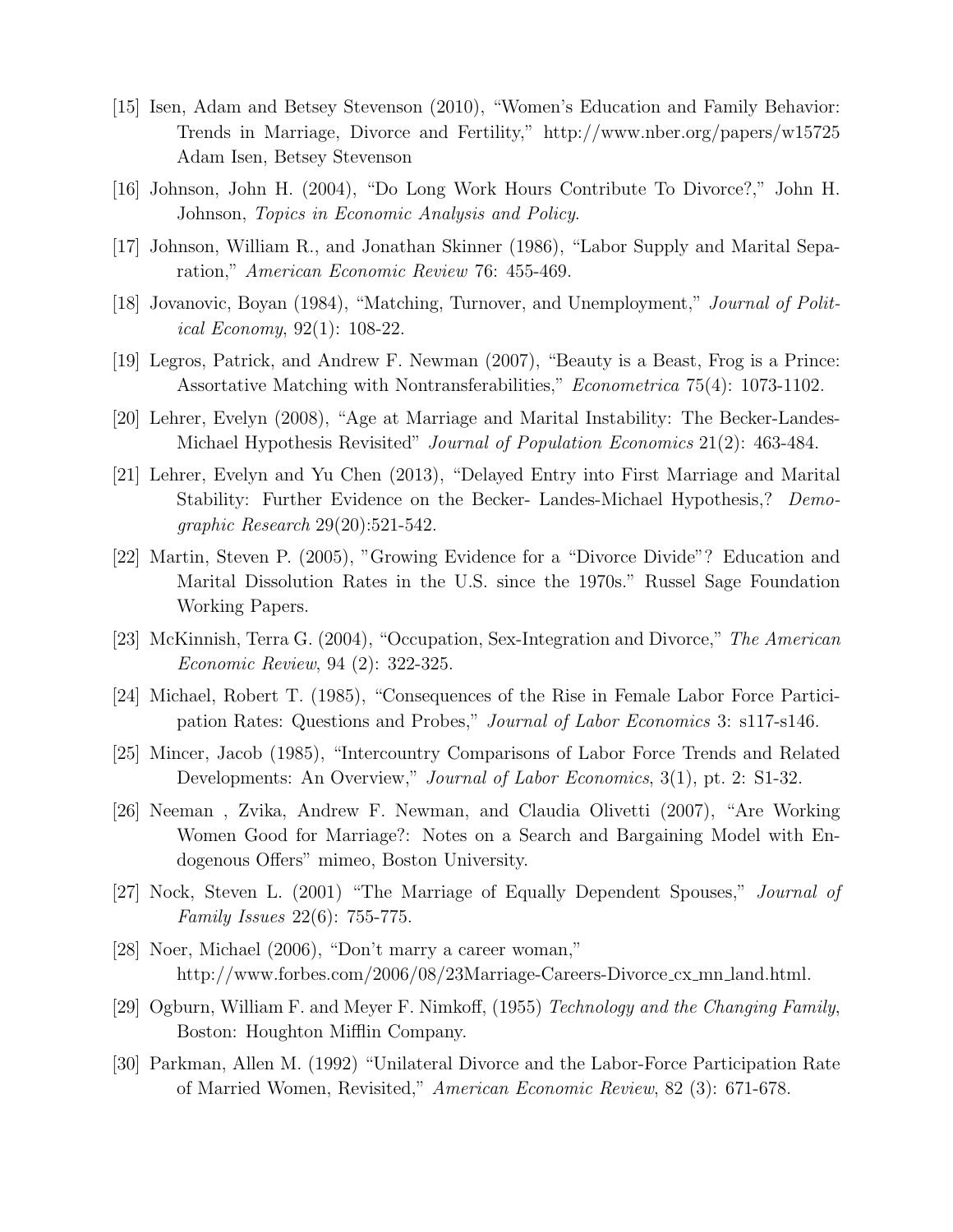- [31] Peters, Michael, and Aloysius Siow (2002), "Competing pre-Marital Investments" Journal of Political Economy 110:592-608.
- [32] Rasul, Imran (2006), "Marriage Markets and Divorce Laws," Journal of Law, Economics and Organization, 22 (November): 30-69.
- [33] Rotz, Dana (2011), "Why Have Divorce Rates Fallen? The Role of Women's Age at Marriage," http://papers.ssrn.com/sol3/papers.cfm?abstract id=1960017
- [34] Spitze, Glenna, and Scott South (1985), "Women's Employment, Time Expenditure, and Divorce," Journal of Family Issues, 6(3): 307-329.
- [35] Stevenson, Betsey (2007), "Divorce-Law Changes, Household Bargaining, and Married Women's Labor Supply Revisited," Manuscript, University of Pennsylvania.
- [36] Stevenson, Betsey (2007), "The Impact of Divorce Laws on Investment in Marriage-Specific Capital," Journal of Labor Economics, 25(1): 75-94.
- [37] Stevenson, Betsey and Justin, Wolfers (2007), "Marriage and Divorce: Changes and their Driving Forces" Journal of Economic Perspectives, 21(2): 27-52.
- [38] Udry, Christopher (1996), "Gender, Agricultural Production, and the Theory of the Household," The Journal of Political Economy 104(5): 1010-1046.
- [39] Wolfers, Justin (2006), "Did Unilateral Divorce Raise Divorce Rates? A Reconciliation and New Results," American Economic Review, 96(5): 1802-1820.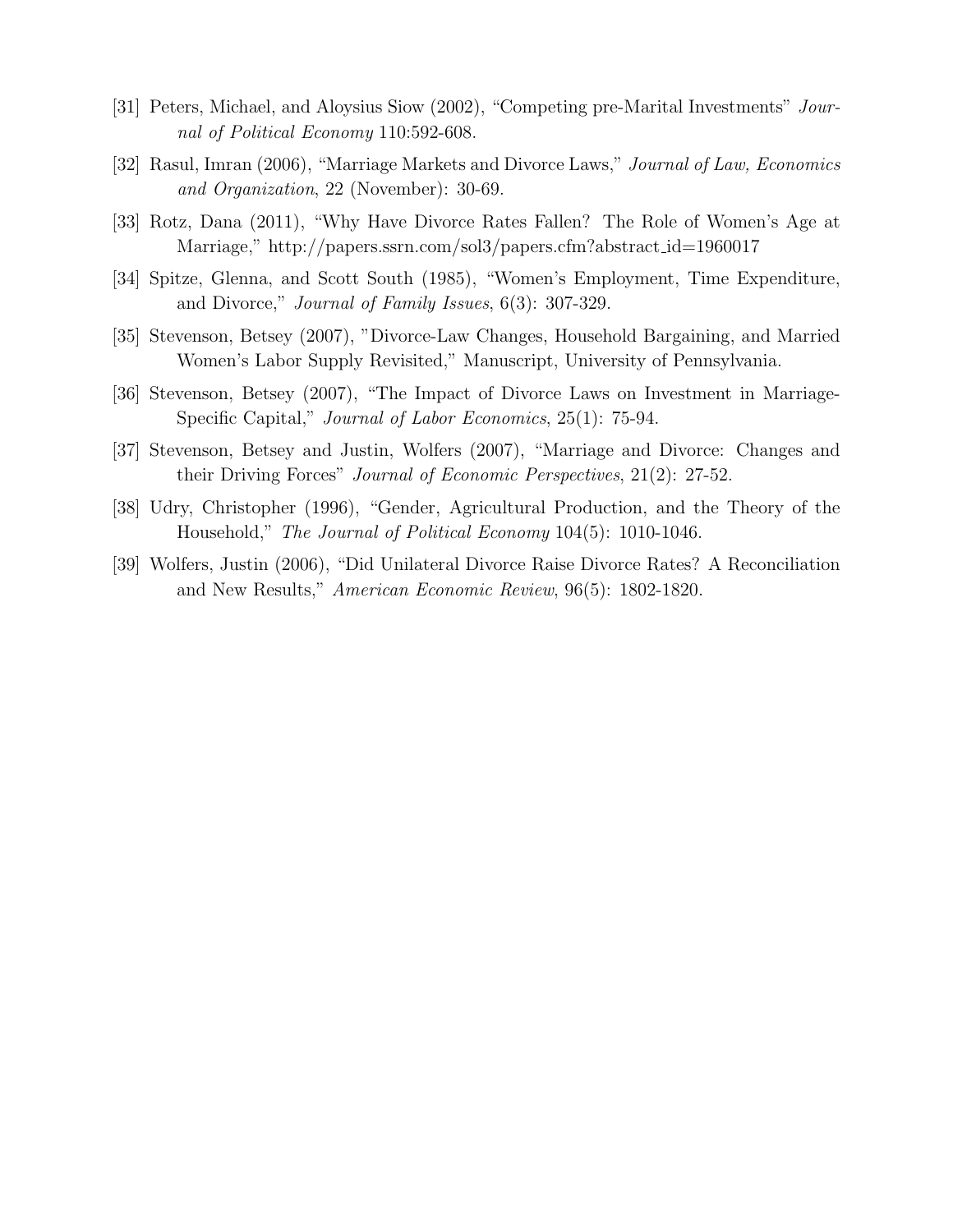|                                                 | Dependent variable is Divorce by End of Survey |                |                          |                          |                         |                         |
|-------------------------------------------------|------------------------------------------------|----------------|--------------------------|--------------------------|-------------------------|-------------------------|
|                                                 | (1)                                            | (2)            | (3)                      | (4)                      | (5)                     | (6)                     |
|                                                 |                                                | $-0.101***$    |                          |                          |                         |                         |
| <b>High Attachment</b>                          | $-0.0956***$                                   | [0.0313]       | $-0.0936***$<br>[0.0335] | $-0.0812***$<br>[0.0285] | $-0.116***$<br>[0.0329] | $-0.105***$<br>[0.0346] |
| Years married                                   | [0.0286]<br>$-0.0230***$                       | $-0.0189***$   | $-0.0195***$             | $-0.0174***$             | $-0.0209***$            | $-0.0217***$            |
|                                                 |                                                |                |                          |                          |                         |                         |
|                                                 | [0.00105]<br>$-0.0145*$                        | [0.00164]      | [0.00169]                | [0.00147]                | [0.00179]               | [0.00182]               |
| Wife's age at marriage                          |                                                | $-0.00681$     | $-0.00555$               | $-0.0136**$              | $-0.00996$              | $-0.00796$              |
|                                                 | [0.00753]                                      | [0.00599]      | [0.00615]                | [0.00686]                | [0.00768]               | [0.00795]               |
| Husband's age at marriage                       | $-0.0106*$                                     | $-0.00881*$    | $-0.0105**$              | $-0.00439$               | $-0.00713$              | $-0.00934$              |
|                                                 | [0.00597]                                      | [0.00455]      | [0.00478]                | [0.00542]                | [0.00555]               | [0.00569]               |
| Husband's education $=$ HS or some college      |                                                | 0.0416         | 0.0552                   |                          | 0.0501                  | 0.0621                  |
|                                                 |                                                | [0.0457]       | [0.0546]                 |                          | [0.0504]                | [0.0607]                |
| Husband's education $=$ College or more         |                                                | $-0.00569$     | $-0.0136$                |                          | $-0.00157$              | $-0.00977$              |
|                                                 |                                                | [0.0515]       | [0.0593]                 |                          | [0.0565]                | [0.0652]                |
| Wife's education $=$ HS or some college         |                                                | $-0.0693$      | $-0.109$                 |                          | $-0.0643$               | $-0.110$                |
|                                                 |                                                | [0.0606]       | [0.0717]                 |                          | [0.0665]                | [0.0781]                |
| Wife's education $=$ College or more            |                                                | $-0.0886$      | $-0.124$                 |                          | $-0.0839$               | $-0.129$                |
|                                                 |                                                | [0.0683]       | [0.0792]                 |                          | [0.0745]                | [0.0864]                |
| Number of children over the survey period or by |                                                | $-0.0517***$   | $-0.0568***$             |                          | $-0.0599***$            | $-0.0648***$            |
| wave before divorce                             |                                                | [0.0108]       | [0.0117]                 |                          | [0.0120]                | [0.0127]                |
| Wife worked before marriage                     |                                                | $-0.0270$      | $-0.0161$                |                          | $-0.0289$               | $-0.0146$               |
|                                                 |                                                | [0.0308]       | [0.0325]                 |                          | [0.0342]                | [0.0357]                |
| Avg real family income (in \$1,000)             |                                                | $0.00291***$   | $0.00249**$              |                          | $0.00224*$              | 0.00185                 |
|                                                 |                                                | [0.00107]      | [0.00122]                |                          | [0.00119]               | [0.00134]               |
| Avg wife's contrib to hh income                 |                                                | $0.00171**$    | $0.00180**$              |                          | $0.00192*$              | $0.00202**$             |
|                                                 |                                                | [0.000854]     | [0.000911]               |                          | [0.000977]              | [0.00102]               |
| <b>Additional controls</b>                      | N <sub>O</sub>                                 | N <sub>O</sub> | <b>YES</b>               | N <sub>O</sub>           | NO.                     | <b>YES</b>              |
| <b>Observations</b>                             | 827                                            | 805            | 752                      | 750                      | 731                     | 686                     |
| R-squared                                       | 0.347                                          | 0.483          | 0.481                    | 0.206                    | 0.263                   | 0.275                   |

### Table 1. Wife's labor force attachment and divorce: Evidence from the survey of Marital Instability over the Life Cycle

Notes. Robust standard errors in brackets. The sample includes married couples where the wife is age 18 and above in 1980 and marriage did not end in widowhood. Regressions are weighted using the survey weights.

The dependent variable is marital status as of the end of the interview period. Labor Force attachment is calculated using wife's work start/end dates during the marriage; attachment is low if the wife worked during 0-75% of the marriage time, and high if she worked 76% or more. Labor force attachment, real family income and wife's contribution to household income are averages throughout marriage (or 1997 if couple is still married at the end of survey).

All specifications in columns (2), (3), (5) and (6) include controls for husband's and wife's race and percentage of marriage the husband worked full time. Column (3) and (6) control for religion dummies, assets (joint property value + value of home if owned), whether wife's and husband's mothers worked full time and wife's occupation gender ratio. Wife's occupation gender ratio uses wife's occupation in each survey year, and calculates F/M ratios by occupation/survey year using CPS data (includes employed females and males age 25-55, not living in group quarters). Both Assets and wife's occupation gender ratio are averages throughout marriage (or 1997 if couple is still married at the end of survey). Columns (4)-(6) drop observations with missing race. Omitted categories: low attachment, white, less than high school, wife did not work before marriage, protestant.

Significance levels are:  $* 10\%, ** 5\%, *** 1\%$ .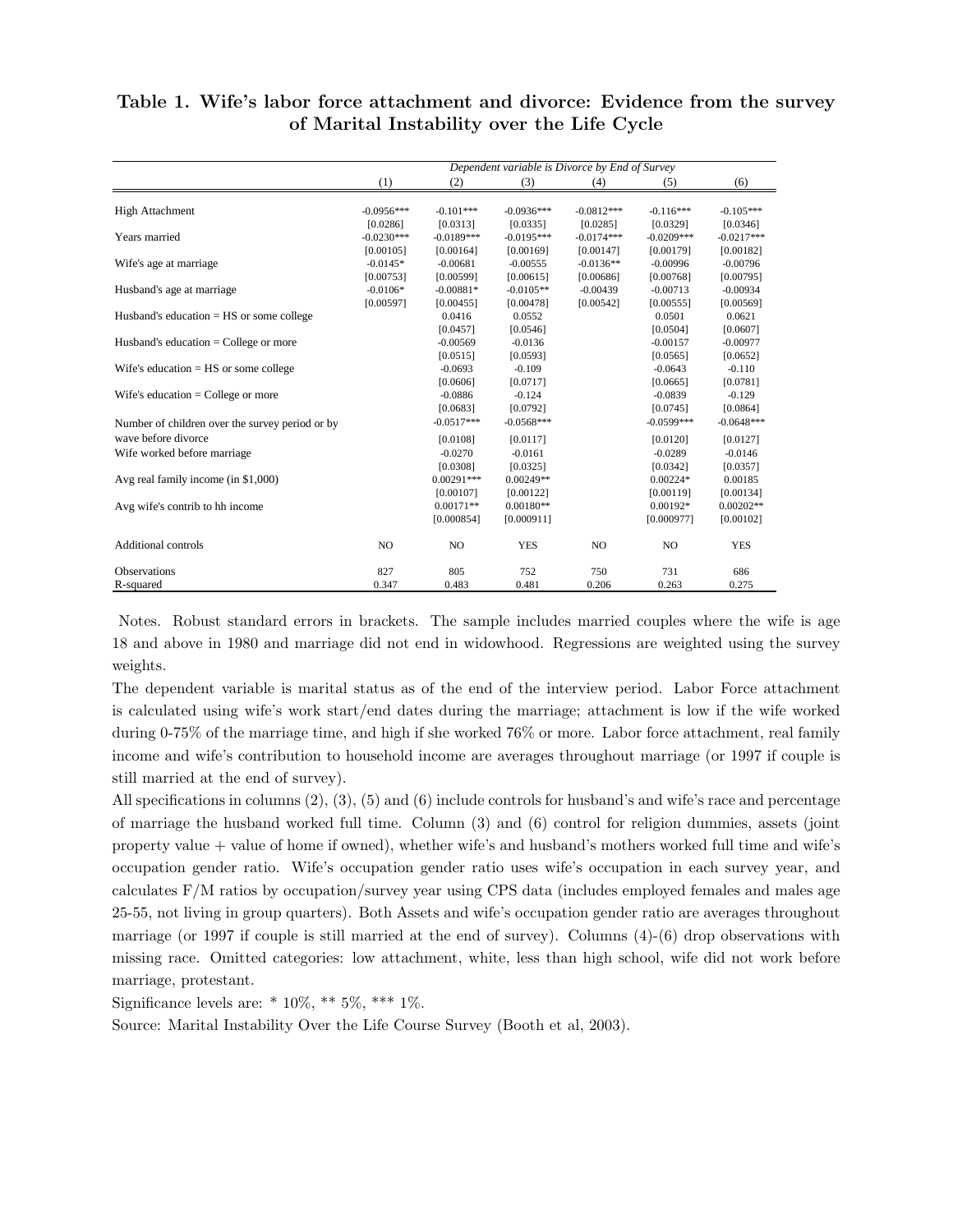|  | Table 2. Alternative definitions of wife's labor force attachment and divorce: |  |  |  |
|--|--------------------------------------------------------------------------------|--|--|--|
|  | Evidence from the survey of Marital Instability over the Life Cycle            |  |  |  |

|                                                 | Dependent variable is Divorce by End of Survey |              |              |              |              |                    |
|-------------------------------------------------|------------------------------------------------|--------------|--------------|--------------|--------------|--------------------|
|                                                 | (1)                                            | (2)          | (3)          | (4)          | (5)          | (6)                |
|                                                 | Labor Market Attachment                        |              |              |              | `Career'     |                    |
|                                                 | (includes wife's work before<br>marriage)      |              |              | All          |              | Wife is Respondent |
| High attachment/Career                          | $-0.108***$                                    | $-0.117***$  | $-0.0708***$ | $-0.0519**$  | $-0.105***$  | $-0.0545*$         |
|                                                 | [0.0296]                                       | [0.0319]     | [0.0248]     | [0.0264]     | [0.0327]     | [0.0310]           |
| Years married                                   | $-0.0232***$                                   | $-0.0190***$ | $-0.0159***$ | $-0.0147***$ | $-0.0175***$ | $-0.0128***$       |
|                                                 | [0.00106]                                      | [0.00164]    | [0.00150]    | [0.00198]    | [0.00191]    | [0.00247]          |
| Wife's age at marriage                          | $-0.0147*$                                     | $-0.00863$   | $-0.00966$   | 0.000275     | $-0.0164*$   | $-0.00320$         |
|                                                 | [0.00754]                                      | [0.00566]    | [0.00627]    | [0.00662]    | [0.00850]    | [0.00878]          |
| Husband's age at marriage                       | $-0.0100*$                                     | $-0.00806*$  | $-0.00964**$ | $-0.0111**$  | $-0.00533$   | $-0.00367$         |
|                                                 | [0.00597]                                      | [0.00460]    | [0.00490]    | [0.00438]    | [0.00666]    | [0.00519]          |
| Husband's education $=$ HS or some college      |                                                | 0.0363       |              | $0.0610*$    |              | 0.0413             |
|                                                 |                                                | [0.0449]     |              | [0.0341]     |              | [0.0416]           |
| Husband's education $=$ College or more         |                                                | $-0.0121$    |              | 0.0158       |              | 0.00613            |
|                                                 |                                                | [0.0507]     |              | [0.0368]     |              | [0.0422]           |
| Wife's education $=$ HS or some college         |                                                | $-0.0727$    |              | $-0.108*$    |              | $-0.0427$          |
|                                                 |                                                | [0.0597]     |              | [0.0588]     |              | [0.0583]           |
| Wife's education $=$ College or more            |                                                | $-0.0869$    |              | $-0.124*$    |              | $-0.0826$          |
|                                                 |                                                | [0.0681]     |              | [0.0631]     |              | [0.0661]           |
| Number of children over the survey period or by |                                                | $-0.0510***$ |              | $-0.0509***$ |              | $-0.0271**$        |
| wave before divorce                             |                                                | [0.0108]     |              | [0.0108]     |              | [0.0137]           |
| Wife worked before marriage                     |                                                |              |              | $-0.00976$   |              | $-0.0323$          |
|                                                 |                                                |              |              | [0.0275]     |              | [0.0320]           |
| Avg real family income (in \$1,000)             |                                                | $0.00297***$ |              | 0.00130      |              | 0.00114            |
|                                                 |                                                | [0.00107]    |              | [0.000972]   |              | [0.00106]          |
| Avg wife's contrib to hh income                 |                                                | $0.00180**$  |              | 0.000559     |              | $-0.000320$        |
|                                                 |                                                | [0.000834]   |              | [0.000714]   |              | [0.000726]         |
| Wife was the respondent                         |                                                |              | $-0.0149$    | $-0.0347$    |              |                    |
|                                                 |                                                |              | [0.0231]     | [0.0218]     |              |                    |
| <b>Observations</b>                             | 827                                            | 805          | 697          | 678          | 426          | 411                |
| R-squared                                       | 0.349                                          | 0.485        | 0.239        | 0.418        | 0.273        | 0.501              |

Notes. Robust standard errors in brackets. See Table 1 for sample selection rules and variable definitions. Regressions are weighted using the survey weights.

Alternative definitions of labor attachment: In columns (1) and (2), the labor attachment variable is calculated using the wife's work start/end dates before and during the marriage. Attachment is low if the wife worked 0-75% of the time, and high if she worked more than 75% of the time. In columns (3)-(6), a woman is considered a "career woman" if she answered that any of the following reasons for working were "Very important or "Pretty important": wants a career, for a feeling of accomplishment, because she likes contact with people, or for financial independence.

All specifications in columns (2)-(6) include controls for husband's and wife's race and percentage of marriage the husband worked full time. Omitted categories: low attachment, white, less than high school, husband is the respondent, wife did not work before marriage.

Significance levels are:  $* 10\%, ** 5\%, *** 1\%.$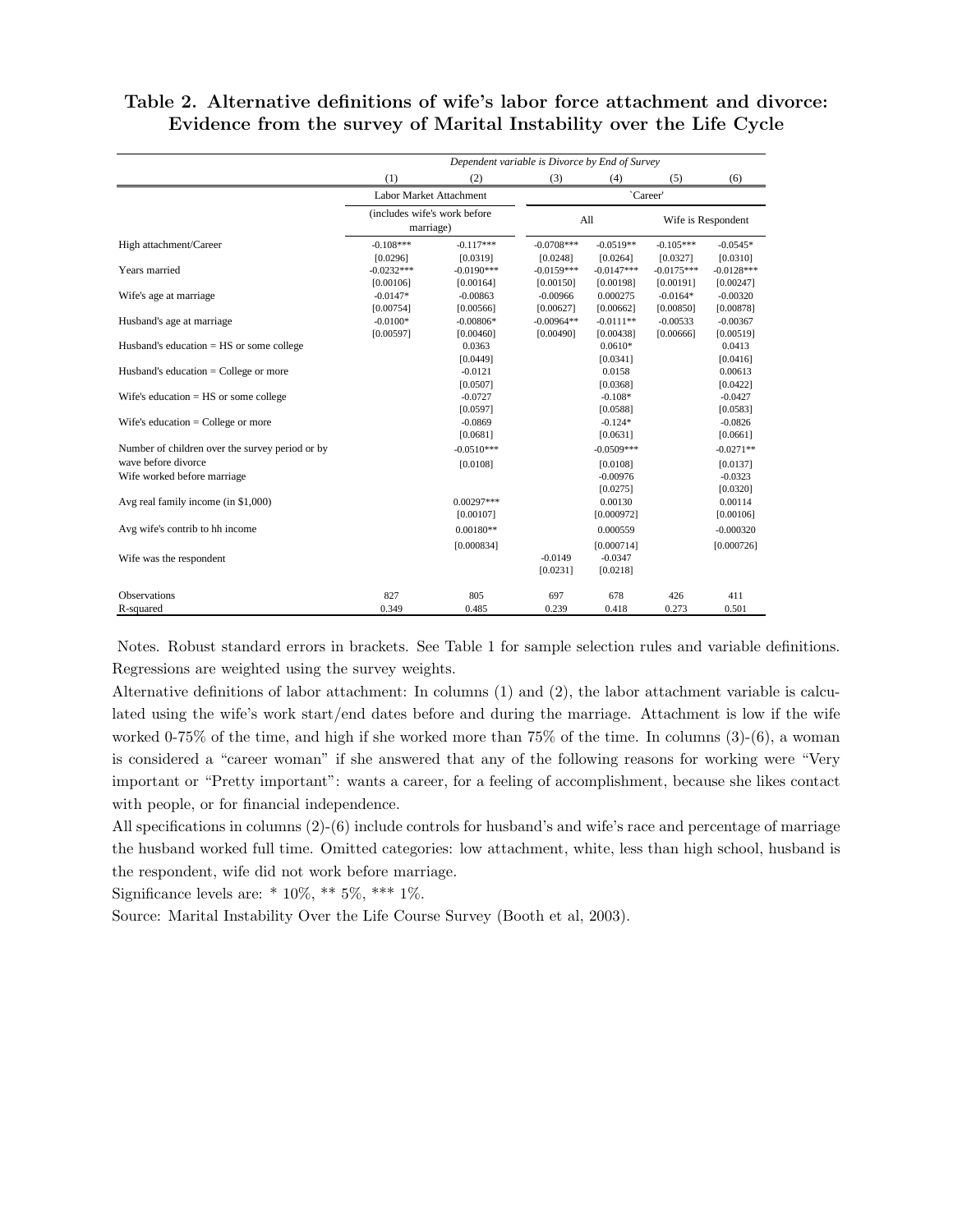|                                                 | Dependent variable is Divorce by End of Survey |                       |              |                       |              |  |  |
|-------------------------------------------------|------------------------------------------------|-----------------------|--------------|-----------------------|--------------|--|--|
|                                                 | (1)                                            | (2)                   | (3)          | (4)                   | (5)          |  |  |
|                                                 |                                                | Equal Share $= 45-55$ |              | Equal Share = $40-60$ |              |  |  |
| <b>High Attachment</b>                          | $-0.0956***$                                   | $-0.0990***$          | $-0.105***$  | $-0.0942***$          | $-0.108***$  |  |  |
|                                                 | [0.0286]                                       | [0.0292]              | [0.0328]     | [0.0298]              | [0.0333]     |  |  |
| High Attachment * Equal Share                   |                                                | $-0.0725$             | $-0.123**$   | $-0.0502$             | $-0.0973**$  |  |  |
|                                                 |                                                | [0.0512]              | [0.0546]     | [0.0399]              | [0.0474]     |  |  |
| Low Attachment * Equal Share                    |                                                | $-0.0322$             | $-0.0272$    | 0.0144                | $-0.0523$    |  |  |
|                                                 |                                                | [0.0714]              | [0.0937]     | [0.103]               | [0.105]      |  |  |
| Years married                                   | $-0.0230***$                                   | $-0.0260***$          | $-0.0194***$ | $-0.0260***$          | $-0.0195***$ |  |  |
|                                                 | [0.00105]                                      | [0.00104]             | [0.00162]    | [0.00103]             | [0.00162]    |  |  |
| Wife's age at marriage                          | $-0.0145*$                                     | $-0.0147*$            | $-0.00656$   | $-0.0146*$            | $-0.00588$   |  |  |
|                                                 | [0.00753]                                      | [0.00750]             | [0.00595]    | [0.00747]             | [0.00589]    |  |  |
| Husband's age at marriage                       | $-0.0106*$                                     | $-0.0142**$           | $-0.00849*$  | $-0.0144**$           | $-0.00913**$ |  |  |
|                                                 | [0.00597]                                      | [0.00575]             | [0.00455]    | [0.00572]             | [0.00449]    |  |  |
| Number of children over the survey period or by |                                                | $-0.0871***$          | $-0.0569***$ | $-0.0872***$          | $-0.0562***$ |  |  |
| wave before divorce                             |                                                | [0.0108]              | [0.0108]     | [0.0110]              | [0.0109]     |  |  |
| Avg real family income (in \$1,000)             |                                                | $0.00216**$           | $0.00307***$ | $0.00218**$           | $0.00304***$ |  |  |
|                                                 |                                                | [0.00108]             | [0.00108]    | [0.00107]             | [0.00108]    |  |  |
| <b>Additional Controls</b>                      | NO.                                            | NO.                   | <b>YES</b>   | NO.                   | <b>YES</b>   |  |  |
| Observations                                    | Г<br>827                                       | 806                   | 805          | 806                   | 805          |  |  |
| R-squared                                       | ν<br>0.347                                     | 0.397                 | 0.481        | 0.397                 | 0.479        |  |  |

Table 3. Wife's labor force attachment, earned share of family income and divorce: Evidence from the survey of Marital Instability over the Life Cycle

Notes. Robust standard errors in brackets. See Table 1 for sample selection rules and variable definitions. Regressions are weighted using the survey weights.

Columns (3) and (5) include controls for husband's and wife's race, respondent's and spouse's education, whether the wife is the respondent, whether the wife worked before marriage, percentage of marriage the husband worked full time, average wife's contribution to household income. Omitted categories: low attachment, white, less than high school, wife did not work before marriage.

"Equal Share = 45-55" is an indicator that equals one if the wife contributes 45-55% of family income on average during the marriage and 0 otherwise. "Equal Share  $= 40{\text -}60$ " is an indicator that equals one if the wife contributes 40-60% of family income on average during the marriage and 0 otherwise.

Significance levels are:  $* 10\%, ** 5\%, *** 1\%$ .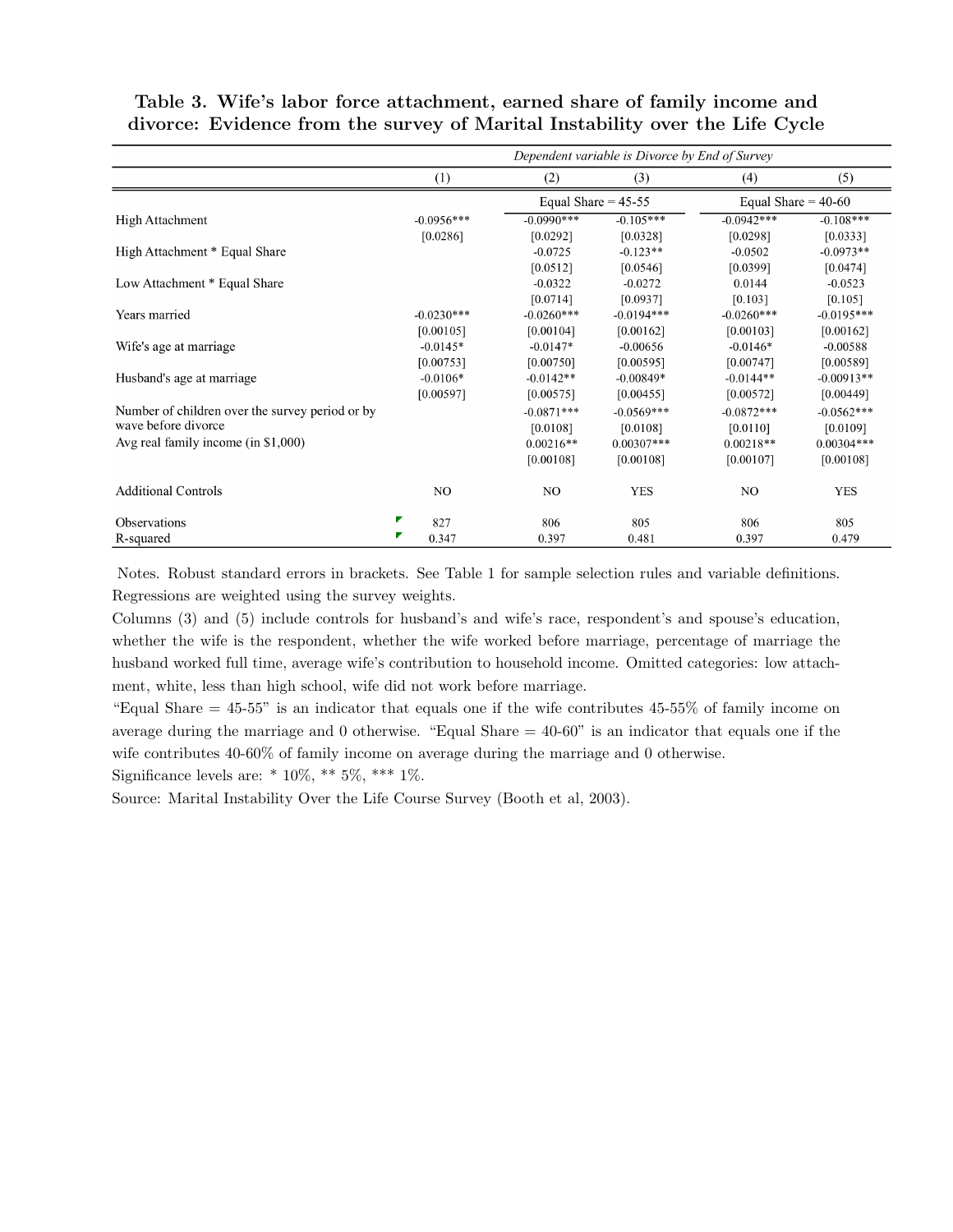|                                                    | Dependent variable is Index of:   |                                   |                                    |                                    |                                   |                                    |  |
|----------------------------------------------------|-----------------------------------|-----------------------------------|------------------------------------|------------------------------------|-----------------------------------|------------------------------------|--|
|                                                    | (1)                               | (2)                               | (3)                                | (4)                                | (5)                               | (6)                                |  |
|                                                    | Marital Instability               |                                   |                                    | <b>Marital Happiness</b>           |                                   | <b>Marital Problems</b>            |  |
| <b>High Attachment</b>                             | 0.0452                            | 0.0599                            | 0.101                              | 0.0460                             | 0.0378                            | 0.0318                             |  |
| Years married                                      | [0.297]<br>$0.0505***$            | [0.357]<br>0.00969                | [0.173]<br>$-0.0449***$            | [0.198]<br>$-0.0353***$            | [0.0236]<br>$-0.0121***$          | [0.0265]<br>$-0.0104***$           |  |
| Wife's age at marriage                             | [0.0136]<br>$-0.0354$<br>[0.0742] | [0.0177]<br>$-0.0788$<br>[0.0742] | [0.00783]<br>$-0.0257$<br>[0.0507] | [0.0119]<br>$-0.00285$<br>[0.0516] | [0.00102]<br>0.00413<br>[0.00644] | [0.00142]<br>0.00437<br>[0.00614]  |  |
| Husband's age at marriage.                         | 0.00157<br>[0.0614]               | $-0.0300$<br>[0.0579]             | $-0.00168$<br>[0.0384]             | 0.00247<br>[0.0346]                | $-0.00244$<br>[0.00539]           | $-0.00120$<br>[0.00475]            |  |
| Husband's education $=$ HS or some college         |                                   | 0.243<br>[0.644]                  |                                    | $-0.225$<br>[0.330]                |                                   | 0.00797<br>[0.0480]                |  |
| Husband's education $=$ College or more            |                                   | 0.142<br>[0.720]                  |                                    | $-0.448$<br>[0.366]                |                                   | $-0.00859$<br>[0.0546]             |  |
| Wife's education $=$ HS or some college            |                                   | $-0.00537$<br>[0.621]             |                                    | $-0.208$<br>[0.396]                |                                   | 0.0477<br>[0.0424]                 |  |
| Wife's education $=$ College or more               |                                   | 0.547<br>[0.729]                  |                                    | $-0.397$<br>[0.474]                |                                   | 0.0318<br>[0.0535]                 |  |
| Number of children over the survey period or       |                                   | $-0.221$                          |                                    | 0.0596                             |                                   | 0.00718                            |  |
| by wave before divorce<br>% time Husband worked FT |                                   | [0.140]<br>0.552<br>[0.672]       |                                    | [0.0816]<br>$-0.837*$<br>[0.502]   |                                   | [0.0118]<br>$-0.135**$<br>[0.0637] |  |
| Avg real family income (in \$1,000)                |                                   | $-0.0226$<br>[0.0144]             |                                    | 0.0109<br>[0.00773]                |                                   | $0.00390***$<br>[0.00113]          |  |
| Avg wife's contrib to hh income                    |                                   | $-0.00844$<br>[0.0112]            |                                    | 0.0103<br>[0.00641]                |                                   | 0.000523<br>[0.000830]             |  |
| Wife is Respondent                                 |                                   | $-0.556*$<br>[0.294]              |                                    | $0.298*$<br>[0.168]                |                                   | $0.0503**$<br>[0.0218]             |  |
| <b>Observations</b>                                | 789                               | 769                               | 797                                | 776                                | 810                               | 788                                |  |
| R-squared                                          | 0.024                             | 0.077                             | 0.054                              | 0.097                              | 0.182                             | 0.239                              |  |

### Table 4. Wife's labor force attachment and marital indexes: Evidence from the survey of Marital Instability over the Life Cycle

Notes. Robust standard errors in brackets. See Table 1 for sample selection rules and variable definitions. Regressions are weighted using the survey weights.

Columns (2), (4), and (6) include controls for husband's and wife's race and whether the wife worked before marriage. Omitted categories: low attachment, white, less than high school, husband is the respondent, wife did not work before marriage.

Marital indices are calculated by the MILC survey. The value used in the regressions is the average index throughout marriage (or 1997 if couple is still married at the end of survey). Marital happiness index uses eleven items reflecting amount of happiness in the marriage, with higher values indicating more happiness; scores range from 11-34. The marital instability index is based on multiple questions asked of married couples; higher scores indicate greater marital instability. The marital instability was logged (by MILC), and scores range from 0 to 1.5. Marital problems index is composed of 13 items indicating the presence of marital problems, with higher scores indicating greater problems; score range is 0-13.

Significance levels are:  $* 10\%, ** 5\%, *** 1\%.$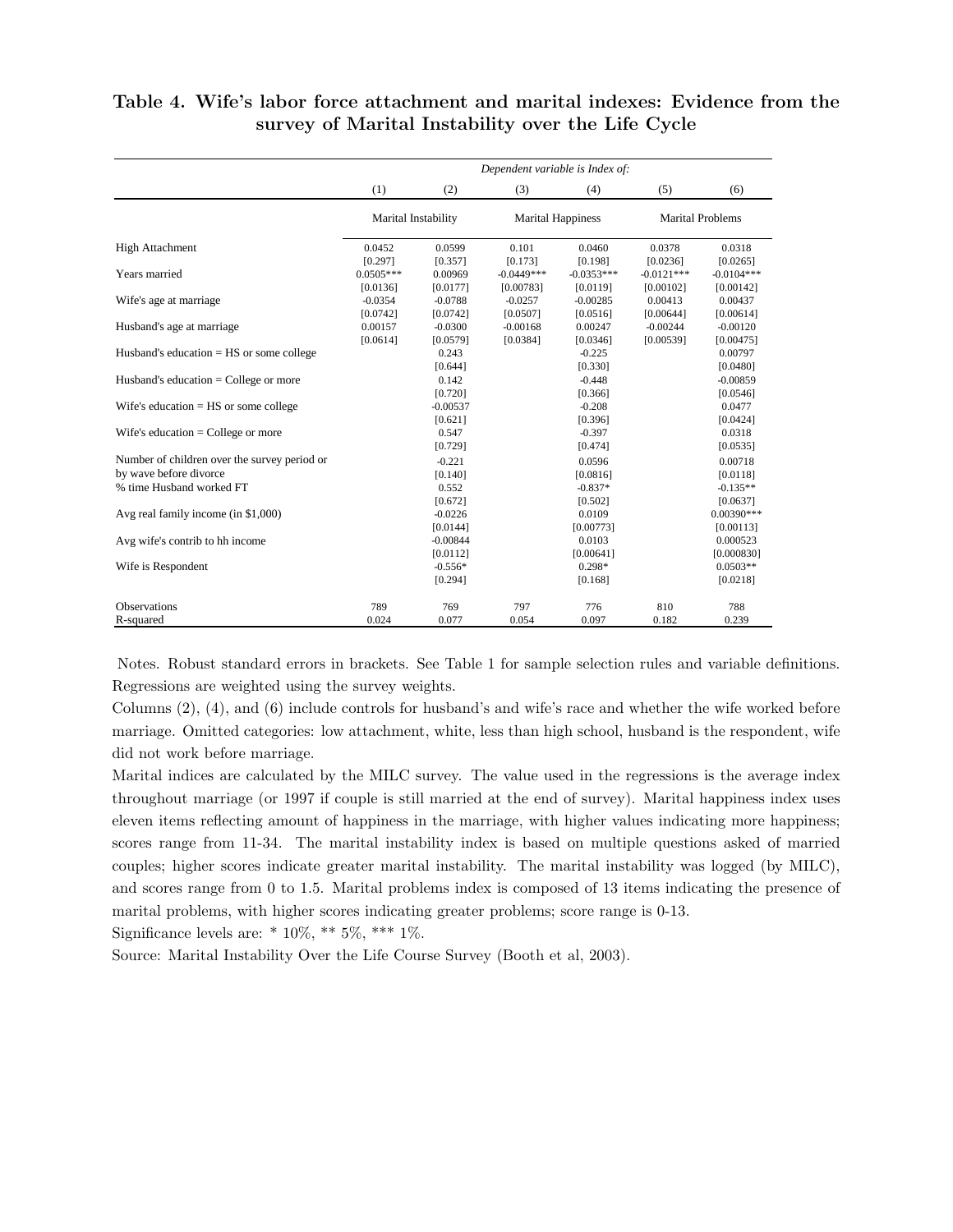### Table 5. Wife's labor force attachment and marital trouble: Evidence from the survey of Marital Instability over the Life Cycle

|                                                                        | Dependent variable: Indicator variable equal 1 if: |                                        |                                       |                                              |                                        |                                                                                     |  |
|------------------------------------------------------------------------|----------------------------------------------------|----------------------------------------|---------------------------------------|----------------------------------------------|----------------------------------------|-------------------------------------------------------------------------------------|--|
|                                                                        | (1)                                                | (2)                                    | (3)                                   | (4)                                          | (5)                                    | (6)                                                                                 |  |
|                                                                        | Either Spouse ever suggested<br>divorce            |                                        |                                       | Either spouse thought<br>marriage in trouble |                                        | Either spouse ever talked about<br>marital problems with clergy,<br>counselors etc. |  |
| High Attachment                                                        | 0.0698**                                           | 0.0187                                 | 0.0464                                | 0.0463                                       | $0.0700*$                              | 0.0587                                                                              |  |
| Years married                                                          | [0.0318]<br>$-0.00711***$<br>[0.00137]             | [0.0393]<br>$-0.00773***$<br>[0.00194] | [0.0388]<br>$-0.00353**$<br>[0.00167] | [0.0435]<br>$-0.00480**$<br>[0.00194]        | [0.0422]<br>$-0.00674***$<br>[0.00186] | [0.0474]<br>$-0.00931***$<br>[0.00217]                                              |  |
| Wife's age at marriage                                                 | $-0.00146$<br>[0.00752]                            | $-0.00498$<br>[0.00845]                | $-0.00208$<br>[0.00704]               | $-0.00430$<br>[0.00772]                      | 0.00127<br>[0.00797]                   | $-0.00606$<br>[0.00923]                                                             |  |
| Husband's age at marriage                                              | $-0.00252$<br>[0.00661]                            | $-0.000977$<br>[0.00669]               | $-0.00614$<br>[0.00622]               | $-0.00439$<br>[0.00637]                      | 0.000901<br>[0.00696]                  | 0.00196<br>[0.00697]                                                                |  |
| Husband's education $=$ HS or some college                             |                                                    | $-0.0231$<br>[0.0583]                  |                                       | $0.230**$<br>[0.0891]                        |                                        | $0.171**$<br>[0.0737]                                                               |  |
| Husband's education $=$ College or more                                |                                                    | $-0.0336$<br>[0.0670]                  |                                       | $0.199**$<br>[0.0972]                        |                                        | $0.180**$<br>[0.0826]                                                               |  |
| Wife's education $=$ HS or some college                                |                                                    | 0.0156<br>[0.0653]                     |                                       | 0.0250<br>[0.0823]                           |                                        | 0.0735<br>[0.0816]                                                                  |  |
| Wife's education $=$ College or more                                   |                                                    | 0.00501<br>[0.0789]                    |                                       | $-0.0685$<br>[0.0972]                        |                                        | 0.0187<br>[0.0962]                                                                  |  |
| Number of children over the survey period or by<br>wave before divorce |                                                    | 0.0232<br>[0.0156]                     |                                       | 0.0126<br>[0.0152]                           |                                        | 0.0178<br>[0.0168]                                                                  |  |
| % time Husband worked FT                                               |                                                    | $-0.0391$<br>[0.0802]                  |                                       | $-0.114$<br>[0.0887]                         |                                        | $-0.108$<br>[0.0966]                                                                |  |
| Avg real family income (in \$1,000)                                    |                                                    | $0.00346**$<br>[0.00150]               |                                       | $0.00363**$<br>[0.00166]                     |                                        | 0.00247<br>[0.00175]                                                                |  |
| Avg wife's contrib to hh income                                        |                                                    | $0.00223*$<br>[0.00117]                |                                       | 0.000313<br>[0.00104]                        |                                        | 0.000358<br>[0.00124]                                                               |  |
| Wife is Respondent                                                     |                                                    | 0.0225<br>[0.0324]                     |                                       | 0.0471<br>[0.0341]                           |                                        | $0.132***$<br>[0.0383]                                                              |  |
| <b>Observations</b><br>R-squared                                       | 827<br>0.048                                       | 805<br>0.069                           | 827<br>0.016                          | 805<br>0.061                                 | 827<br>0.034                           | 805<br>0.093                                                                        |  |

Notes. Robust standard errors in brackets. See Table 1 for sample selection rules and variable definitions. Regressions are weighted using the survey weights.

Columns (2), (4), and (6) include controls for husband's and wife's race and whether the wife worked before marriage. Omitted categories: low attachment, white, less than high school, husband is the respondent, wife did not work before marriage.

Dependent variables come from questions asked of married couples in the MILC survey. In columns (1) and (2), the dependent variable takes a value of 1 if the respondent reported that either spouse had ever suggested a divorce during the marriage, and 0 otherwise. In columns (3) and (4), it takes a value of 1 if the respondent said that either spouse ever thought the marriage was in trouble, and 0 otherwise, while in columns (5) and (6), it takes a value of 1 if the respondent said that either spouse had ever spoken to somebody (such as a counselor, clergy, etc) about marital problems.

Significance levels are:  $* 10\%, ** 5\%, *** 1\%.$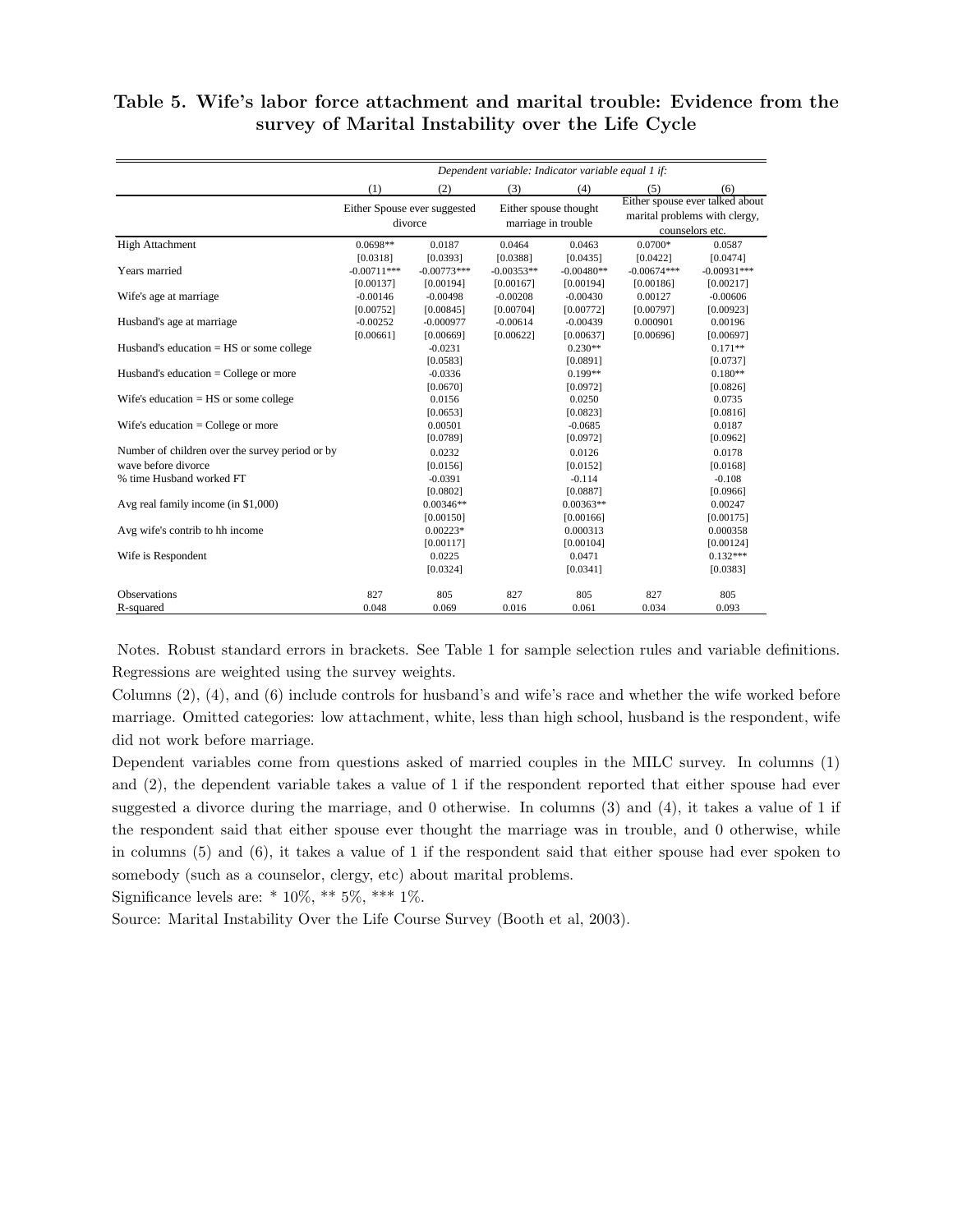|                               | (1)                                          | (2)                                                                | (3)                                                                    |
|-------------------------------|----------------------------------------------|--------------------------------------------------------------------|------------------------------------------------------------------------|
|                               |                                              | Panel A                                                            |                                                                        |
|                               |                                              | Dependent variable is:                                             |                                                                        |
|                               |                                              | Marital Instability Index Marital Happiness Index Marital Problems |                                                                        |
| <b>High Attachment</b>        | $0.0495**$                                   | $-0.172$                                                           | $0.417**$                                                              |
|                               | [0.0248]                                     | [0.307]                                                            | [0.182]                                                                |
| High Attachment * Equal Share | $-0.0344$                                    | 0.208                                                              | $-0.337$                                                               |
|                               | [0.0442]                                     | [0.539]                                                            | [0.325]                                                                |
| Low Attachment * Equal Share  | 0.00221                                      | $-1.261$                                                           | 0.0567                                                                 |
|                               | [0.125]                                      | [1.519]                                                            | [0.906]                                                                |
| Wife is Respondent            | $0.0443*$                                    | $-0.437$                                                           | 0.213                                                                  |
|                               | [0.0228]                                     | [0.281]                                                            | [0.168]                                                                |
| <b>Observations</b>           | 798                                          | 779                                                                | 785                                                                    |
|                               |                                              | Panel B                                                            |                                                                        |
|                               |                                              | Dependent variable is:                                             |                                                                        |
|                               | Either spouse thought<br>marriage in trouble | Either Spouse ever<br>suggested divorce                            | Either spouse ever<br>talked about<br>marital problems<br>with clergy, |
| <b>High Attachment</b>        | 0.0560                                       | $0.0658*$                                                          | 0.0894 **                                                              |
|                               | [0.0346]                                     | [0.0347]                                                           | [0.0388]                                                               |
| High Attachment * Equal Share | $-0.0130$                                    | $-0.00312$                                                         | $-0.0612$                                                              |
|                               | [0.0625]                                     | [0.0626]                                                           | [0.0700]                                                               |
| Low Attachment * Equal Share  | $-0.117$                                     | 0.114                                                              | $-0.116$                                                               |
|                               | [0.176]                                      | [0.176]                                                            | [0.197]                                                                |
| Wife is Respondent            | $0.0659**$                                   | 0.0188                                                             | $0.115***$                                                             |
|                               | [0.0319]                                     | [0.0320]                                                           | [0.0357]                                                               |
| <b>Observations</b>           | 815                                          | 815                                                                | 815                                                                    |

### Table 6. Wife's labor force attachment and marital indexes+interaction: Evidence from the survey of Marital Instability over the Life Cycle

Notes. Robust standard errors in brackets. See Table 1 for sample selection rules and variable definitions. Regressions are weighted using the survey weights.

All specifications also include controls for husband's and wife's race and age at marriage, respondent's and spouse's education, whether the wife is the respondent, years married, number of children over the survey period or by wave before divorce, average real family income (in \$1,000), whether the wife worked before marriage and percentage of marriage the husband worked full time. Omitted categories: low attachment, white, less than high school, husband is the respondent, wife did not work before marriage.

See Tables 4 and 5 for descriptions of dependent variables. Equal share is an indicator that equals one if the wife contributes 45-55% to family income on average during the marriage and 0 otherwise.

Significance levels are:  $* 10\%, ** 5\%, *** 1\%$ .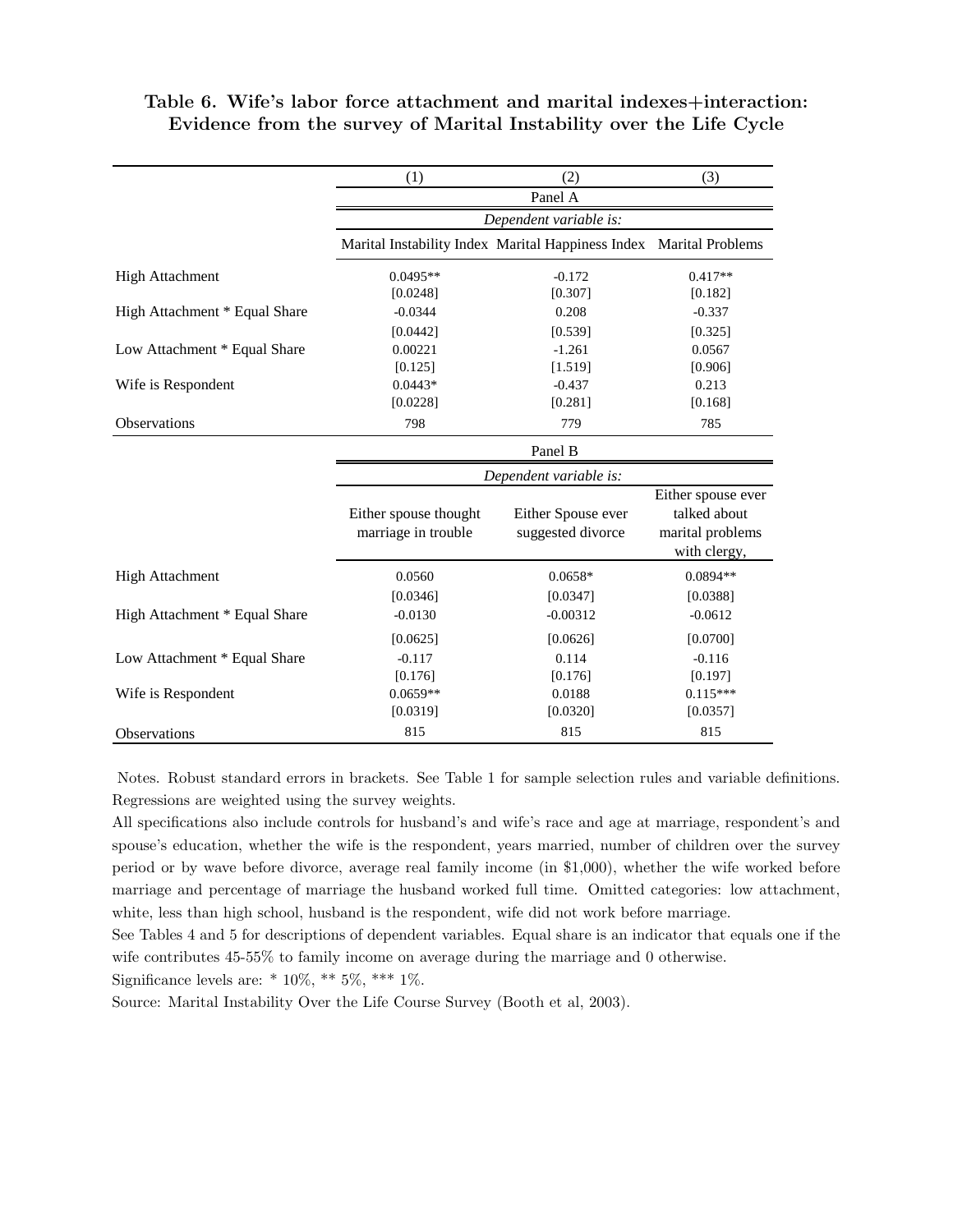|                                            | Dependent variable is Divorce by End of Survey |                           |                           |                                                                                         |                           |                           |
|--------------------------------------------|------------------------------------------------|---------------------------|---------------------------|-----------------------------------------------------------------------------------------|---------------------------|---------------------------|
|                                            | (1)                                            | (2)                       | (3)                       | (4)                                                                                     | (5)                       | (6)                       |
|                                            | Marital Index = Marital Instability            |                           |                           | Marital $\overline{\text{Index}} = \text{Either}$ spouse<br>thought marriage in trouble |                           |                           |
| <b>Marital Index</b>                       | $0.374***$<br>[0.0505]                         | $0.384***$<br>[0.0503]    | $0.304***$<br>[0.0840]    | 0.0317<br>[0.0267]                                                                      | 0.0371<br>[0.0271]        | $0.126***$<br>[0.0377]    |
| High attachment                            |                                                | $-0.109***$<br>[0.0268]   | $-0.105***$<br>[0.0329]   |                                                                                         | $-0.0973***$<br>[0.0285]  | $-0.0248$<br>[0.0384]     |
| Marital Index * High Attachment            |                                                |                           | $-0.00124$<br>[0.0874]    |                                                                                         |                           | $-0.106**$<br>[0.0473]    |
| Years of marriage                          | $-0.0179***$<br>[0.00128]                      | $-0.0188***$<br>[0.00129] | $-0.0161***$<br>[0.00160] | $-0.0220***$<br>[0.00105]                                                               | $-0.0229***$<br>[0.00106] | $-0.0187***$<br>[0.00163] |
| Wife's age at marriage                     | $-0.0142**$<br>[0.00619]                       | $-0.0145**$<br>[0.00623]  | $-0.00717$<br>[0.00551]   | $-0.0141*$<br>[0.00741]                                                                 | $-0.0144*$<br>[0.00747]   | $-0.00653$<br>[0.00594]   |
| Husband's age at marriage                  | $-0.0101*$<br>[0.00520]                        | $-0.0104**$<br>[0.00528]  | $-0.00910**$<br>[0.00428] | $-0.0102*$<br>[0.00589]                                                                 | $-0.0104*$<br>[0.00596]   | $-0.00887*$<br>[0.00457]  |
| Husband's education $=$ HS or some college |                                                |                           | 0.0257<br>[0.0426]        |                                                                                         |                           | 0.0239<br>[0.0467]        |
| Husband's education $=$ College or more    |                                                |                           | $-0.0169$<br>[0.0475]     |                                                                                         |                           | $-0.0232$<br>[0.0523]     |
| Wife's education $=$ HS or some college    |                                                |                           | $-0.0525$<br>[0.0561]     |                                                                                         |                           | $-0.0715$<br>[0.0608]     |
| Wife's education $=$ College or more       |                                                |                           | $-0.0670$<br>[0.0611]     |                                                                                         |                           | $-0.0856$<br>[0.0680]     |
| Number of children over the survey period  |                                                |                           | $-0.0559***$              |                                                                                         |                           | $-0.0523***$              |
| or by wave before divorce                  |                                                |                           | [0.0102]                  |                                                                                         |                           | [0.0108]                  |
| Avg real family income (in \$1,000)        |                                                |                           | $0.00195*$<br>[0.00101]   |                                                                                         |                           | $0.00276***$<br>[0.00107] |
| Avg wife's contrib to hh income            |                                                |                           | 0.00118<br>[0.000749]     |                                                                                         |                           | $0.00164*$<br>[0.000844]  |
| Wife is Respondent                         |                                                |                           | $-0.0260$<br>[0.0246]     |                                                                                         |                           | $-0.00228$<br>[0.0256]    |
| Observations                               | 810                                            | 810                       | 788                       | 827                                                                                     | 827                       | 805                       |
| R-squared                                  | 0.416                                          | 0.429                     | 0.541                     | 0.337                                                                                   | 0.348                     | 0.488                     |

### Table 7. Divorce, marital trouble and wife's labor force attachment: Evidence from the survey of Marital Instability over the Life Cycle

Notes. Robust standard errors in brackets. See Table 1 for sample selection rules and variable definitions. Regressions are weighted using the survey weights.

Column (3) and (6) include controls for husband's and wife's race, whether wife worked before marriage, percentage of marriage the husband worked full time. Omitted categories: low attachment, white, less than high school, husband is the respondent, wife did not work before marriage.

Significance levels are: \*  $10\%,$  \*\*  $5\%,$  \*\*\*  $1\%.$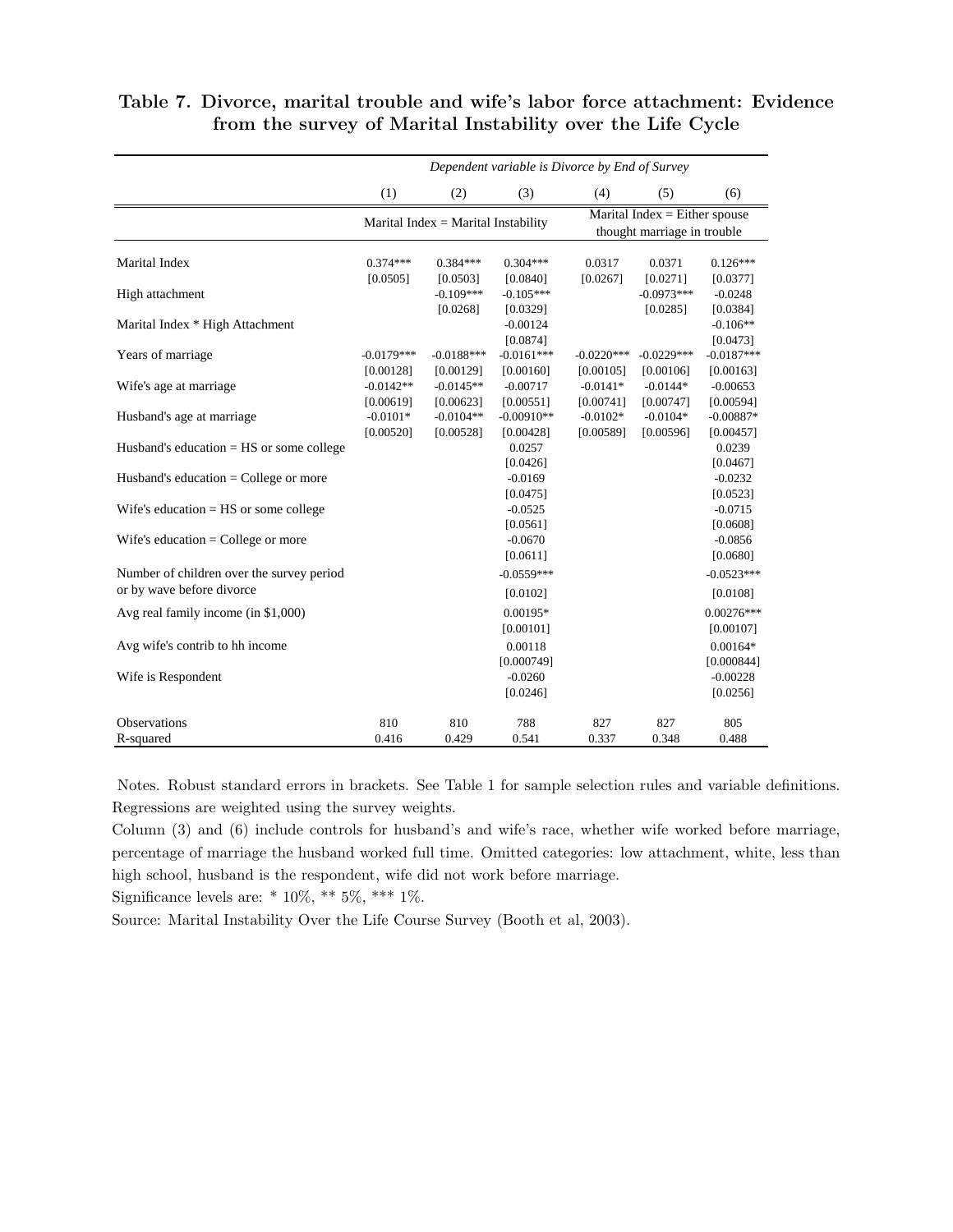|                                    | Dependent Variable: Divorce Rate per 1,000 population |              |             |              |               |  |
|------------------------------------|-------------------------------------------------------|--------------|-------------|--------------|---------------|--|
|                                    | (1)                                                   | (2)          | (3)         | (4)          | (5)           |  |
| Married Woman LFP                  | $-0.0859***$                                          | $-0.0706**$  | $-0.0895**$ | $-0.0824**$  | $-0.0817**$   |  |
|                                    | [0.0305]                                              | [0.0277]     | [0.0382]    | [0.0400]     | [0.0399]      |  |
| Marriage Rate per 1,000 population |                                                       | $0.0902$ *** | $0.0741***$ | $0.0607***$  | $0.0742**$    |  |
|                                    |                                                       | [0.0175]     | [0.00949]   | [0.0121]     | [0.0353]      |  |
| Female Age at First Marriage       |                                                       |              | $-0.283*$   | $-0.674***$  | $-0.666$ ***  |  |
|                                    |                                                       |              | [0.144]     | [0.168]      | [0.170]       |  |
| % High School or Some College      |                                                       |              | $0.120*$    | $0.110*$     | $0.108*$      |  |
|                                    |                                                       |              | [0.0702]    | [0.0578]     | [0.0580]      |  |
| % College                          |                                                       |              | 0.0799      | 0.0532       | 0.0521        |  |
|                                    |                                                       |              | [0.0720]    | [0.0694]     | [0.0697]      |  |
| Number of Children                 |                                                       |              |             | $-8.179***$  | $-8.150***$   |  |
|                                    |                                                       |              |             | [1.823]      | [1.852]       |  |
| Unilateral                         |                                                       |              |             | $-0.0183$    | $-0.0169$     |  |
|                                    |                                                       |              |             | [0.159]      | [0.157]       |  |
| Community property*Unilateral      |                                                       |              |             | $-0.256*$    | $-0.234$      |  |
|                                    |                                                       |              |             | [0.146]      | [0.158]       |  |
| Male Income Sdt Dev                |                                                       |              |             | 4.99e-05***  | $5.02e-05***$ |  |
|                                    |                                                       |              |             | $[1.54e-05]$ | $[1.56e-05]$  |  |
| Wage Gap                           |                                                       |              |             | 2.228        | 2.107         |  |
|                                    |                                                       |              |             | [3.307]      | [3.289]       |  |
| % Working Women in Ind-Occ with    |                                                       |              |             | $-0.0813*$   | $-0.0811*$    |  |
| State Ind-Occ W/M share<50%        |                                                       |              |             | [0.0428]     | [0.0431]      |  |
|                                    |                                                       |              |             |              |               |  |
| <b>Observations</b>                | 48                                                    | 48           | 48          | 48           | 47            |  |
| Adjusted R-squared                 | 0.146                                                 | 0.390        | 0.611       | 0.832        | 0.797         |  |

### Appendix Table A1. Divorce rates and labor force participation of married women: Evidence across US states, 2005-2009

Notes: Robust standard errors reported in brackets.

Missing observations on divorce rate for California, Indiana and Louisiana. For Georgia, Hawaii and Minnesota divorce rate used is from 2000.

The dependent variable is the labor force participation rate of married women aged 25 to 54. Column (4) and (5) also includes race and religion dummies. Column (5) excludes Nevada.

Sources: Divorce rate and marriage rate are from the U.S. National Center for Health Statistics- National Vital Statistics Reports. We use the average rate over 2005-2009. Protestant and Catholic share are from the Association of Religion Data Archives and are as of 2007. The remaining variables are calculated from data in the 2005-2009 American Community Survey.

States with community property and unilateral divorce (based on Voena, 2015) are: Arizona, California, Idaho. Louisiana, Nevada, New Mexico, Texas, Washington, Wisconsin. States that do not have unilateral divorce are: Arkansas, DC, Louisiana, Maryland, Mississippi, Missouri, New Jersey, New York, Pennsylvania, North Carolina, South Carolina, Vermont, Virginia, Tennessee.

Significance levels are: \*  $10\%,$  \*\*  $5\%,$  \*\*\*  $1\%$ .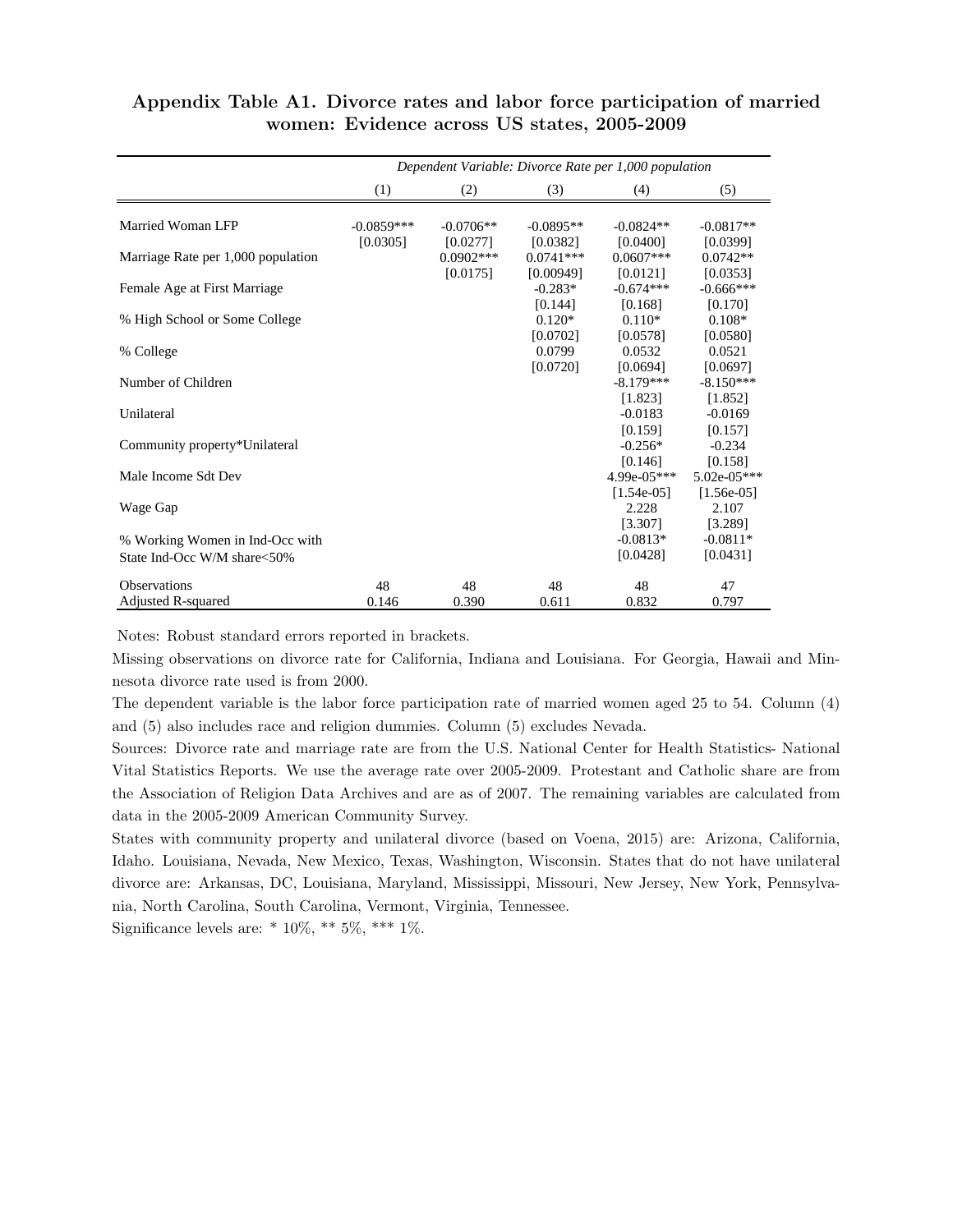| Variable                            | Mean      | Std. Dev. | Obs | Min   | Max      |
|-------------------------------------|-----------|-----------|-----|-------|----------|
| Divorce Rate per 1000 population    | 3.558     | 0.819     | 48  | 2.2   | 6.8      |
| Marriage Rate per 1000 population   | 7.29      | 4.237     | 51  | 4.2   | 49.4     |
| Divorce Rate / Marriage Rate        | 0.506     | 0.095     | 48  | 0.14  | 0.8      |
| Married Woman LFP                   | 69.001    | 3.915     | 51  | 61.67 | 80.33    |
| Female Age at First Marriage        | 26.12     | 0.993     | 51  | 23.04 | 29.7     |
| % Less HS                           | 14.964    | 2.979     | 51  | 9.04  | 20.46    |
| % High School                       | 35.912    | 3.767     | 51  | 25.82 | 46.39    |
| % Some College (<4yrs)              | 23.258    | 2.067     | 51  | 14.19 | 32.8     |
| % College $(4+yrs)$                 | 25.866    | 4.387     | 51  | 16.82 | 46.62    |
| % White                             | 74.893    | 10.249    | 51  | 28.66 | 96.54    |
| % Black                             | 12.097    | 8.087     | 51  | 0.48  | 52.22    |
| % Asian                             | 4.884     | 4.775     | 51  | 0.67  | 47.43    |
| Number of Children                  | 0.764     | 0.056     | 51  | 0.43  | 1.05     |
| Male Income Std Dev                 | 41971.133 | 6912.583  | 51  | 28839 | 66297.01 |
| Wage Gap                            | 0.775     | 0.039     | 51  | 0.63  | 0.91     |
| % of Working Women in Ind-Occ where |           |           |     |       |          |
| State Ind-Occ ratio of W/M <50%     | 22.682    | 2.406     | 51  | 14.88 | 26.07    |
| <b>State Protestant Share</b>       | 48.678    | 15.242    | 51  | 11.5  | 81.4     |
| <b>State Catholic Share</b>         | 24.376    | 9.913     | 51  | 5.1   | 44.3     |
| <b>State Density</b>                | 262.605   | 490.905   | 51  | 1.2   | 9742.92  |

Appendix Table A2: Summary Statistics, Census Analysis

Notes. Missing observations on divorce rate for California, Indiana and Louisiana. For Georgia, Hawaii and Minnesota divorce rate used is from 2000.

Sources: Divorce rate and marriage rate are from the U.S. National Center for Health Statistics- National Vital Statistics Reports. We use the average rate over 2005-2009. Protestant and Catholic share are from the Association of Religion Data Archives and are as of 2007. State density is from the U.S. Census Bureau-Population Division as of 2007. LFP, Education, Race, Number of children, Age at first marriage, Wage Gap, Gender Concentration by Industry and Occupation are from the 2005-2009 American Community Survey.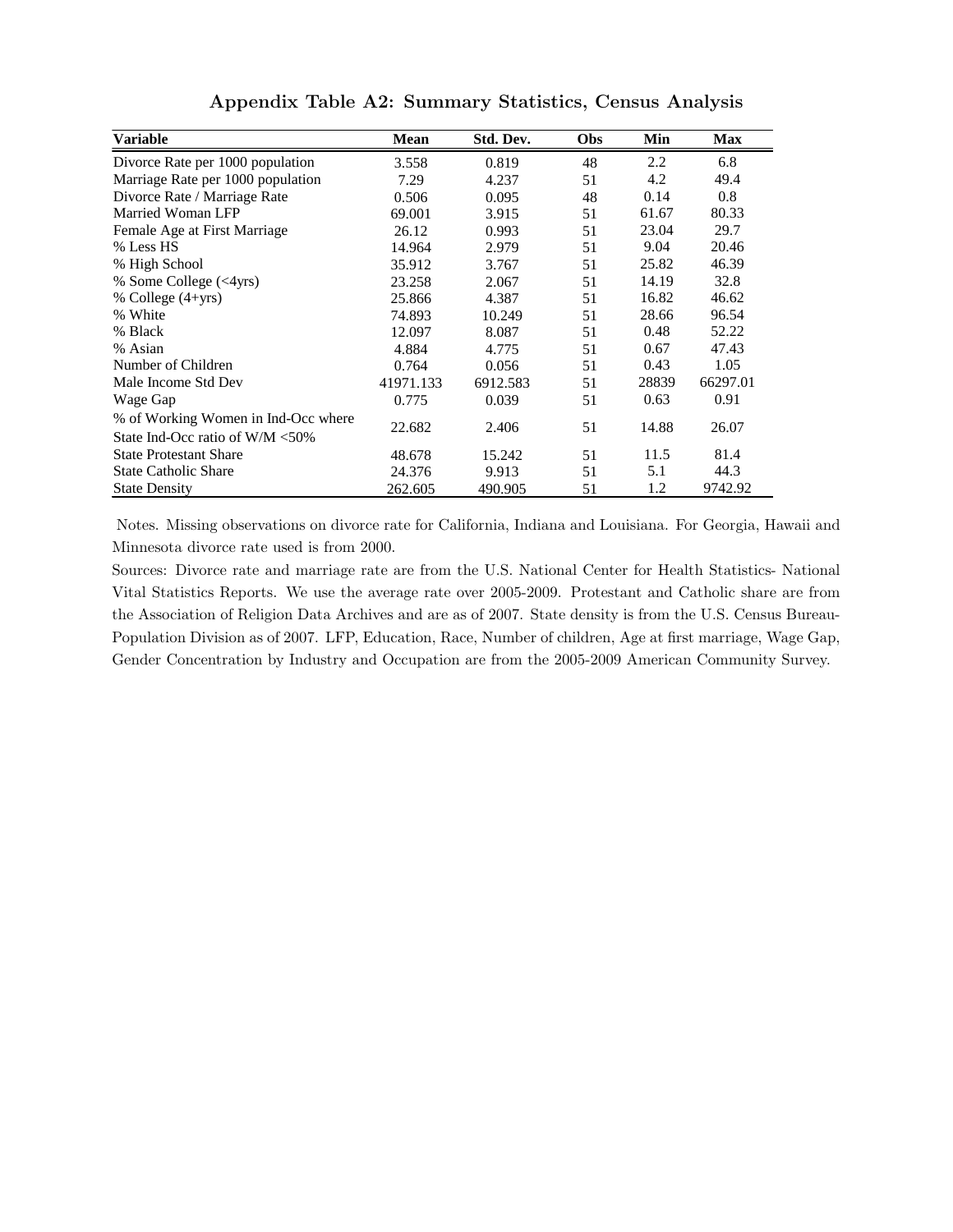### Appendix Table B1. Women's work behavior during marriage and divorce. Evidence from the Survey of Income and Program Participation, 2008

|                                                                       |                          | Dependendent Variable: First marriage ended in divorce by year 5 |                                     |                                     |                                     |
|-----------------------------------------------------------------------|--------------------------|------------------------------------------------------------------|-------------------------------------|-------------------------------------|-------------------------------------|
|                                                                       | (1)                      | (2)                                                              | (3)                                 | (4)                                 | (5)                                 |
| <b>Worked During Marriage</b>                                         | $-0.0791***$<br>[0.0155] | $-0.0588***$<br>[0.0159]                                         | $-0.0542***$<br>[0.0159]            | $-0.0457**$<br>[0.0197]             | $-0.0565***$<br>[0.0159]            |
| <b>High Education</b>                                                 |                          | $-0.0358***$<br>[0.0101]                                         | $-0.0328***$<br>[0.0100]            | $-0.0328***$<br>[0.0100]            | $-0.0337***$<br>[0.0100]            |
| Age at 1st marriage                                                   |                          | $-0.00714***$<br>[0.000885]                                      | $-0.00826***$<br>[0.000871]         | $-0.00826***$<br>[0.000871]         | $-0.00828***$<br>[0.000870]         |
| Any children under age 6 in year 5 or year of<br>divorce (if earlier) |                          |                                                                  | $-0.0816***$<br>[0.00957]           | $-0.0601**$<br>[0.0303]             | $-0.0815***$<br>[0.00956]           |
| Any children * Worked During Marriage                                 |                          |                                                                  |                                     | $-0.0247$<br>[0.0317]               |                                     |
| Married in decade 1990                                                |                          |                                                                  | $-0.0718***$                        | $-0.0717***$                        | $-0.0719***$                        |
| <b>Black</b>                                                          |                          |                                                                  | [0.0109]<br>$0.0772***$<br>[0.0177] | [0.0109]<br>$0.0770***$<br>[0.0177] | [0.0109]<br>$0.0756***$<br>[0.0177] |
| Other Race                                                            |                          |                                                                  | $-0.0630***$<br>[0.0129]            | $-0.0630***$<br>[0.0129]            | $-0.0597***$<br>[0.0129]            |
| <b>Community Property</b>                                             |                          |                                                                  |                                     |                                     | $-0.0279**$<br>[0.0112]             |
| Unilateral                                                            |                          |                                                                  |                                     |                                     | 0.00375<br>[0.0111]                 |
| Constant                                                              | $0.242***$<br>[0.0147]   | $0.431***$<br>[0.0273]                                           | $0.531***$<br>[0.0291]              | $0.523***$<br>[0.0310]              | $0.539***$<br>[0.0299]              |
| <b>Observations</b>                                                   | 7,160                    | 7,160                                                            | 7,160                               | 7,160                               | 7,160                               |
| R-squared<br>Adj/Pseudo R-squared                                     | 0.005<br>0.00491         | 0.02<br>0.0196                                                   | 0.042<br>0.041                      | 0.042<br>0.041                      | 0.043<br>0.0417                     |

Sample: all women age 25-54; married once or twice; 1st Marriage>=1990.

The labor attachment variable is calculated using the work start/end dates and marriage start/end dates, and equals zero if the woman did not work at all during her first marriage, and one if she worked for at least some of her first marriage.

Education variable is defined as Low (<HS, HS degree, or some college classes) and High (post-college degree, including Vocational, Associates, Bachelors and higher).

Omitted categories: Low education; Married in decade 2000, Didn't work during 1st marriage.

Significance levels are:  $* 10\%, ** 5\%, *** 1\%$ .

Source: SIPP 2008. Regressions are weighted according to weights provided by SIPP.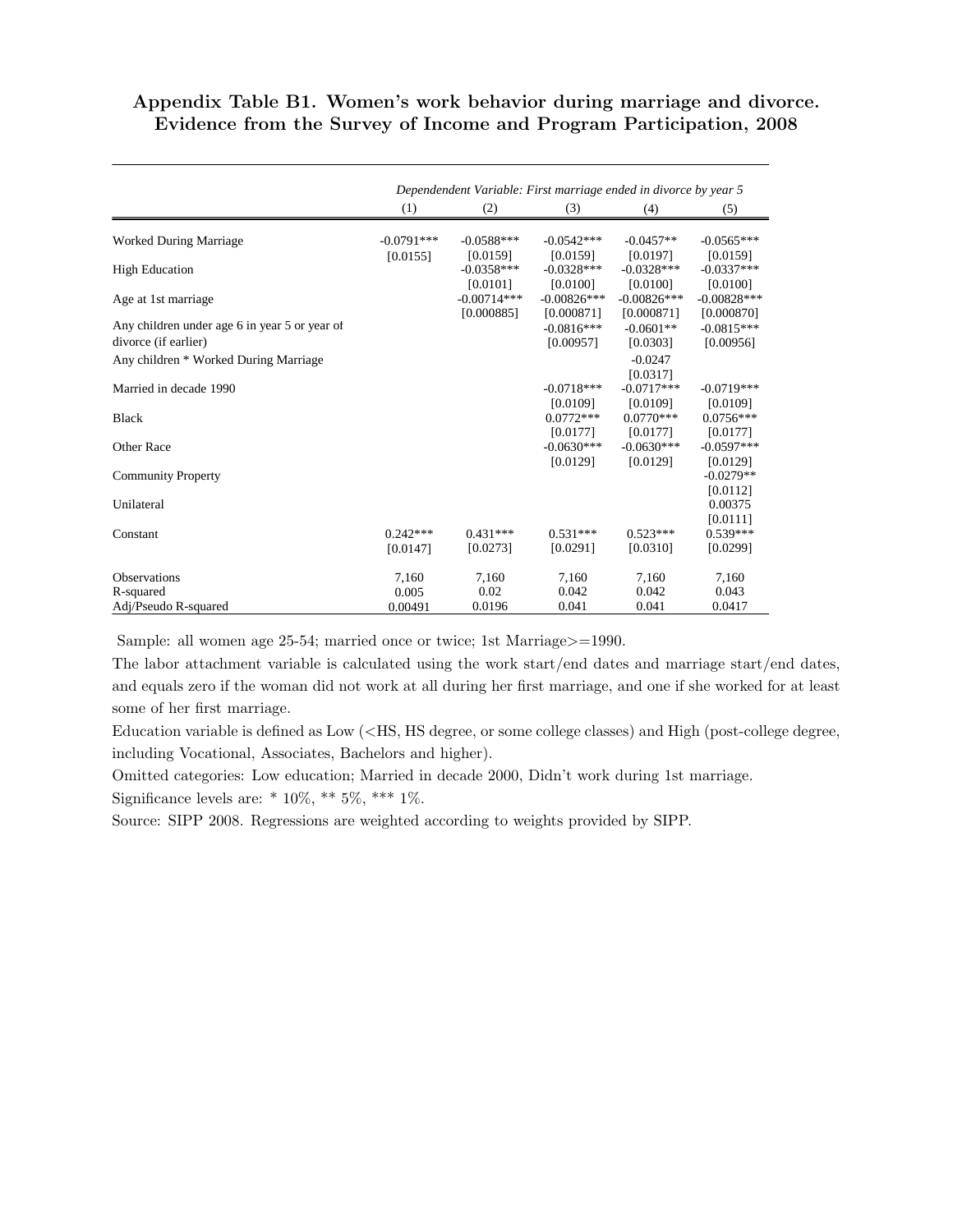| <b>Variable</b>                                       | <b>Mean</b> | Std. Dev. | Obs   |
|-------------------------------------------------------|-------------|-----------|-------|
| Age                                                   | 37.21       | 6.50      | 7,160 |
| White                                                 | 0.81        | 0.40      | 7,160 |
| <b>Black</b>                                          | 0.11        | 0.31      | 7,160 |
| Asian                                                 | 0.06        | 0.23      | 7,160 |
| Low education                                         | 0.43        | 0.50      | 7,160 |
| High education                                        | 0.57        | 0.50      | 7,160 |
| Age at 1st Marriage                                   | 25.98       | 5.75      | 7,160 |
| Total number of children                              | 1.94        | 1.27      | 7,160 |
| 1st marriage ended in divorce within 5 years          | 0.17        | 0.38      | 7,160 |
| 1st marriage ever ended in divorce                    | 0.29        | 0.45      | 7,160 |
| Years to divorce of 1st marriage, if ended in divorce | 5.27        | 3.97      | 2,058 |
| Number of times married                               | 1.10        | 0.30      | 7,160 |
| Worked during 1st marriage                            | 0.87        | 0.34      | 7,160 |
| Share of 1st marriage spent working                   | 0.73        | 0.37      | 6,601 |
| Earnings                                              | 3,119.62    | 2,889.20  | 5,012 |

Appendix Table B2: Summary Statistics, SIPP Sample

Sample: women age 25-54; married once or twice; 1st Marriage>=1990; includes only women we have both work and marriage information for.

Education categories refers to Final Education at time of survey. <=HS includes women with some college, but no Post-HS degree/diploma; Post-HS Degree includes women who earned a vocational, associates, bachelors or higher degree/diploma/certificate.

"Worked during 1st marriage" is calculated using the work start/end dates and marriage start/end dates, and equals zero if the woman did not work at all during her first marriage, and one if she worked for at least some of her first marriage.

"Share of 1st marriage spent working" is calculated using the work start/end dates, marriage start/end dates, and information on time off of work and time spent care-giving provided in the SIPP. This information is not complete or perfect for all individuals, and may have some errors.

Earnings = person's total earned income for the reference month.

Source: SIPP2008. Weighted according to weights provided by SIPP.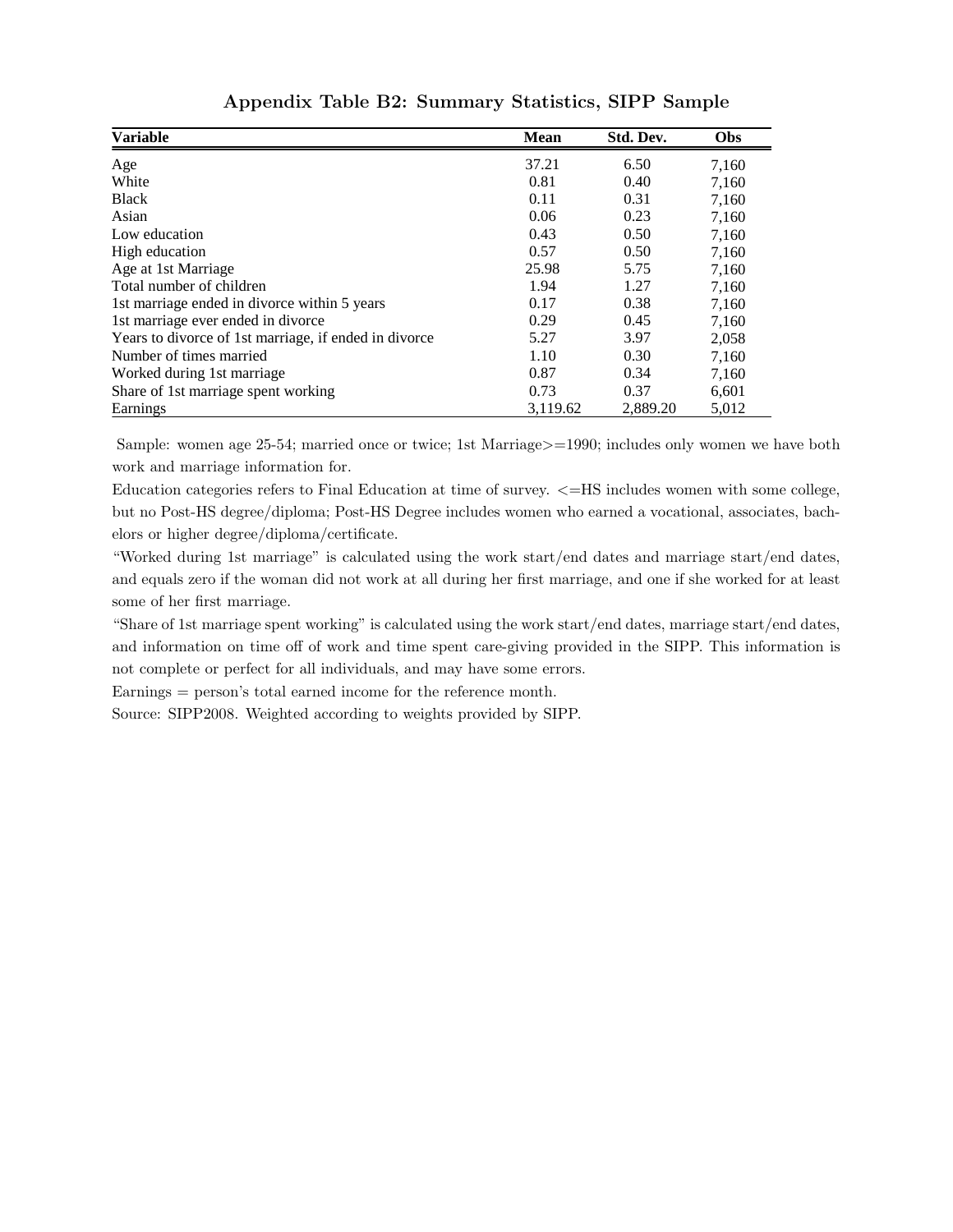|                                    | Dependent Variable $= 1$ if wife worked at all during marriage |              |               |  |
|------------------------------------|----------------------------------------------------------------|--------------|---------------|--|
|                                    | (1)                                                            | (2)          | (3)           |  |
|                                    |                                                                | All Women    | Only          |  |
| Age at 1st marriage                | $0.00355***$                                                   | $0.00424***$ | $0.00351***$  |  |
|                                    | [0.000832]                                                     | [0.000631]   | [0.000799]    |  |
| Final Educ = $HS$ (+ some college) | $0.252***$                                                     | $0.0558**$   | $0.0582**$    |  |
|                                    | [0.0229]                                                       | [0.0222]     | [0.0238]      |  |
| Final Educ = Post-HS degree        | $0.336***$                                                     | $0.0770***$  | $0.0730***$   |  |
| (Associates, Vocational, BA+)      | [0.0218]                                                       | [0.0214]     | [0.0236]      |  |
| Earnings                           |                                                                | $2.45e-06**$ | $3.46e-06***$ |  |
|                                    |                                                                | $[1.05e-06]$ | $[1.11e-06]$  |  |
| Age at 1st Child                   |                                                                |              | $0.00160**$   |  |
|                                    |                                                                |              | [0.000738]    |  |
| Obs                                | 6.448                                                          | 4,533        | 3,790         |  |

| Appendix Table B3: Wife Working, earnings and wife's characteristics SIPP |             |  |  |
|---------------------------------------------------------------------------|-------------|--|--|
|                                                                           | 2008 Sample |  |  |

|                                 | Dependent Variable is Log of Current Earnings |                                     |                                      |
|---------------------------------|-----------------------------------------------|-------------------------------------|--------------------------------------|
|                                 | (4)                                           | (5)                                 | (6)                                  |
|                                 |                                               | All Women                           | <b>Fulltime Workers Only</b>         |
| Final Educ = Post-HS degree     | $0.507***$                                    | $0.498***$                          | $0.521***$                           |
| $(Associates, Vocational, BA+)$ | [0.0289]                                      | [0.0253]                            | [0.0265]                             |
| Worked during 1st marriage      |                                               | $0.205***$<br>[0.0616]              | $0.184***$<br>[0.0674]               |
| Age                             | $0.0360*$                                     | $0.0509***$                         | $0.0409**$                           |
| Age-squared                     | [0.0205]<br>$-0.000269$                       | [0.0175]<br>$-0.000487**$           | [0.0172]<br>$-0.000356$              |
| <b>Black</b>                    | [0.000263]<br>0.0241<br>[0.0462]              | [0.000225]<br>$-0.0589$<br>[0.0397] | [0.000220]<br>$-0.0704*$<br>[0.0407] |
| Full-Time                       |                                               | $1.114***$<br>[0.0392]              |                                      |
| Obs                             | 4,536                                         | 4,533                               | 3,689                                |

Notes. Regressions are weighted according to weights provided by SIPP. Sample = black and white women age 25-54; married once or twice; 1st Marriage>=1990; same as used in divorce regressions. Omitted education category is <HS. All data refers to wife's own characteristics.

Earnings = person's total earned income for the reference month.

"Worked during 1st marriage" is calculated using the work start/end dates and marriage start/end dates, and equals zero if the woman did not work at all during her first marriage, and one if she worked for at least some of her first marriage.

Significance levels are: \*  $10\%,$  \*\*  $5\%,$  \*\*\*  $1\%.$ 

Source: SIPP2008. Weighted according to weights provided by SIPP.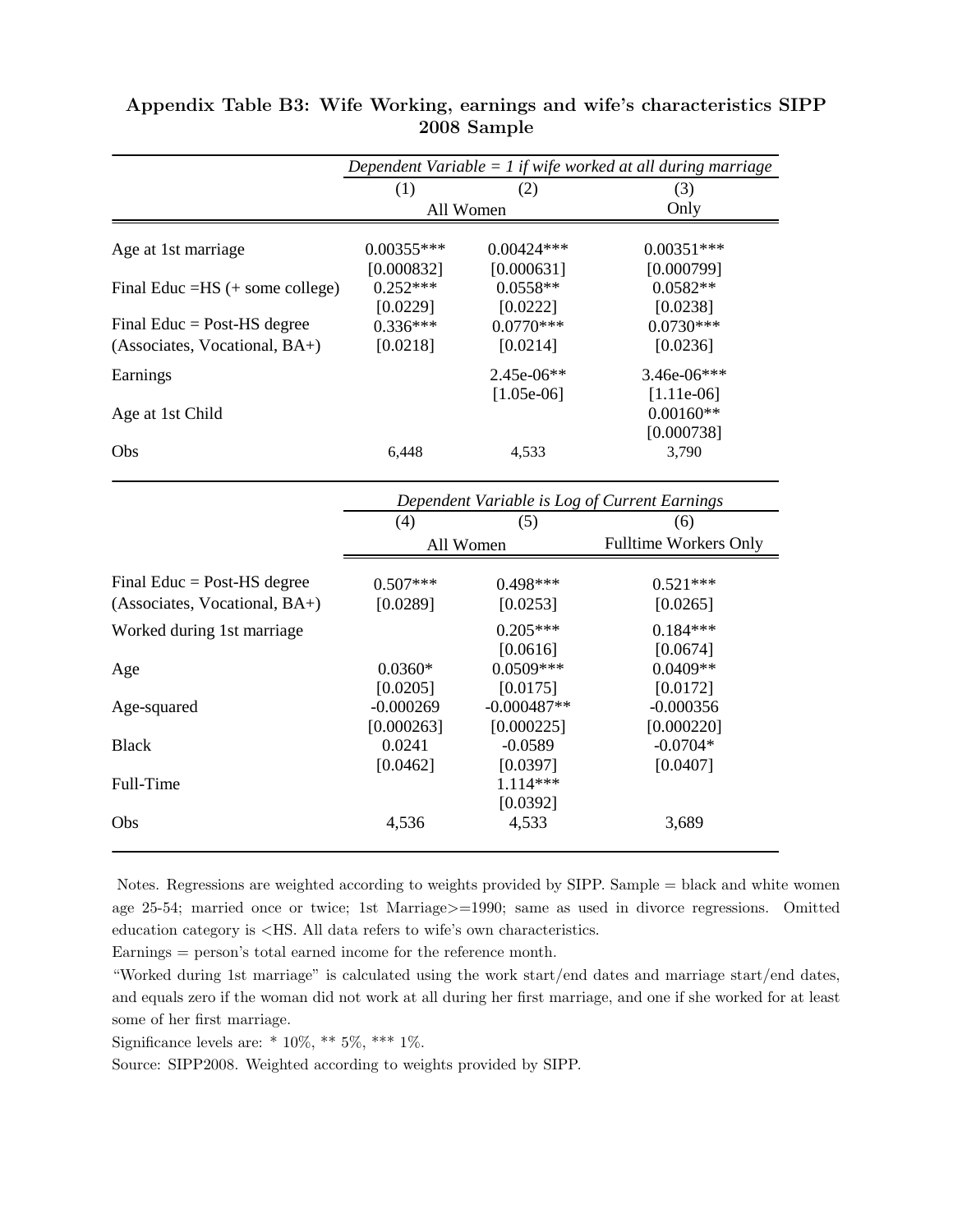| <b>Variables</b>                                                    | Mean      | Std. Dev. | Obs. |
|---------------------------------------------------------------------|-----------|-----------|------|
| Marriage intact at end of survey                                    | 0.755     | 0.430     | 827  |
| Divorced at end of survey                                           | 0.245     | 0.430     | 827  |
| Wife's age in 1980                                                  | 33.866    | 9.154     | 826  |
| Husband's age in 1980                                               | 35.839    | 9.265     | 826  |
| Wife's race $=$ white                                               | 0.886     | 0.317     | 827  |
| Wife's race $=$ non-white                                           | 0.062     | 0.242     | 827  |
| Husband's race $=$ white                                            | 0.886     | 0.318     | 827  |
| Husband's race $=$ non-white                                        | 0.065     | 0.246     | 827  |
| Wife education $=$ less than high school                            | 0.072     | 0.259     | 826  |
| Wife education $=$ high school or some college                      | 0.701     | 0.458     | 826  |
| Wife education $=$ college or more                                  | 0.226     | 0.419     | 826  |
| Husband education $=$ less than high school                         | 0.075     | 0.264     | 827  |
| Husband education $=$ high school or some college                   | 0.615     | 0.487     | 827  |
| Husband education $=$ college or more                               | 0.31      | 0.463     | 827  |
| Years married                                                       | 28.097    | 11.119    | 827  |
| Number of children over the survey period or by wave before divorce | 1.764     | 1.178     | 827  |
| Wife's age at marriage                                              | 20.389    | 2.769     | 827  |
| Husband's age at marriage                                           | 22.351    | 3.251     | 827  |
| Husband's avg % of time worked full-time during marriage            | 0.850     | 0.224     | 827  |
| Avg real family income                                              | 32534.862 | 11560.558 | 816  |
| Wife in school in 1980                                              | 0.027     | 0.163     | 826  |
| Wife worked before marriage                                         | 0.745     | 0.436     | 827  |
| Wife's % of time worked                                             | 0.785     | 0.287     | 827  |
| High Attachment = Wife worked >75% of the time                      | 0.684     | 0.465     | 827  |
| Wife's avg % contribution to family income                          | 22.490    | 17.547    | 813  |
| Wife is a "Career Woman"                                            | 0.639     | 0.481     | 697  |
| Marital Instability Index                                           | 0.322     | 0.328     | 810  |
| <b>Marital Problems Index</b>                                       | 2.675     | 2.211     | 797  |
| Marital Happiness Index                                             | 27.821    | 3.694     | 789  |
| Spousal Disagreement Index                                          | 3.970     | 1.969     | 738  |
| Either spouse ever talked about marital problems with others        | 0.637     | 0.481     | 827  |
| Either spouse ever thought marriage was in trouble                  | 0.771     | 0.421     | 827  |
| Either spouse ever suggested divorce                                | 0.228     | 0.420     | 827  |
| Wife was the survey respondent                                      | 0.509     | 0.500     | 827  |

### Appendix Table C1: Summary Statistics, MILC Sample

Notes. Sample used in baseline regressions - includes couples where wife was at least age 18 in 1980 and whose marriage did not end in widowhood. Variables are updated through 1997. Statistics are weighted using the survey weights.

Percentage of time worked: includes work after marriage, and during/between surveys, through 1997 (calculated during marriage only).

Career Woman: when asked, in 1997, why the wife worked, respondent said that either "career", "for a sense of accomplishment", "for contact with other people", or "for financial independence" were pretty or very important reasons.

Marital/Spousal Index values are calculated as the average value over the course of the marriage, through 1997. Marital Instability Index: Range = 0 - 1.4; higher score = more unstable. Marital Instability Index: Range  $= 0 - 1.4$ ; higher score  $=$  more unstable. Spousal Disagreement Index: Range  $= 0-12$ ; higher score  $=$ greater disagreement. Marital Problems Index: Range  $= 0.13$ ; higher score  $=$  more marital problems. Source: Marital Instability Over the Life Course Survey (Booth et al, 2003).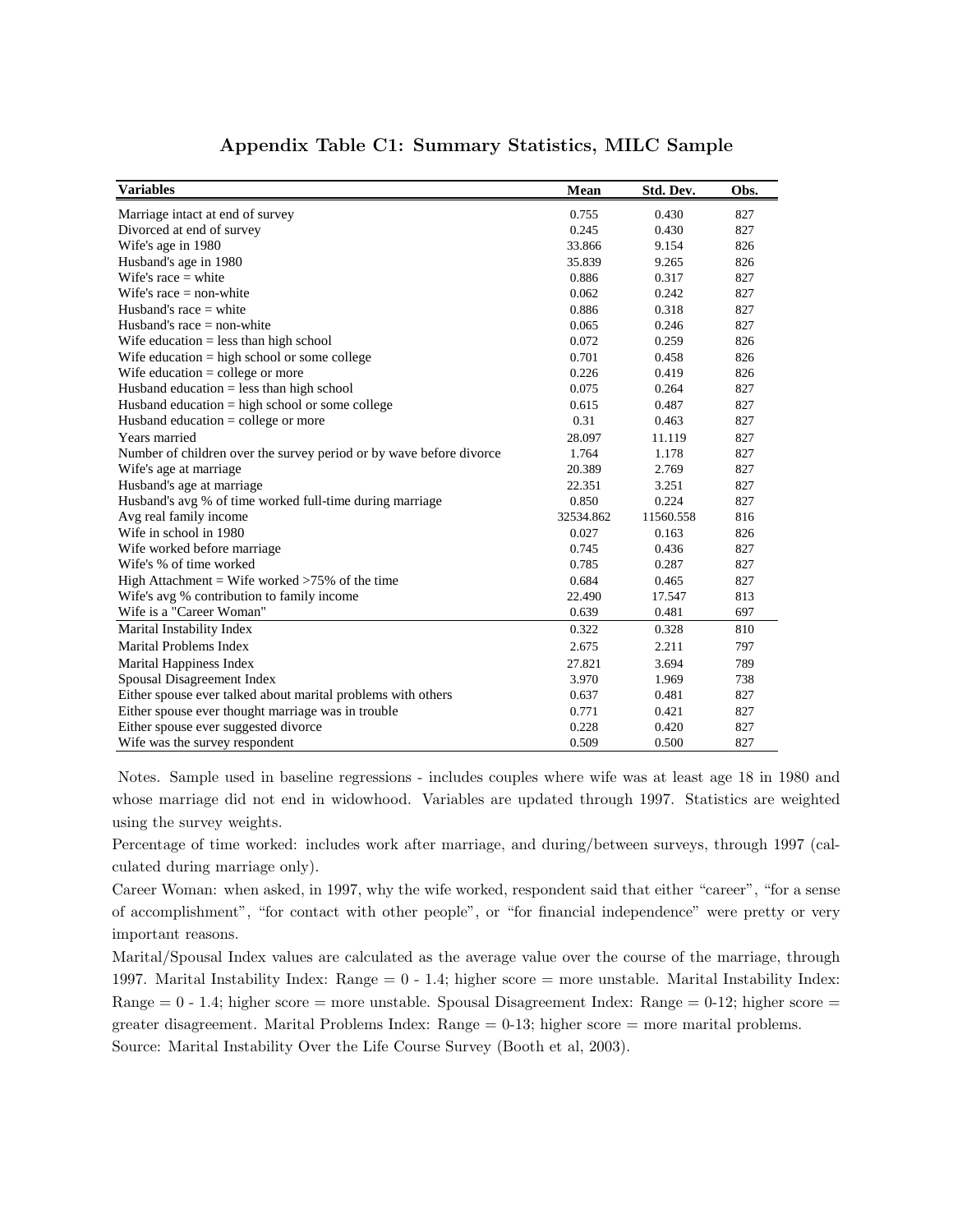### Appendix Table C2 Wife's labor force attachment and Characteristics of Wife and Husband Evidence from the survey of Marital Instability over the Life Cycle

|                                                  | Dependent variable is Wife's labor force attachment |                                      |                           |                                      |
|--------------------------------------------------|-----------------------------------------------------|--------------------------------------|---------------------------|--------------------------------------|
|                                                  | (1)                                                 | (2)                                  | (3)                       | (4)                                  |
|                                                  | Wife's characteristics                              |                                      | Husband's characteristics |                                      |
|                                                  |                                                     | Only wives with<br>children          |                           | Only husbands<br>with children       |
| Age at marriage                                  | $-0.0157**$<br>[0.00695]                            | $-0.00683$<br>[0.00873]              | $-0.00250$<br>[0.00589]   | $-0.000480$<br>[0.00867]             |
| Education = $HS$ or some college in 1980         | 0.109<br>[0.0763]                                   | 0.0988<br>[0.0768]                   | 0.0635<br>[0.0918]        | 0.0902<br>[0.0977]                   |
| Education = college or more in $1980$            | $0.151*$                                            | $0.151*$                             | 0.106                     | $0.166*$                             |
| Average real income during marriage (in \$1,000) | [0.0853]<br>$0.0297***$                             | [0.0882]<br>$0.0301***$              | [0.0945]<br>$-0.00203$    | [0.101]<br>$-0.00197$                |
| Age at 1st child                                 | [0.00263]                                           | [0.00303]<br>$-0.00804$<br>[0.00509] | [0.00196]                 | [0.00209]<br>$-0.00671$<br>[0.00576] |
| <b>Observations</b><br>R-squared                 | 806<br>0.183                                        | 723<br>0.176                         | 806<br>0.004              | 723<br>0.011                         |

Notes. Robust standard errors in brackets. See Table 1 for sample selection rules and variable definitions. Regressions are weighted using the survey weights.

Age at first child is inferred from information on age and relation to respondent of people living in the household in each survey year. Omitted education category: Less than High School in 1980. Significance levels are:  $* 10\%, ** 5\%, *** 1\%$ .